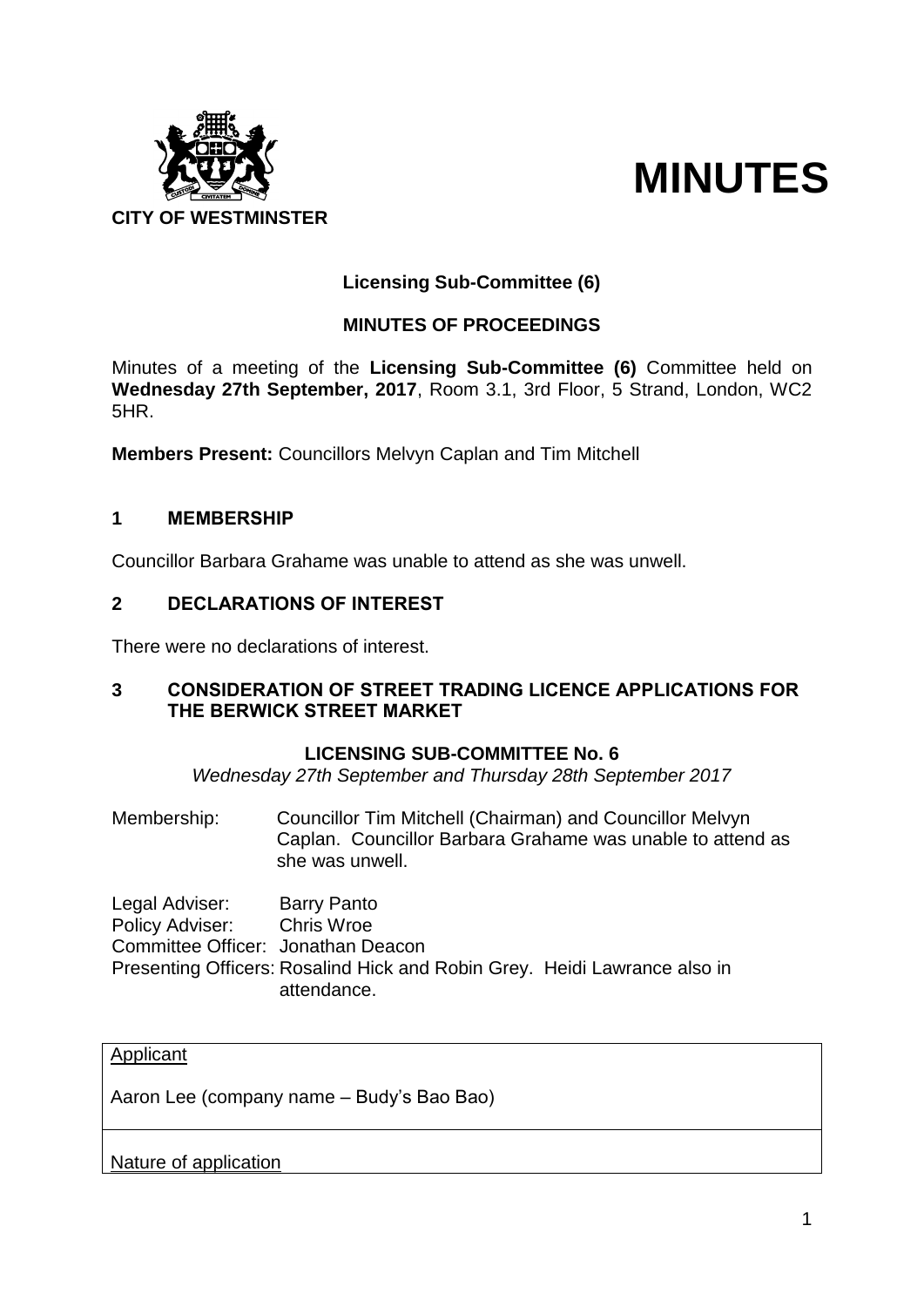Preferred Pitch – 1130. Alternative pitch(es) considered – none. Trading days – Monday to Saturday Type of commodity – hot takeaway food Description of commodity – Asian (East), Chinese, Street Food.

Decision:

Mr Lee's application was one of forty four submitted for new street trading licences at Berwick Street Market. In reaching a decision, the Licensing Sub-Committee took account of all the details in the report, including the summary of each application and the officers' scoring based on the criteria set out in the report; any supplementary information provided by each applicant within the report; and any additional submissions made by applicants who attended the hearing to make oral representations. Mr Lee did not attend the hearing. The Sub-Committee considered all the applications before reaching its final determination and exercised a wide discretion so as to allocate as far as possible in accordance with policy and the criteria set out in the report. In some cases the Sub-Committee did not entirely agree with the scoring in the report as it was considered that criterion 2 was vague in its description and criterion 3 was difficult to interpret accurately, especially as so many of the applications involved the sale of food. The Sub-Committee also took into account the preferences expressed for a particular pitch and, in allocating those pitches, it also had regard to what was being sold (or would be sold) by other traders in adjacent pitches.

The Sub-Committee granted Mr Lee permission to trade at Pitch 1130 Monday to Saturday, subject to the requirements set out in paragraph 2.1 of the Licensing Sub-Committee report being satisfied. In deciding to grant the application, the Sub-Committee took into account that Mr Lee would be operating at the pitch Monday to Saturday. In keeping with the criteria set out in the report, the Sub-Committee was keen to score applicants more highly if they applied for every day of the working week. Operating on a Saturday would add to the vibrancy of Berwick Street Market.

The Sub-Committee also took into account that Mr Lee's application did include some diverse commodities which differed from what was on offer elsewhere in the Market.

In granting the application, the Licensing Sub-Committee wanted to stress that the licence was granted to the individual applicant who had to make full personal use of that licence. Although assistants could be engaged to help out when the trader was temporarily absent, the trader was expected to be present at the pitch most of the time.

#### Applicant

Adrian Serrano Gomez (company name – Mind the Cow)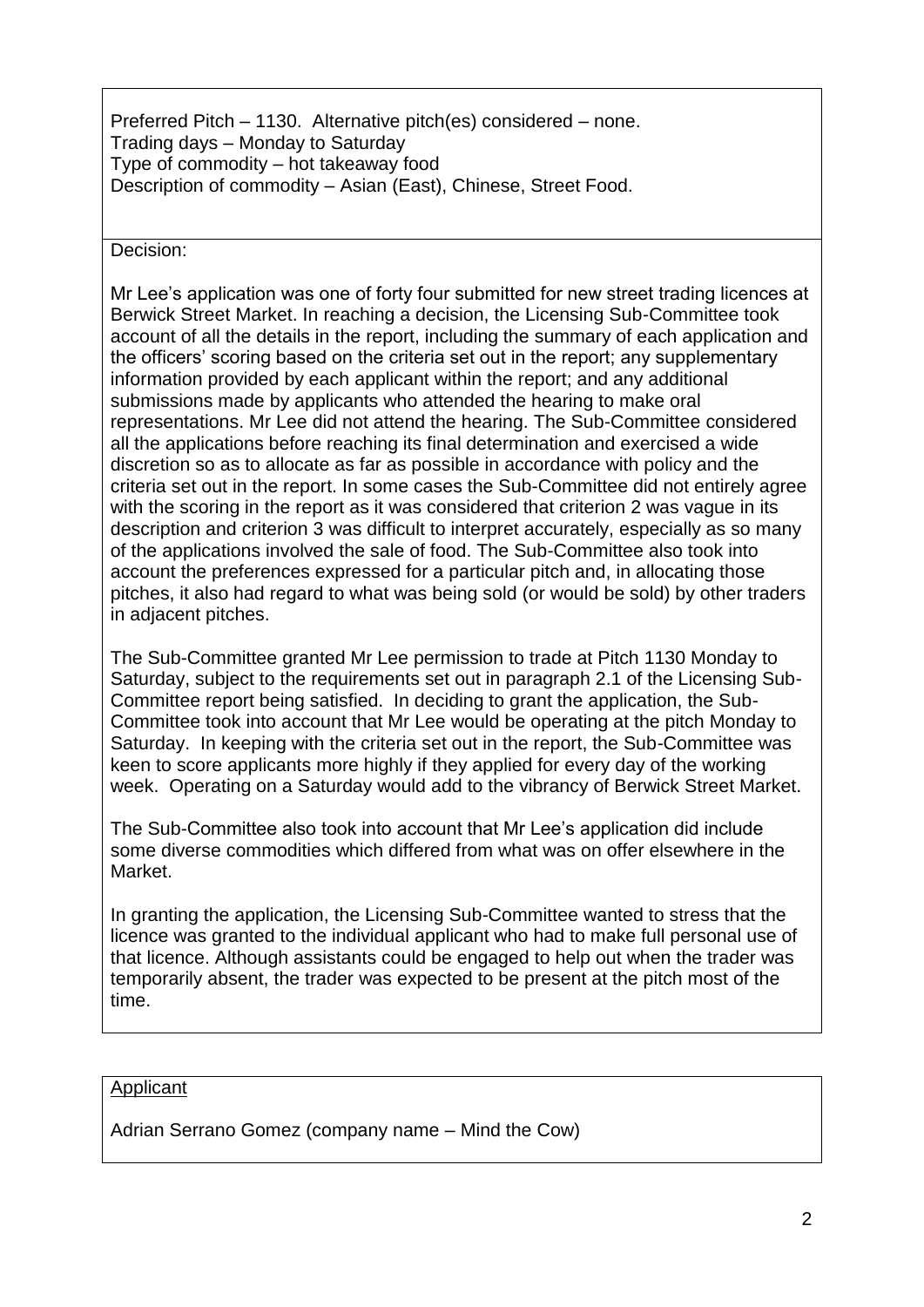# Nature of application

Preferred Pitch – 1105. Alternative Pitch(es) considered – any pitch. Trading days – Monday to Friday Type of commodity – hot takeaway food Description of commodity – American (North), United States, Artisan, Barbecue, salads, street food.

Decision:

Mr Gomez's application was one of forty four submitted for new street trading licences at Berwick Street Market. In reaching a decision, the Licensing Sub-Committee took account of all the details in the report, including the summary of each application and the officers' scoring based on the criteria set out in the report; any supplementary information provided by each applicant within the report; and any additional submissions made by applicants who attended the hearing to make oral representations. Mr Gomez did not attend the hearing, though he had indicated that he intended to do so. The Sub-Committee considered all the applications before reaching its final determination and exercised a wide discretion so as to allocate as far as possible in accordance with policy and the criteria set out in the report. In some cases the Sub-Committee did not entirely agree with the scoring in the report as it was considered that criterion 2 was vague in its description and criterion 3 was difficult to interpret accurately, especially as so many of the applications involved the sale of food. The Sub-Committee also took into account the preferences expressed for a particular pitch and, in allocating those pitches, it also had regard to what was being sold (or would be sold) by other traders in adjacent pitches.

The Sub-Committee refused the application, pursuant to section 12(1)(d) of the City of Westminster Act 1999. This was on the basis that the pitches at Berwick Street were all allocated to traders and there were no pitches remaining.

In deciding to refuse the application, the Sub-Committee took into account that Mr Gomez was proposing to operate from the Market Monday to Friday. In keeping with the criteria set out in the report, the Sub-Committee was keen to score applicants more highly if they applied for every day of the working week. This included Saturdays. This would add to the vibrancy of Berwick Street Market.

The Sub-Committee considered that it was a difficult decision. However, there were sufficient strong candidates who had applied to operate the pitches Monday to Friday, resulting in this application being refused. Other applicants had scored more highly for providing a range of commodities which differed more significantly from what was already on offer at Berwick Street Market.

#### Applicant

Afiya Titus (company name – Lime Hut)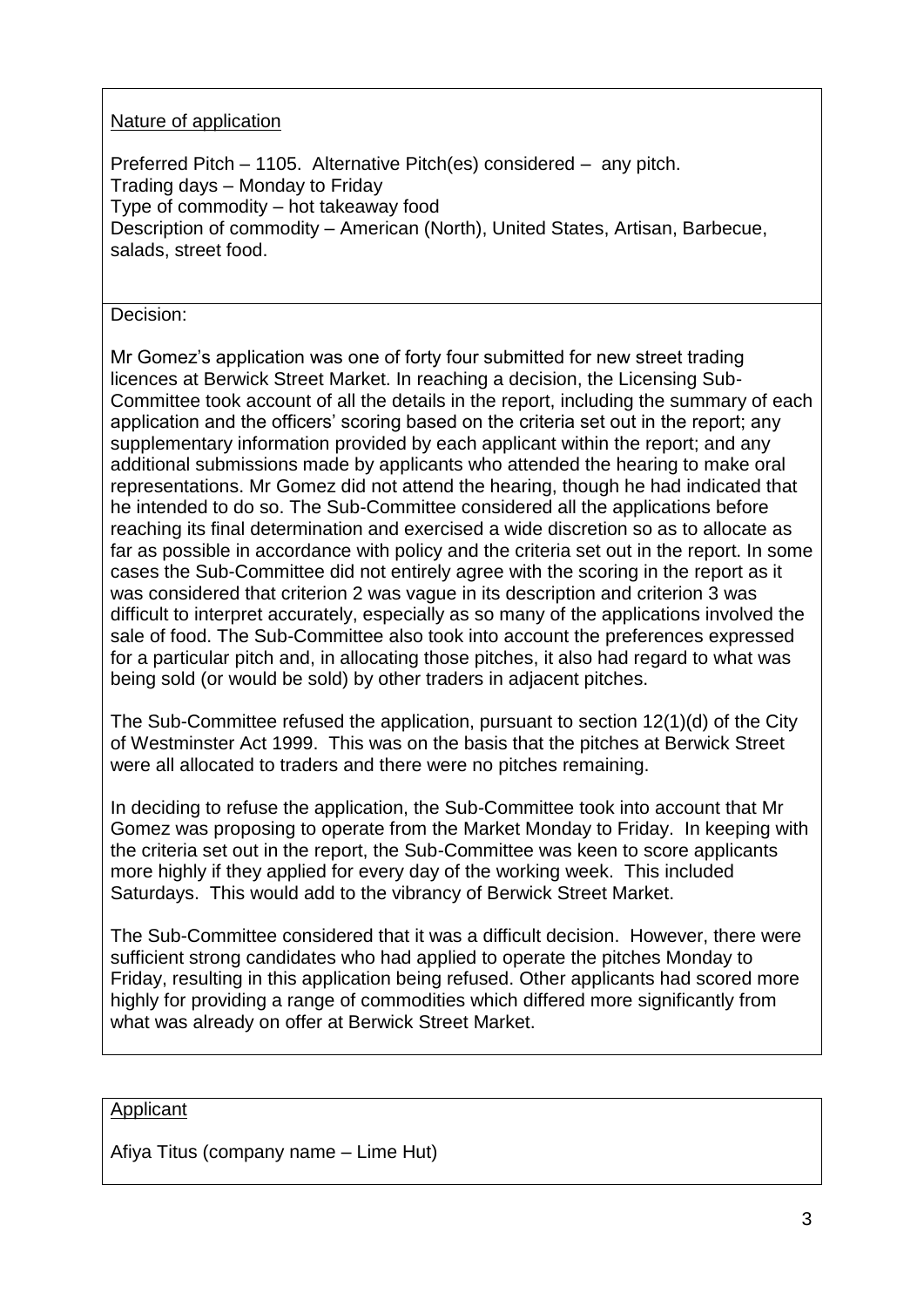# Nature of application

Preferred Pitch – 1107. Alternative Pitch(es) considered – any pitch. Trading days – Monday to Friday Type of commodity – hot takeaway food Description of commodity – Caribbean, Fusion, Grill, Halal, Salads, Street Food, Vegetarian.

# Decision:

Ms Titus' application was one of forty four submitted for new street trading licences at Berwick Street Market. In reaching a decision, the Licensing Sub-Committee took account of all the details in the report, including the summary of each application and the officers' scoring based on the criteria set out in the report; any supplementary information provided by each applicant within the report; and any additional submissions made by applicants who attended the hearing to make oral representations. Ms Titus did attend the hearing. The Sub-Committee considered all the applications before reaching its final determination and exercised a wide discretion so as to allocate as far as possible in accordance with policy and the criteria set out in the report. In some cases the Sub-Committee did not entirely agree with the scoring in the report as it was considered that criterion 2 was vague in its description and criterion 3 was difficult to interpret accurately, especially as so many of the applications involved the sale of food. The Sub-Committee also took into account the preferences expressed for a particular pitch and, in allocating those pitches, it also had regard to what was being sold (or would be sold) by other traders in adjacent pitches.

The Sub-Committee granted Ms Titus permission to trade at Pitch 1109 Monday to Friday, subject to the requirements set out in paragraph 2.1 of the Licensing Sub-Committee report being satisfied. In deciding to grant the application, the Sub-Committee took into account that Ms Titus was seeking to provide a hot food takeaway commodity which was not currently available in the Market. In particular, she mentioned that her offer was unique in that it was a healthy option that was not typical of Caribbean food.

The Sub-Committee noted that there appeared to be some discrepancies as to the traders who were stated to be operating start-up businesses and those who were not. The Sub-Committee was satisfied that Ms Titus was operating a start-up business. Members were impressed by Ms Titus' enthusiasm at the meeting for contributing to the vision for Berwick Street Market as a 'jewel in the crown' in the heart of Soho. Ms Titus also advised the Sub-Committee that she had provided food at a number of pop up summer clubs and cinemas, independent coffee shops and business launches. She had previously catered for 150 people at 70 Berwick Street.

In granting the application, the Licensing Sub-Committee wanted to stress that the licence was granted to the individual applicant who had to make full personal use of that licence. Although assistants could be engaged to help out when the trader was temporarily absent, the trader was expected to be present at the pitch most of the time.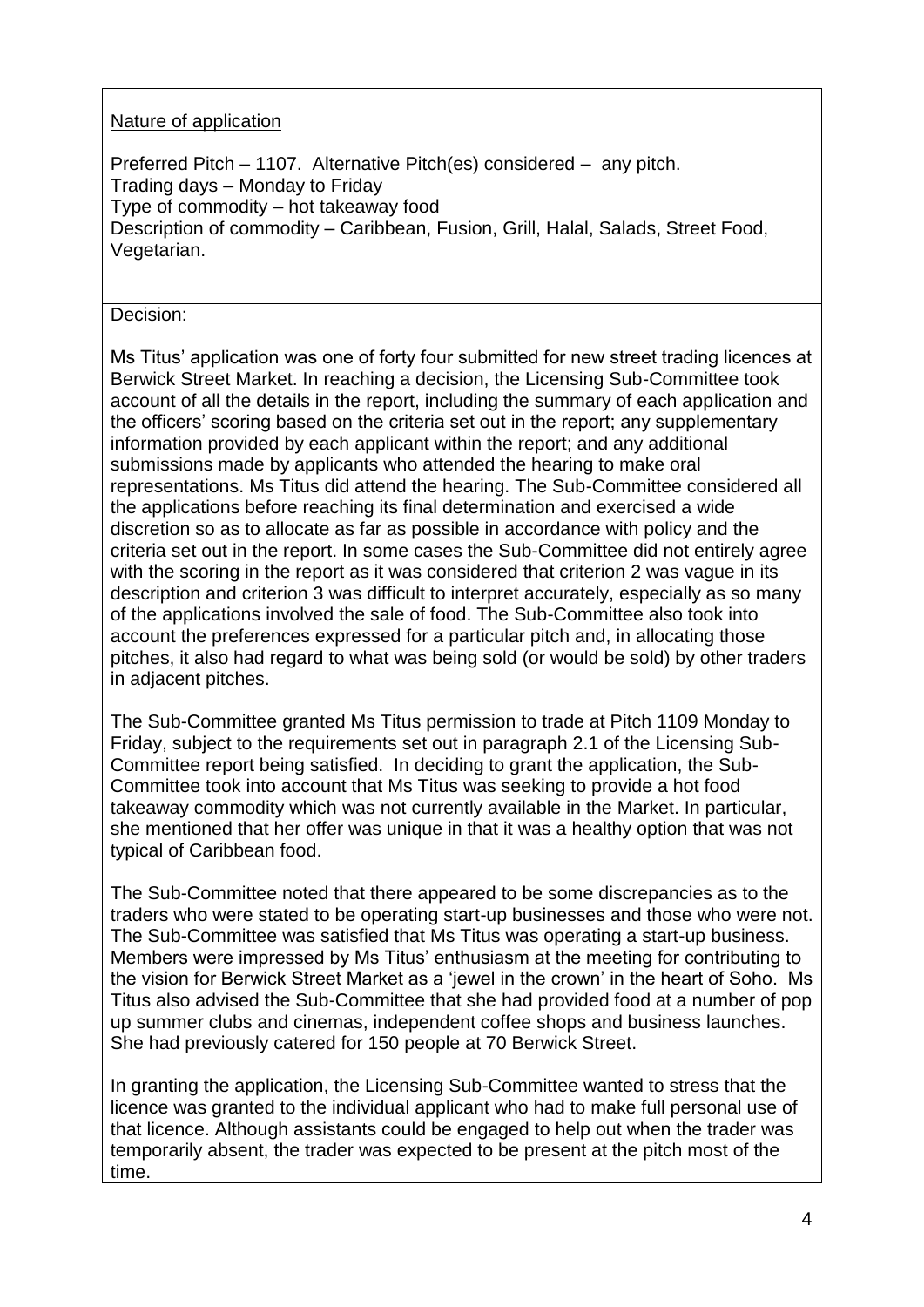# Applicant

Ahmed El Shimi (company name – Wow Shees)

#### Nature of application

Preferred Pitch – 1105. Alternative Pitch(es) considered – Mr El Shimi amended his application at the meeting so that he would be prepared to trade from any pitch. Trading days – Monday to Saturday Type of commodity – hot takeaway food Description of commodity – Egyptian food.

Decision:

Mr El Shimi's application was one of forty four submitted for new street trading licences at Berwick Street Market. In reaching a decision, the Licensing Sub-Committee took account of all the details in the report, including the summary of each application and the officers' scoring based on the criteria set out in the report; any supplementary information provided by each applicant within the report; and any additional submissions made by applicants who attended the hearing to make oral representations. Mr El Shimi did attend the hearing with Ada El Shimi. The Sub-Committee considered all the applications before reaching its final determination and exercised a wide discretion so as to allocate as far as possible in accordance with policy and the criteria set out in the report. In some cases the Sub-Committee did not entirely agree with the scoring in the report as it was considered that criterion 2 was vague in its description and criterion 3 was difficult to interpret accurately, especially as so many of the applications involved the sale of food. The Sub-Committee also took into account the preferences expressed for a particular pitch and, in allocating those pitches, it also had regard to what was being sold (or would be sold) by other traders in adjacent pitches.

The Sub-Committee granted Mr El Shimi permission to trade at Pitch 1106 Monday to Saturday, subject to the requirements set out in paragraph 2.1 of the Licensing Sub-Committee report being satisfied. In deciding to grant the application, the Sub-Committee took into account that Mr El Shimi would be operating Monday to Saturday. In keeping with the criteria set out in the report, the Sub-Committee was keen to score applicants more highly if they applied for every day of the working week. Operating on a Saturday would add to the vibrancy of Berwick Street Market.

The Sub-Committee noted that Mr El Shimi's preferred pitch was 1105. However, Pitch 1105 was sought by a number of traders and the Sub-Committee considered that it was appropriate, given that there was another strong candidate who had scored more highly, to provide Mr El Shimi with an alternative pitch at Berwick Street Market. Mr El Shimi had advised at the hearing that he was willing to accept a pitch other than 1105.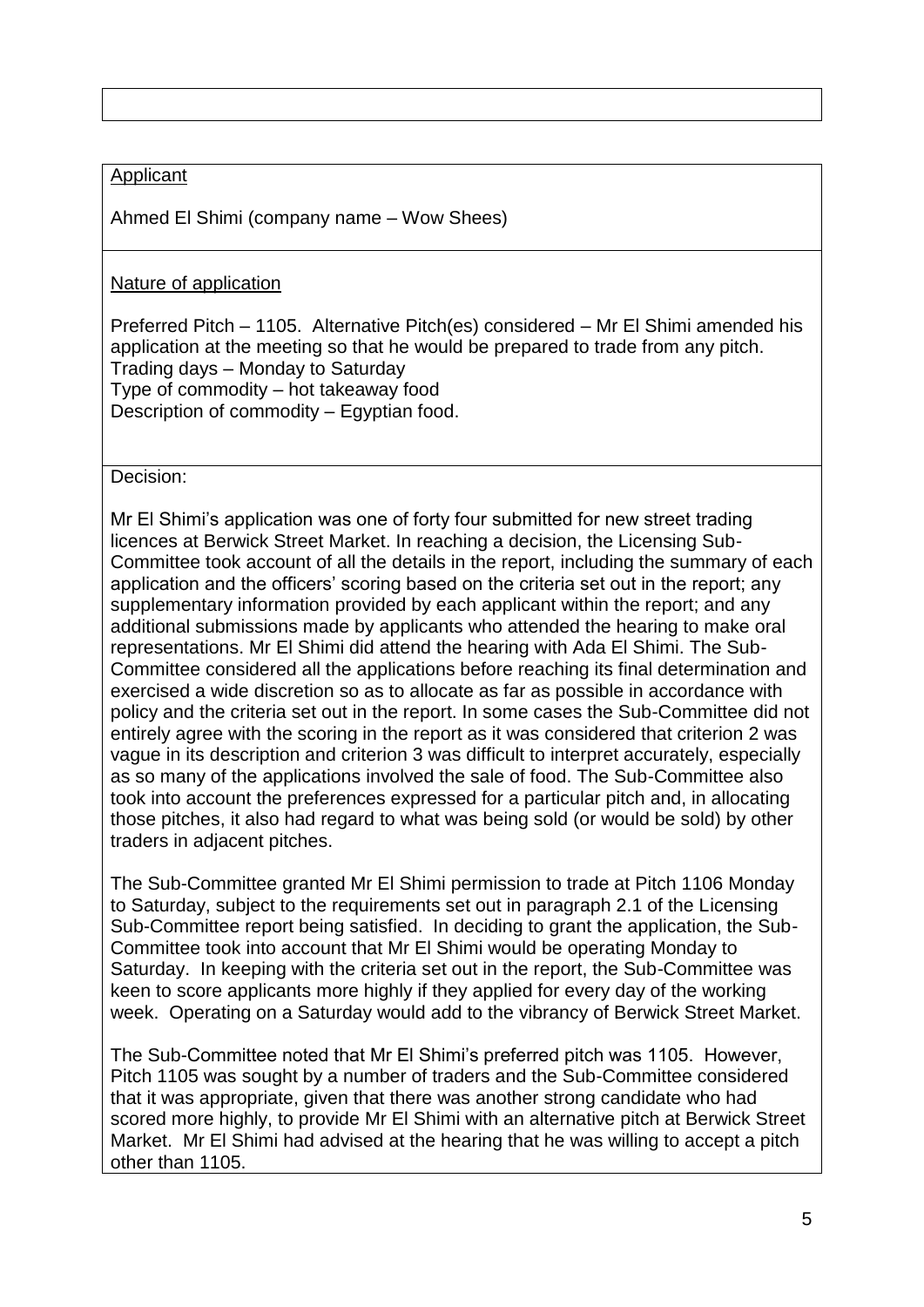The Sub-Committee considered that Ahmed El Shimi and his brother Adam El Shimi, who was his business partner, would be able to contribute to the vision for Berwick Street Market as a 'jewel in the crown' in the heart of Soho. The brothers had demonstrated at the meeting and in their written statement that they had a clear idea of their business. Ahmed El Shimi would be able to bring his experience from working at various events and festivals to Berwick Street Market.

The Sub-Committee also considered that Mr El Shimi had been given too low score in the report against the criteria as to whether there was a similar product being already offered at Berwick Street Market. Members had noted that there were no other pitches currently offering hot food which is Egyptian.

In granting the application, the Licensing Sub-Committee wanted to stress that the licence was granted to the individual applicant who had to make full personal use of that licence. Although assistants could be engaged to help out when the trader was temporarily absent, the trader was expected to be present at the pitch most of the time.

#### Applicant

Alberto Colombo (company name – Michetta – Panino Italiano)

Nature of application

Preferred Pitch – 1107. Alternative Pitch(es) considered – any pitch. Trading days – Monday to Friday Type of commodity – cold takeaway food Description of commodity – Italian, Gourmet, Sandwiches, Street Food, Vegetarian.

Decision:

Mr Colombo's application was one of forty four submitted for new street trading licences at Berwick Street Market. In reaching a decision, the Licensing Sub-Committee took account of all the details in the report, including the summary of each application and the officers' scoring based on the criteria set out in the report; any supplementary information provided by each applicant within the report; and any additional submissions made by applicants who attended the hearing to make oral representations. Mr Colombo did not attend the hearing. The Sub-Committee considered all the applications before reaching its final determination and exercised a wide discretion so as to allocate as far as possible in accordance with policy and the criteria set out in the report. In some cases the Sub-Committee did not entirely agree with the scoring in the report as it was considered that criterion 2 was vague in its description and criterion 3 was difficult to interpret accurately, especially as so many of the applications involved the sale of food. The Sub-Committee also took into account the preferences expressed for a particular pitch and, in allocating those pitches, it also had regard to what was being sold (or would be sold) by other traders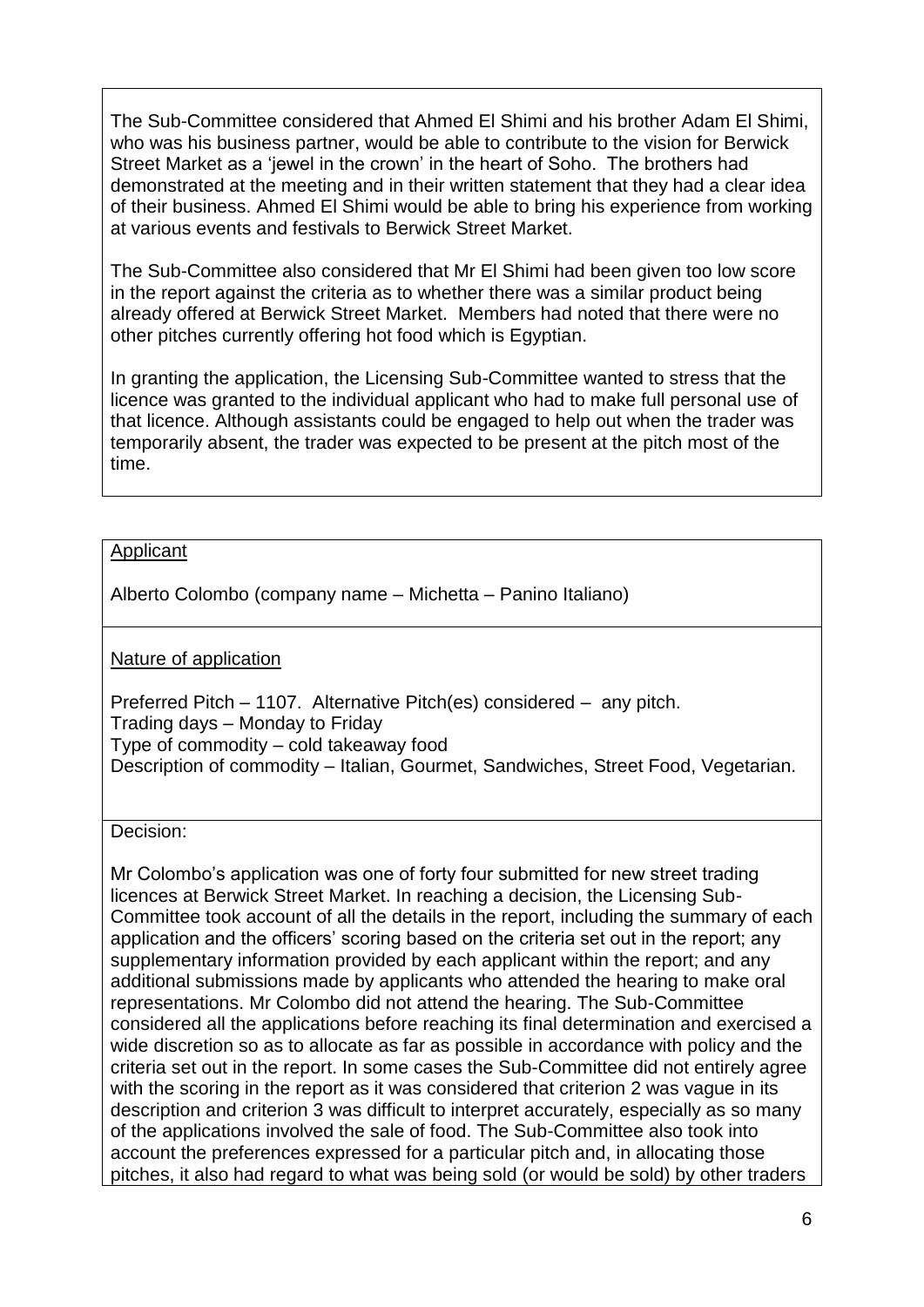in adjacent pitches.

The Sub-Committee granted Mr Colombo permission to trade at Pitch 1123 Monday to Friday, subject to the requirements set out in paragraph 2.1 of the Licensing Sub-Committee report being satisfied. The Sub-Committee noted that Mr Colombo's preferred pitch was 1107. However, the Sub-Committee considered that it was appropriate, given that there were exceptional reasons for another trader to be granted Pitch 1107, to provide Mr Colombo with an alternative pitch at Berwick Street Market. Mr Colombo had set out in his application that he was willing to accept a pitch other than 1107.

In deciding to grant the application, the Sub-Committee took into account that Mr Colombo's application was in keeping with the criteria which scored applicants more highly for providing a range of commodities which add vibrancy and diversity. Mr Colombo's range differed from what was on offer elsewhere in the Market in that it appeared to specialise in cold takeaway food.

In granting the application, the Licensing Sub-Committee wanted to stress that the licence was granted to the individual applicant who had to make full personal use of that licence. Although assistants could be engaged to help out when the trader was temporarily absent, the trader was expected to be present at the pitch most of the time.

# Applicant

Alessandra Muin (company name – Friuliamo.com Ltd)

Nature of application

Preferred Pitch – 1105. Alternative Pitch(es) considered – none. Trading days – Wednesday to Friday Type of commodity – hot takeaway food Description of commodity – European (South), Italian, Artisan, Gluten Free, Organic, Vegan, Vegetarian.

Decision:

Ms Muin's application was one of forty four submitted for new street trading licences at Berwick Street Market. In reaching a decision, the Licensing Sub-Committee took account of all the details in the report, including the summary of each application and the officers' scoring based on the criteria set out in the report; any supplementary information provided by each applicant within the report; and any additional submissions made by applicants who attended the hearing to make oral representations. Mr Muin did not attend the hearing. The Sub-Committee considered all the applications before reaching its final determination and exercised a wide discretion so as to allocate as far as possible in accordance with policy and the criteria set out in the report. In some cases the Sub-Committee did not entirely agree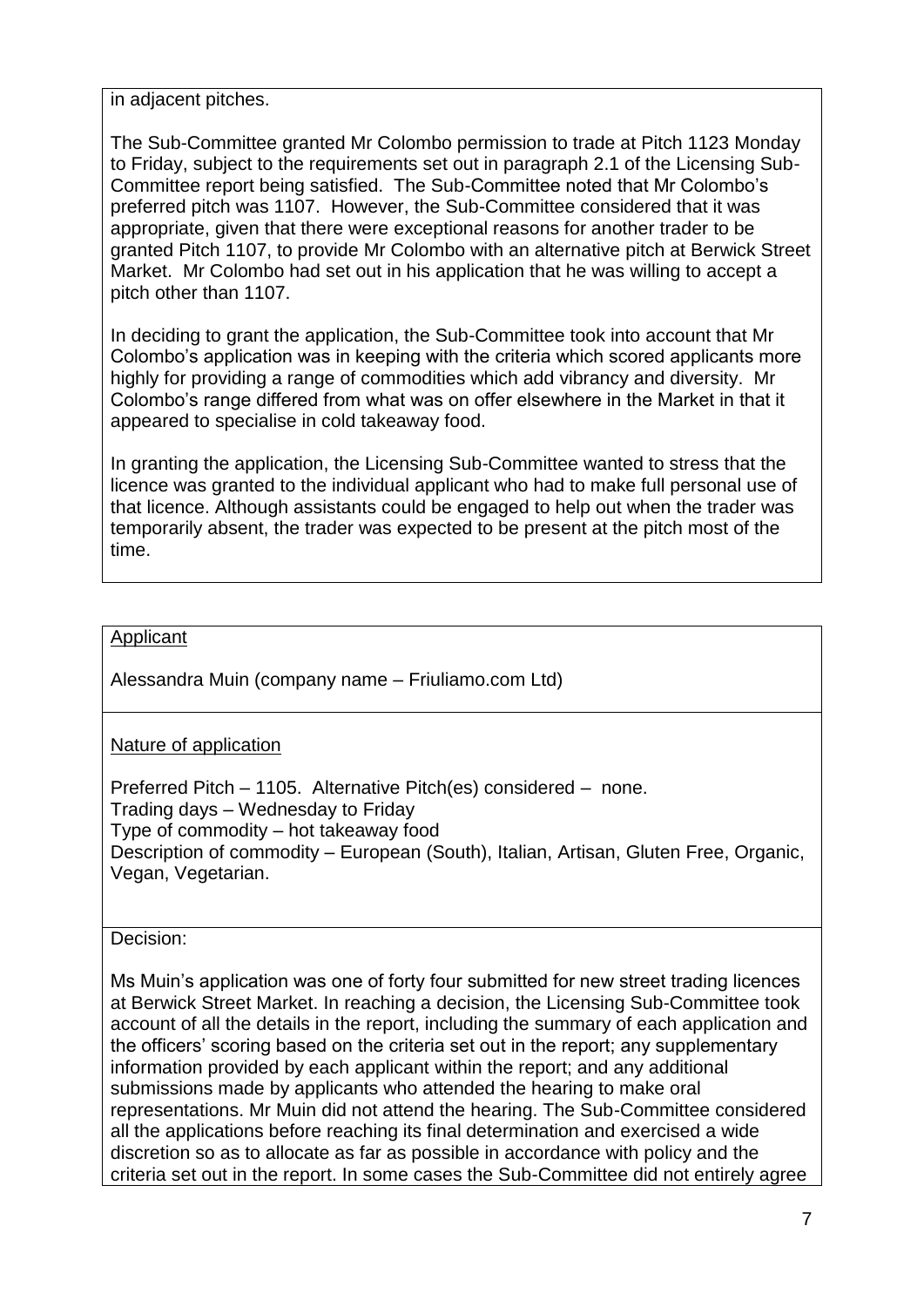with the scoring in the report as it was considered that criterion 2 was vague in its description and criterion 3 was difficult to interpret accurately, especially as so many of the applications involved the sale of food. The Sub-Committee also took into account the preferences expressed for a particular pitch and, in allocating those pitches, it also had regard to what was being sold (or would be sold) by other traders in adjacent pitches.

The Sub-Committee refused the application, pursuant to section 12(1)(d) of the City of Westminster Act 1999. This was on the basis that Pitch 1105 at Berwick Street had been allocated to another trader and was no longer available.

Ms Muin had specifically requested to trade from Pitch 1105. However, Pitch 1105 was sought by a number of traders and the Sub-Committee decided there was a stronger candidate who had scored more highly against the criteria and would be given the opportunity to trade from this pitch. The criteria included that the trader had applied to operate at the pitch Monday to Saturday (whereas Mr Muin only wanted to trade from Wednesday to Friday). The Sub-Committee was keen to score applicants more highly if they applied for every day of the working week. This would add to the vibrancy of Berwick Street Market. Members had also noted that the successful trader had established a start-up business and had given more details at the hearing as to how he would be contributing to the vision for Berwick Street Market as a 'jewel in the crown' in the heart of Soho.

# Applicant

Alfredo Vazzano (company name – Lil Vivienne Limited)

Nature of application

Preferred Pitch – 1106. Alternative Pitch(es) considered – any pitch. Trading days – Monday to Saturday Type of commodity – hot takeaway food Description of commodity – English, Italian, Artisan, Baked Goods, pizzeria, street food.

Decision:

Mr Vazzano's application was one of forty four submitted for new street trading licences at Berwick Street Market. In reaching a decision, the Licensing Sub-Committee took account of all the details in the report, including the summary of each application and the officers' scoring based on the criteria set out in the report; any supplementary information provided by each applicant within the report; and any additional submissions made by applicants who attended the hearing to make oral representations. Mr Vazzano did not attend the hearing. The Sub-Committee considered all the applications before reaching its final determination and exercised a wide discretion so as to allocate as far as possible in accordance with policy and the criteria set out in the report. In some cases the Sub-Committee did not entirely agree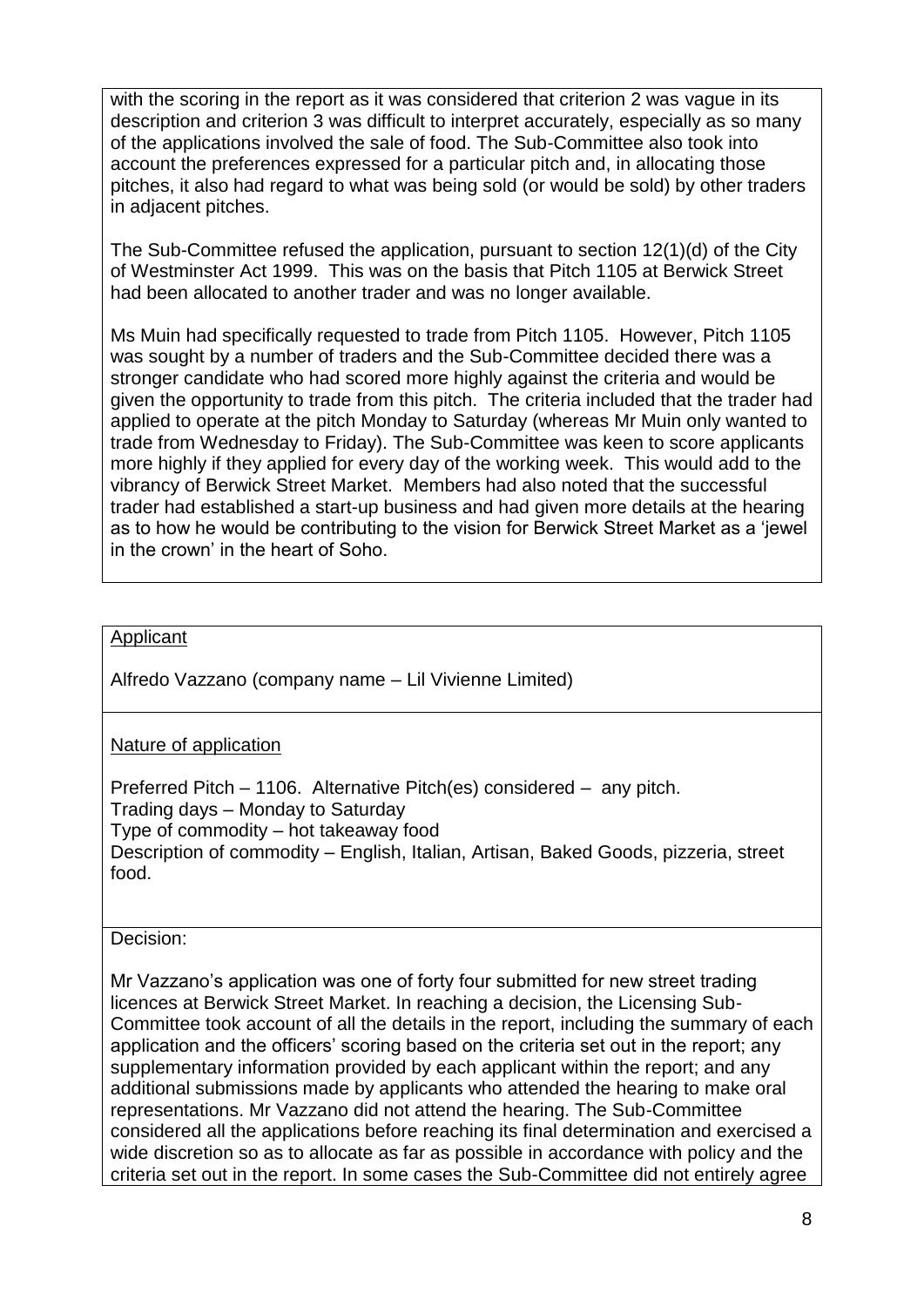with the scoring in the report as it was considered that criterion 2 was vague in its description and criterion 3 was difficult to interpret accurately, especially as so many of the applications involved the sale of food. The Sub-Committee also took into account the preferences expressed for a particular pitch and, in allocating those pitches, it also had regard to what was being sold (or would be sold) by other traders in adjacent pitches.

The Sub-Committee refused the application pursuant to section 12(1)(d) of the City of Westminster Act 1999. This was on the basis that the pitches at Berwick Street were all allocated to other traders and there were no pitches remaining.

The Sub-Committee considered that other applicants had scored more highly for providing a range of commodities which differed more significantly from what was already on offer at Berwick Street Market. However, it was also noted that this applicant was proposing to use a vehicle as part of the receptacle. This is contrary to criteria 1(4) under policy ST1 of the Council's street trading policy.

#### **Applicant**

Andrew White (company name – Laska East)

Nature of application

Preferred Pitch – 1114. Alternative Pitch(es) considered – any pitch. Trading days – Monday to Friday Type of commodity – hot takeaway food Description of commodity – Asian (East), Asian (South East), Singaporean, gluten free, gourmet, rice based dishes, soups, street food, vegan, vegetarian.

Decision:

Mr White's application was one of forty four submitted for new street trading licences at Berwick Street Market. In reaching a decision, the Licensing Sub-Committee took account of all the details in the report, including the summary of each application and the officers' scoring based on the criteria set out in the report; any supplementary information provided by each applicant within the report; and any additional submissions made by applicants who attended the hearing to make oral representations. Mr White did not attend the hearing. The Sub-Committee considered all the applications before reaching its final determination and exercised a wide discretion so as to allocate as far as possible in accordance with policy and the criteria set out in the report. In some cases the Sub-Committee did not entirely agree with the scoring in the report as it was considered that criterion 2 was vague in its description and criterion 3 was difficult to interpret accurately, especially as so many of the applications involved the sale of food. The Sub-Committee also took into account the preferences expressed for a particular pitch and, in allocating those pitches, it also had regard to what was being sold (or would be sold) by other traders in adjacent pitches.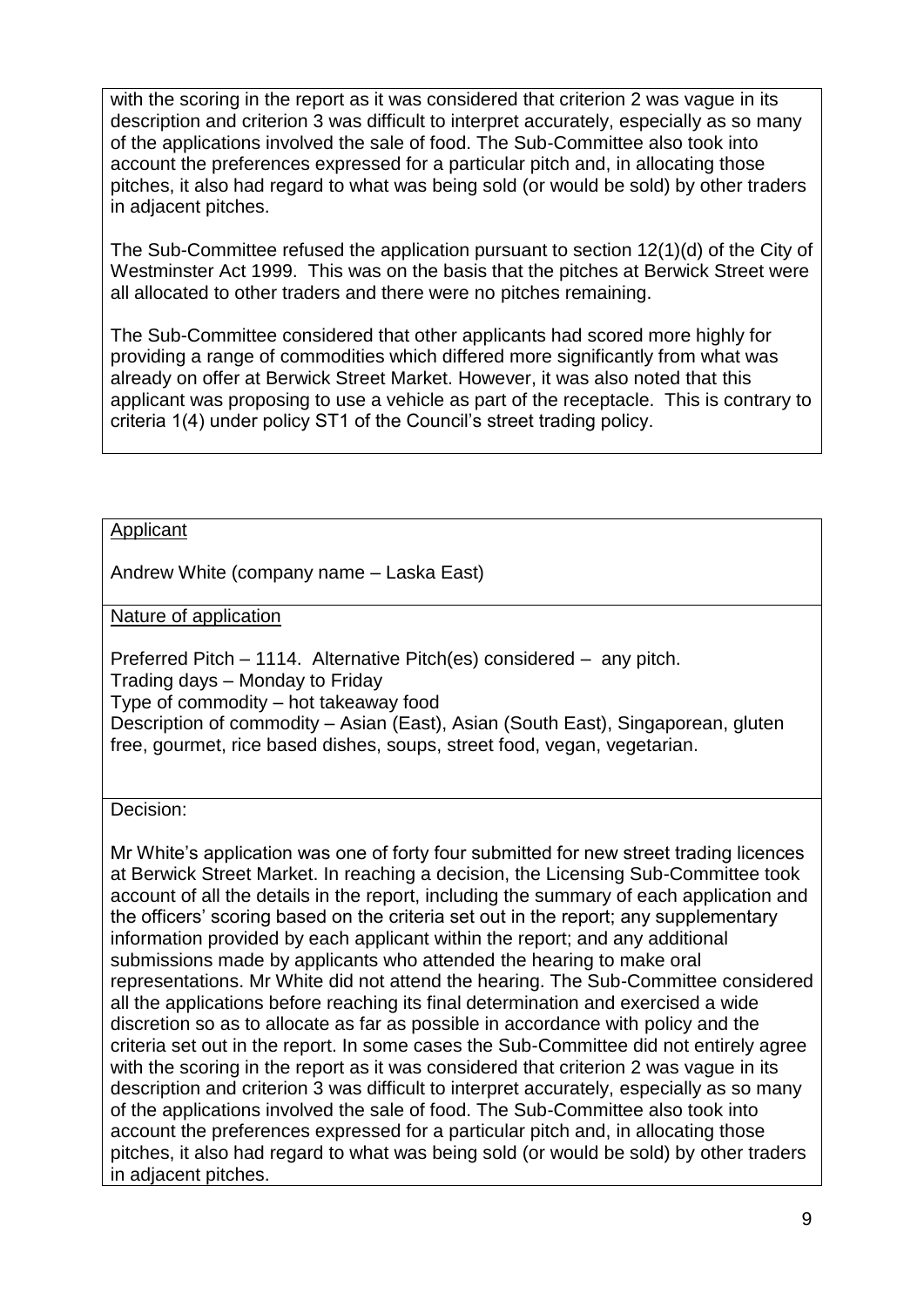The Sub-Committee refused the application, pursuant to section 12(1)(d) of the City of Westminster Act 1999. This was on the basis that the pitches at Berwick Street were all allocated to other traders and there were no pitches remaining.

The Sub-Committee took into account that Mr White was proposing to operate from the Market Monday to Friday. In keeping with the criteria set out in the report, the Sub-Committee was keen to score applicants more highly if they applied for every day of the working week. This included Saturdays. This would add to the vibrancy of Berwick Street Market.

The Sub-Committee considered that it was a difficult decision. However, there were sufficient strong candidates who had applied to operate the pitches Monday to Friday, resulting in this application being refused. Other applicants had scored more highly for providing a range of commodities which differed more significantly from what was already on offer at Berwick Street Market.

#### Applicant

Anthony Withstandley (company name – Salt Beef and Rye)

# Nature of application

Preferred Pitch – 1127. Alternative Pitch(es) considered – none. Trading days – Monday to Saturday Type of commodity – cold takeaway food Description of commodity – European, Polish, United States, Baked goods, cheeses, kimchi, kosher.

#### Decision:

Mr Withstandley's application was one of forty four submitted for new street trading licences at Berwick Street Market. In reaching a decision, the Licensing Sub-Committee took account of all the details in the report, including the summary of each application and the officers' scoring based on the criteria set out in the report; any supplementary information provided by each applicant within the report; and any additional submissions made by applicants who attended the hearing to make oral representations. Mr Withstandley did not attend the hearing. The Sub-Committee considered all the applications before reaching its final determination and exercised a wide discretion so as to allocate as far as possible in accordance with policy and the criteria set out in the report. In some cases the Sub-Committee did not entirely agree with the scoring in the report as it was considered that criterion 2 was vague in its description and criterion 3 was difficult to interpret accurately, especially as so many of the applications involved the sale of food. The Sub-Committee also took into account the preferences expressed for a particular pitch and, in allocating those pitches, it also had regard to what was being sold (or would be sold) by other traders in adjacent pitches.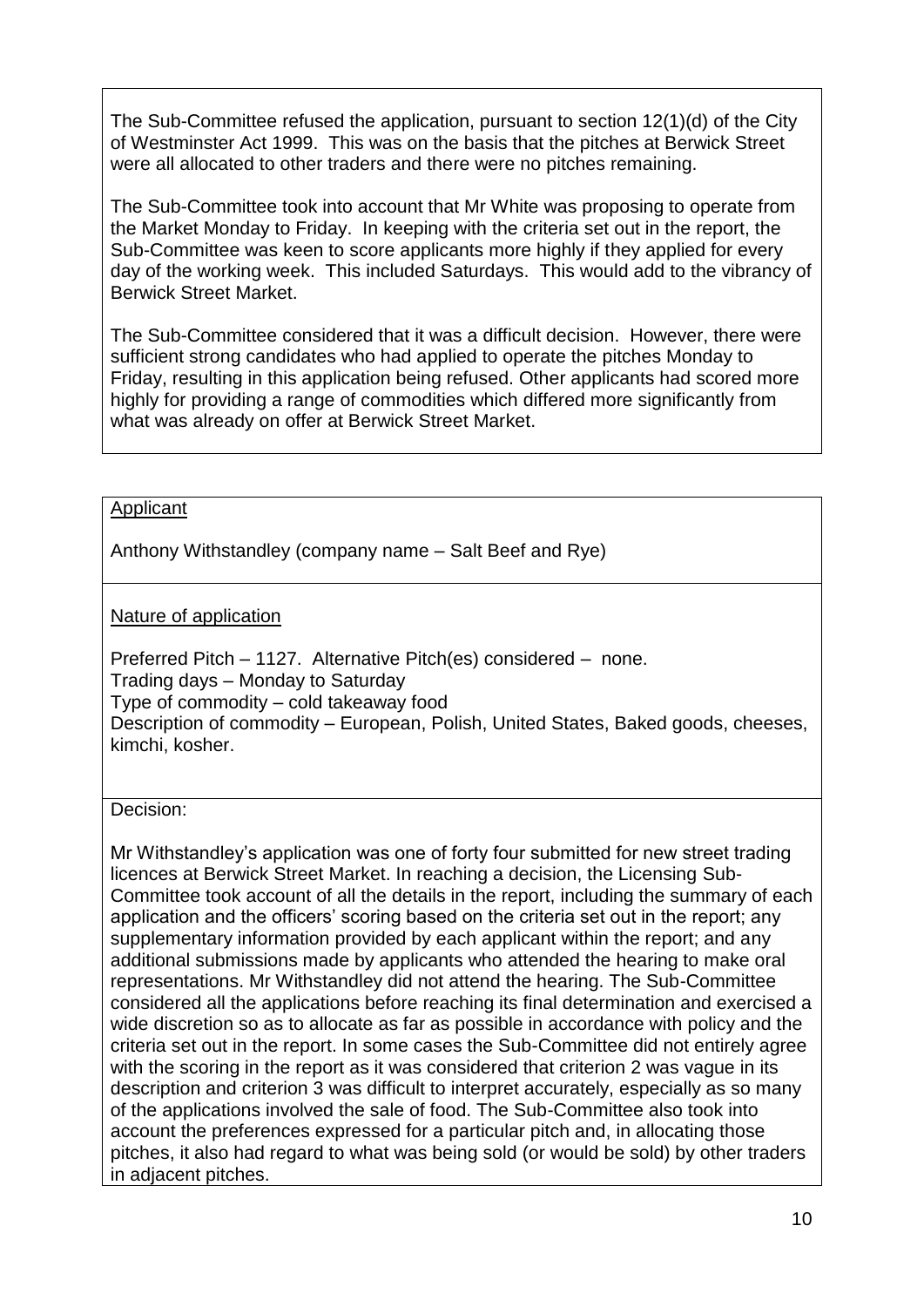The Sub-Committee granted Mr Withstandley permission to trade at Pitch 1127 Monday to Saturday, subject to the requirements set out in paragraph 2.1 of the Licensing Sub-Committee report being satisfied. In deciding to grant the application, the Sub-Committee took into account that Mr Withstandley would be operating Monday to Saturday. In keeping with the criteria set out in the report, the Sub-Committee was keen to score applicants more highly if they applied for every day of the working week. Operating on a Saturday would add to the vibrancy of Berwick Street Market.

The Sub-Committee also took into account that Mr Withstandley's application did include some diverse commodities. Mr Withstandley's range differed from what was on offer elsewhere in the Market in that it included items such as cheeses, Kim Chi and kosher food.

The Sub-Committee did note a photograph which appeared to show that some hot food was provided which would have meant that the applicant would not have been marked as highly under the criteria as a cold takeaway food trader.

In granting the application, the Licensing Sub-Committee wanted to stress that the licence was granted to the individual applicant who had to make full personal use of that licence. Although assistants could be engaged to help out when the trader was temporarily absent, the trader was expected to be present at the pitch most of the time.

## Applicant

Ashok Patel (company name – Quick Bites)

# Nature of application

Preferred Pitch – 1106. Alternative Pitch(es) considered – any pitch. Trading days – Monday to Saturday (amended at hearing from Monday to Friday) Type of commodity – hot takeaway food Description of commodity – Asian (North East), Indian, Barbecue, Cold Beverages, Curries, Grill, Halal, Kebab, Rice Based Dishes, Wraps.

#### Decision:

Mr Patel's application was one of forty four submitted for new street trading licences at Berwick Street Market. In reaching a decision, the Licensing Sub-Committee took account of all the details in the report, including the summary of each application and the officers' scoring based on the criteria set out in the report; any supplementary information provided by each applicant within the report; and any additional submissions made by applicants who attended the hearing to make oral representations. Mr Patel did attend the hearing with Krsna Patel. The Sub-Committee considered all the applications before reaching its final determination and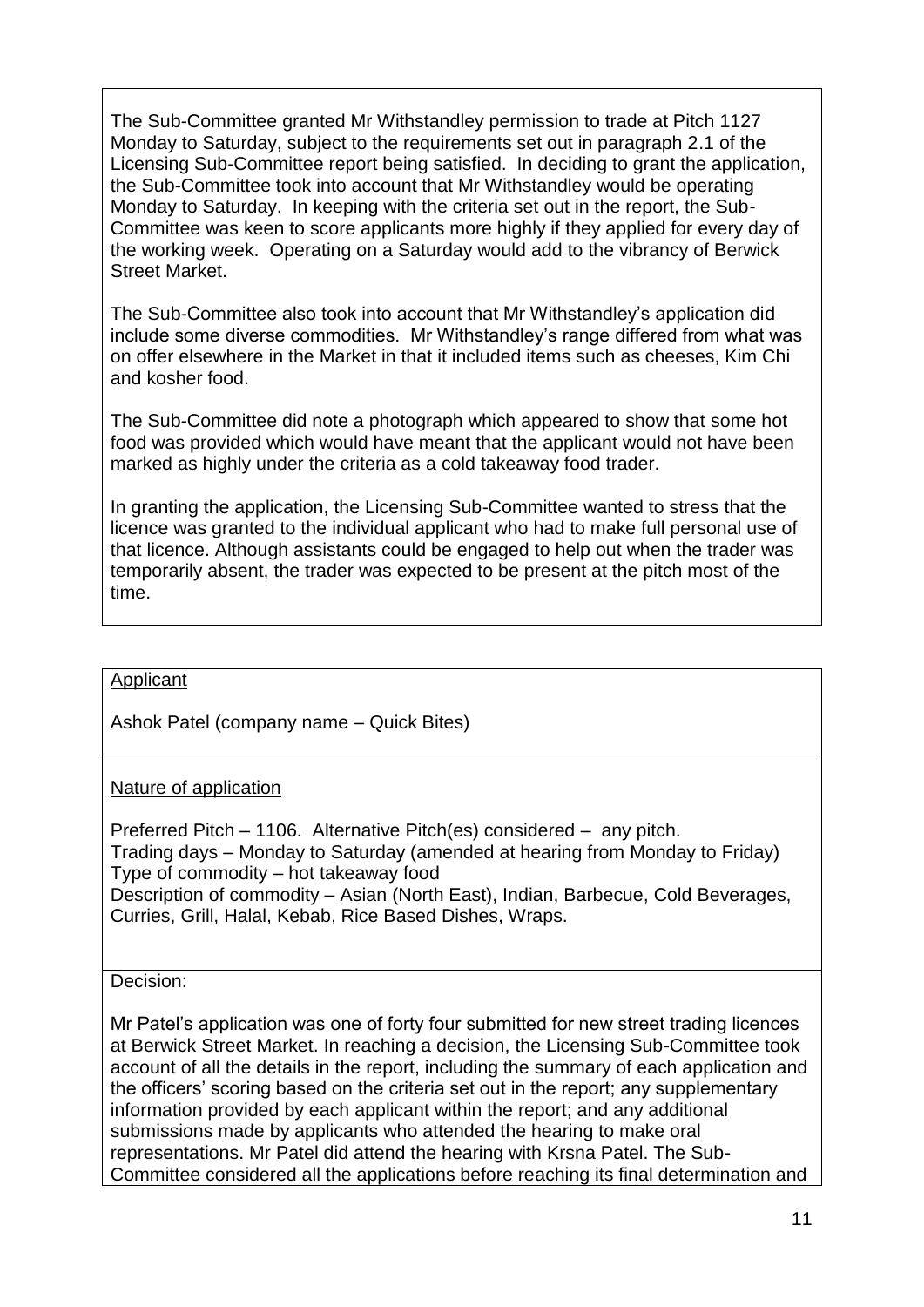exercised a wide discretion so as to allocate as far as possible in accordance with policy and the criteria set out in the report. In some cases the Sub-Committee did not entirely agree with the scoring in the report as it was considered that criterion 2 was vague in its description and criterion 3 was difficult to interpret accurately, especially as so many of the applications involved the sale of food. The Sub-Committee also took into account the preferences expressed for a particular pitch and, in allocating those pitches, it also had regard to what was being sold (or would be sold) by other traders in adjacent pitches.

The Sub-Committee granted Mr Patel permission to trade at Pitch 1124 Monday to Saturday, subject to the requirements set out in paragraph 2.1 of the Licensing Sub-Committee report being satisfied. In deciding to grant the application, the Sub-Committee took into account that Mr Patel had amended his application at the hearing so that he would be operating Monday to Saturday. In keeping with the criteria set out in the report, the Sub-Committee was keen to score applicants more highly if they applied for every day of the working week. Operating on a Saturday would add to the vibrancy of Berwick Street Market.

In granting the application, the Licensing Sub-Committee wanted to stress that the licence was granted to the individual applicant who had to make full personal use of that licence. Although assistants could be engaged to help out when the trader was temporarily absent, the trader was expected to be present at the pitch most of the time.

The Sub-Committee noted that Mr Patel's preferred pitch was 1106. However, Pitch 1106 was sought by several traders and the Sub-Committee considered that it was appropriate, given that there was another strong candidate who had scored more highly against the criteria, to provide Mr Patel with an alternative pitch at Berwick Street Market. Mr Patel had set out in his application that he was willing to accept a pitch other than 1106.

The Sub-Committee considered that whilst Mr Patel did not have a start-up business, he would be able to contribute to the vision for Berwick Street Market as a 'jewel in the crown' in the heart of Soho. Mr Patel was likely to be able to bring his experience from working in other markets to Berwick Street Market.

Applicant

Asnar Qamar (company name – Khao)

Nature of application

Preferred Pitch – 1105. Alternative Pitch(es) considered – none. Trading days – Tuesday to Thursday Type of commodity – hot takeaway food Description of commodity – Asian (North East), Asian (South), Fusion, Halal, Stews.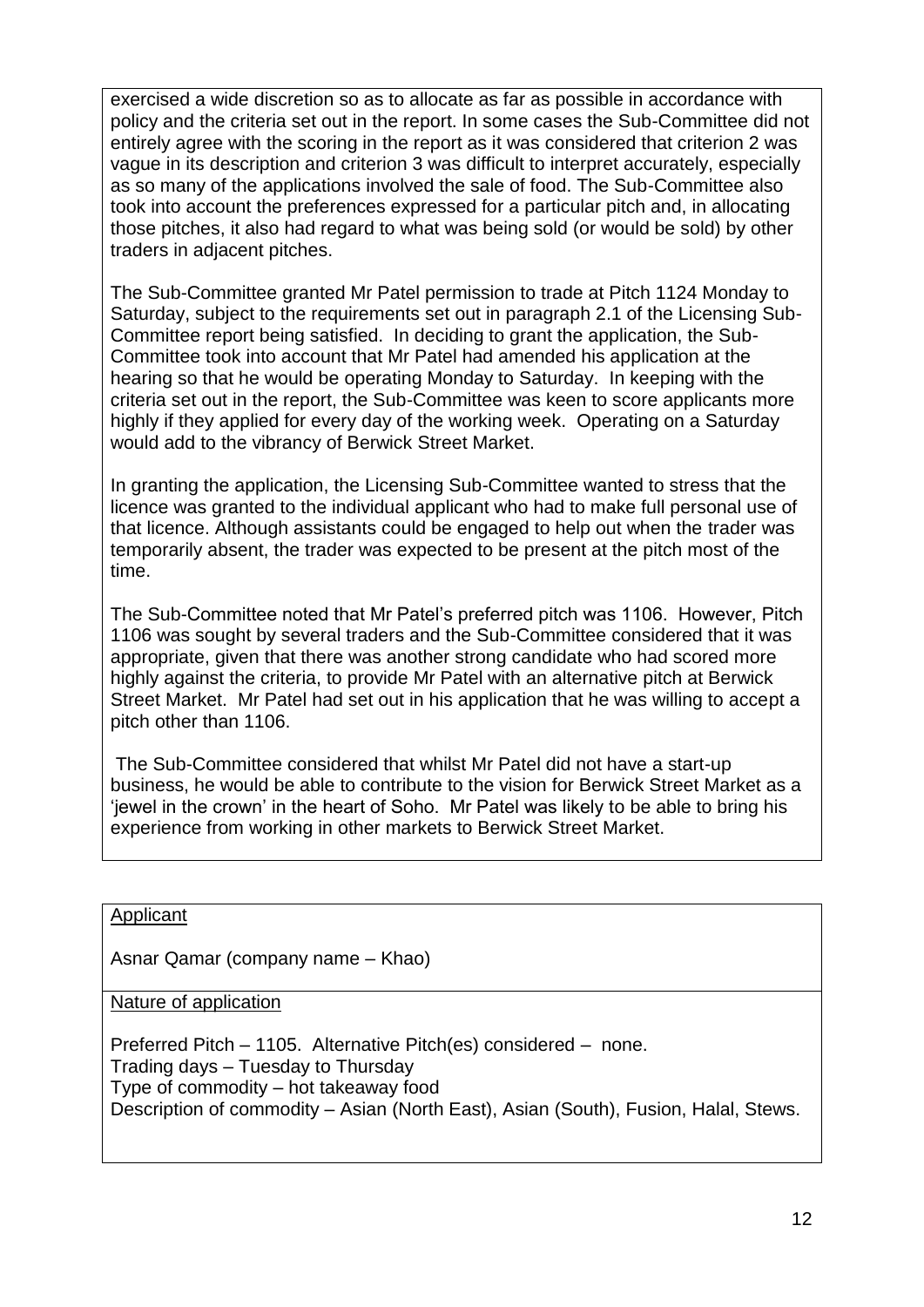#### Decision:

Ms Qamar's application was one of forty four submitted for new street trading licences at Berwick Street Market. In reaching a decision, the Licensing Sub-Committee took account of all the details in the report, including the summary of each application and the officers' scoring based on the criteria set out in the report; any supplementary information provided by each applicant within the report; and any additional submissions made by applicants who attended the hearing to make oral representations. Mr Qamar did not attend the hearing. The Sub-Committee considered all the applications before reaching its final determination and exercised a wide discretion so as to allocate as far as possible in accordance with policy and the criteria set out in the report. In some cases the Sub-Committee did not entirely agree with the scoring in the report as it was considered that criterion 2 was vague in its description and criterion 3 was difficult to interpret accurately, especially as so many of the applications involved the sale of food. The Sub-Committee also took into account the preferences expressed for a particular pitch and, in allocating those pitches, it also had regard to what was being sold (or would be sold) by other traders in adjacent pitches.

The Sub-Committee refused the application, pursuant to section 12(1)(d) of the City of Westminster Act 1999. This was on the basis that Pitch 1105 at Berwick Street had been allocated to another trader and was no longer available.

Ms Qamar had specifically requested to trade from Pitch 1105. However, Pitch 1105 was sought by a number of traders and the Sub-Committee decided there was a stronger candidate who had scored more highly against the criteria and would be given the opportunity to trade from this pitch. The criteria included that the successful trader would be operating at the pitch Monday to Saturday. In keeping with the criteria set out in the report, the Sub-Committee was keen to score applicants more highly if they applied for every day of the working week. Operating on a Saturday would add to the vibrancy of Berwick Street Market.

The successful trader had also given more details as to how he was contributing to the vision for Berwick Street Market as a 'jewel in the crown' in the heart of Soho.

#### Applicant

Ayoube Aderrab (company name – Italian Fashion)

Nature of application

Preferred Pitch – 1105. Alternative Pitch(es) considered – any pitch. Trading days – Monday to Friday Type of commodity – Non-food Description of commodity – Men's / Women's clothing.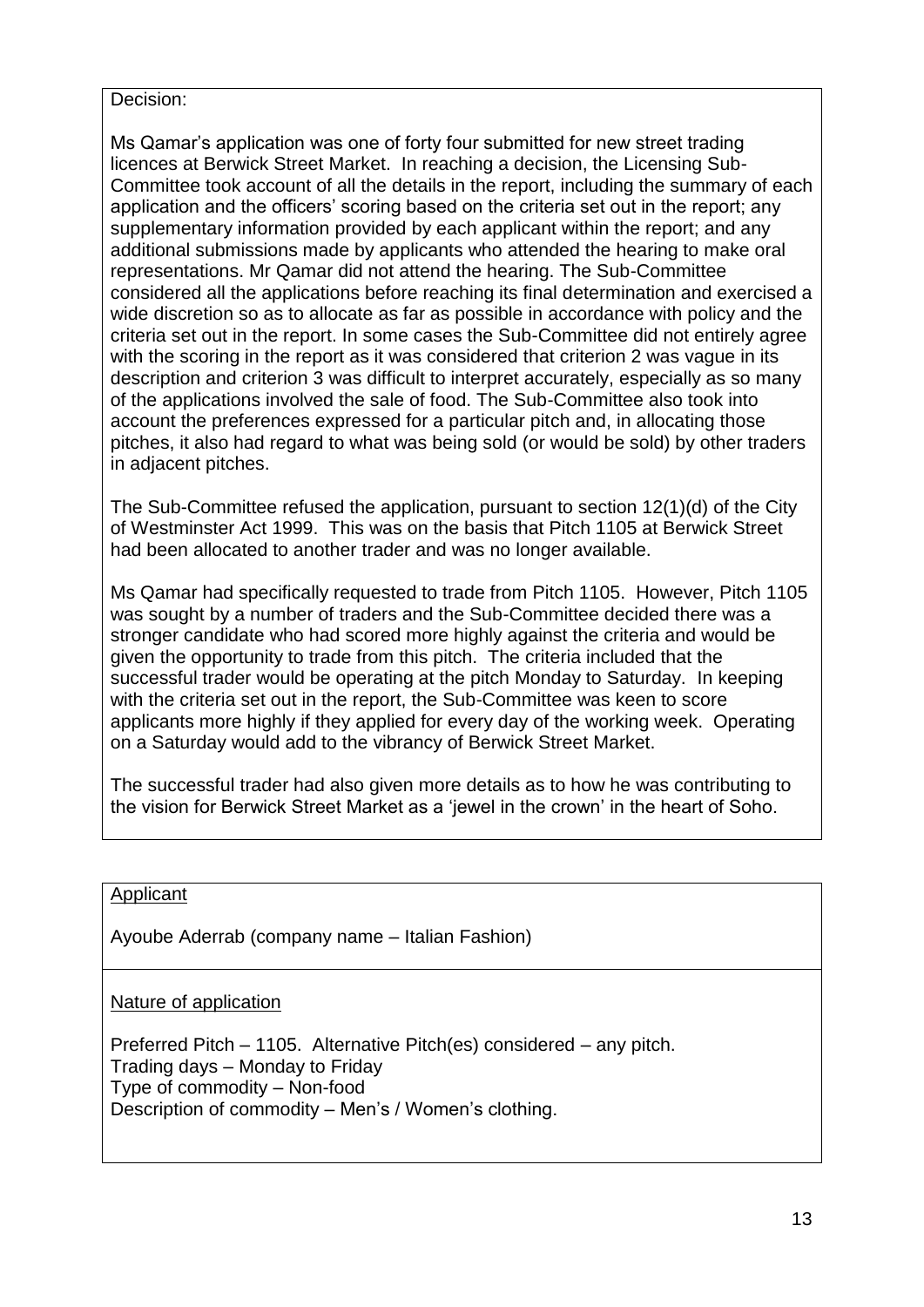### Decision:

Mr Aderrab's application was one of forty four submitted for new street trading licences at Berwick Street Market. In reaching a decision, the Licensing Sub-Committee took account of all the details in the report, including the summary of each application and the officers' scoring based on the criteria set out in the report; any supplementary information provided by each applicant within the report; and any additional submissions made by applicants who attended the hearing to make oral representations. Mr Aderrab did not attend the hearing, despite indicating that he was intending to do so. The Sub-Committee considered all the applications before reaching its final determination and exercised a wide discretion so as to allocate as far as possible in accordance with policy and the criteria set out in the report. In some cases the Sub-Committee did not entirely agree with the scoring in the report as it was considered that criterion 2 was vague in its description and criterion 3 was difficult to interpret accurately, especially as so many of the applications involved the sale of food. The Sub-Committee also took into account the preferences expressed for a particular pitch and, in allocating those pitches, it also had regard to what was being sold (or would be sold) by other traders in adjacent pitches.

The Sub-Committee granted Mr Aderrab permission to trade at Pitch 1117 Monday to Saturday, subject to the requirements set out in paragraph 2.1 of the Licensing Sub-Committee report being satisfied. The Sub-Committee noted that Mr Aderrab's preferred pitch was 1105. However, Pitch 1105 was sought by a number of traders and the Sub-Committee considered that it was appropriate, given that there were other strong candidates who had applied to operate Monday to Saturday, to provide Mr Aderrab with an alternative pitch at Berwick Street Market. Mr Aderrab had set out in his application that he was willing to accept a pitch other than 1105.

In deciding to grant the application, the Sub-Committee took into account that Mr Aderrab's application was in keeping with the criteria which scored applicants more highly for providing a range of commodities which add vibrancy and diversity. Mr Aderrab's range differed from what was on offer elsewhere in the Market in that this involved men's and women's clothing.

#### Applicant

Ben Cooper Perers Cook (company name – Lord of the Wings)

Nature of application

Preferred Pitch – 1105. Alternative Pitch(es) considered – any pitch. Trading days – Monday to Saturday Type of commodity – hot takeaway food Description of commodity – American (North), United States, Street Food.

Decision: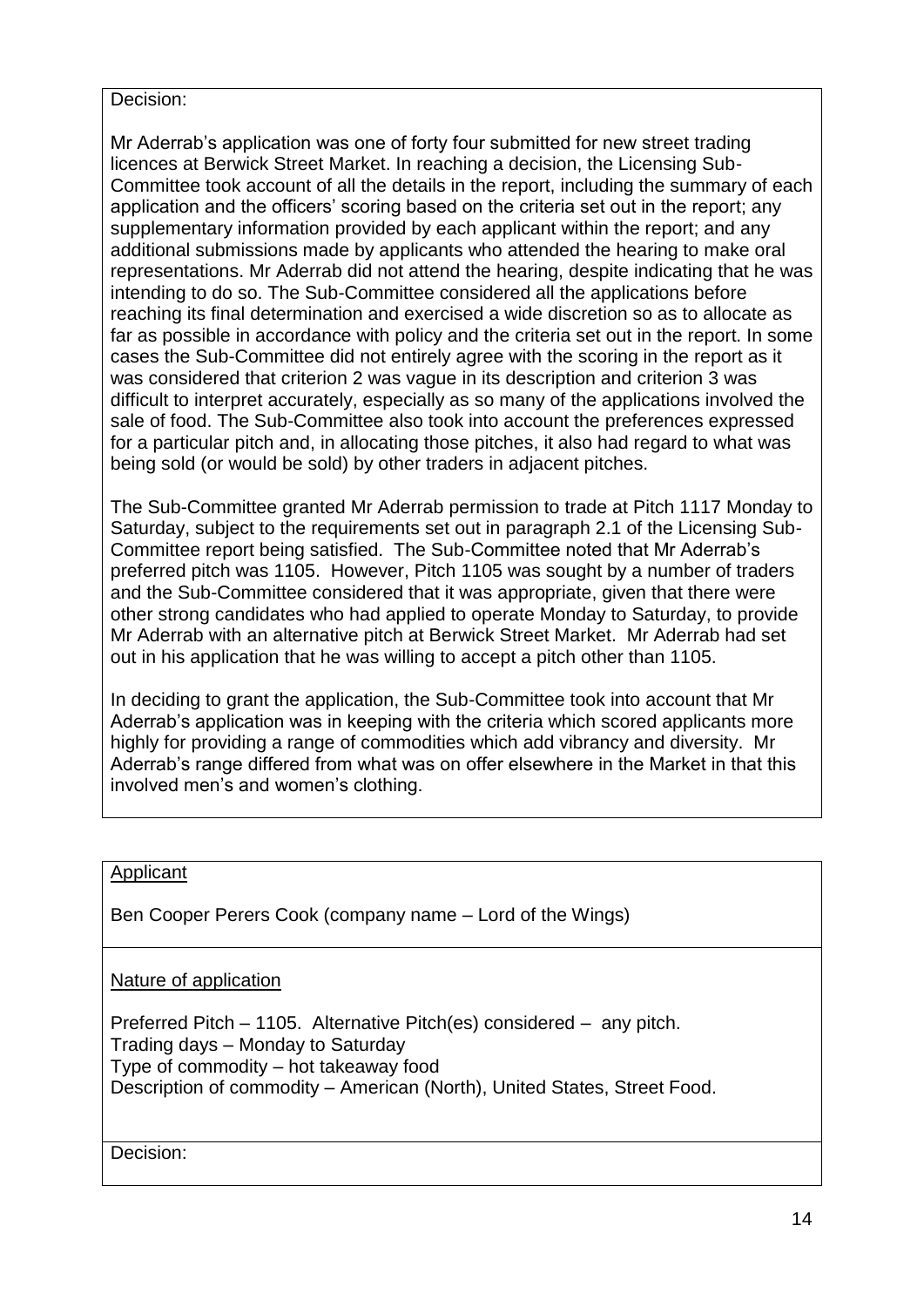Mr Cook's application was one of forty four submitted for new street trading licences at Berwick Street Market. In reaching a decision, the Licensing Sub-Committee took account of all the details in the report, including the summary of each application and the officers' scoring based on the criteria set out in the report; any supplementary information provided by each applicant within the report; and any additional submissions made by applicants who attended the hearing to make oral representations. Mr Cook did attend the hearing. The Sub-Committee considered all the applications before reaching its final determination and exercised a wide discretion so as to allocate as far as possible in accordance with policy and the criteria set out in the report. In some cases the Sub-Committee did not entirely agree with the scoring in the report as it was considered that criterion 2 was vague in its description and criterion 3 was difficult to interpret accurately, especially as so many of the applications involved the sale of food. The Sub-Committee also took into account the preferences expressed for a particular pitch and, in allocating those pitches, it also had regard to what was being sold (or would be sold) by other traders in adjacent pitches.

The Sub-Committee granted Mr Cook permission to trade at Pitch 1105 Monday to Saturday, subject to the requirements set out in paragraph 2.1 of the Licensing Sub-Committee report being satisfied. In deciding to grant the application, the Sub-Committee took into account that Mr Cook would be operating at the pitch Monday to Saturday. In keeping with the criteria set out in the report, the Sub-Committee was keen to score applicants more highly if they applied for every day of the working week. Operating on a Saturday would add to the vibrancy of Berwick Street Market.

The Sub-Committee also took into account that Mr Cook was seeking to provide a very specific hot food takeaway commodity which was not currently available in the Market.

The Sub-Committee noted that there appeared to be some discrepancies as to the traders who were stated to be operating start-up businesses and those who were not. The Sub-Committee was satisfied that Mr Cook was operating a start-up business. Members were impressed by Mr Cook's enthusiasm at the meeting for contributing to the vision for Berwick Street Market as a 'jewel in the crown' in the heart of Soho. Mr Cook had also researched his product in the United States and had been working recently in pop up restaurants and pubs.

In granting the application, the Licensing Sub-Committee wanted to stress that the licence was granted to the individual applicant who had to make full personal use of that licence. Although assistants could be engaged to help out when the trader was temporarily absent, the trader was expected to be present at the pitch most of the time.

#### Applicant

Carla Monsora Damasceno Casadei (company name – Young Vegans)

Nature of application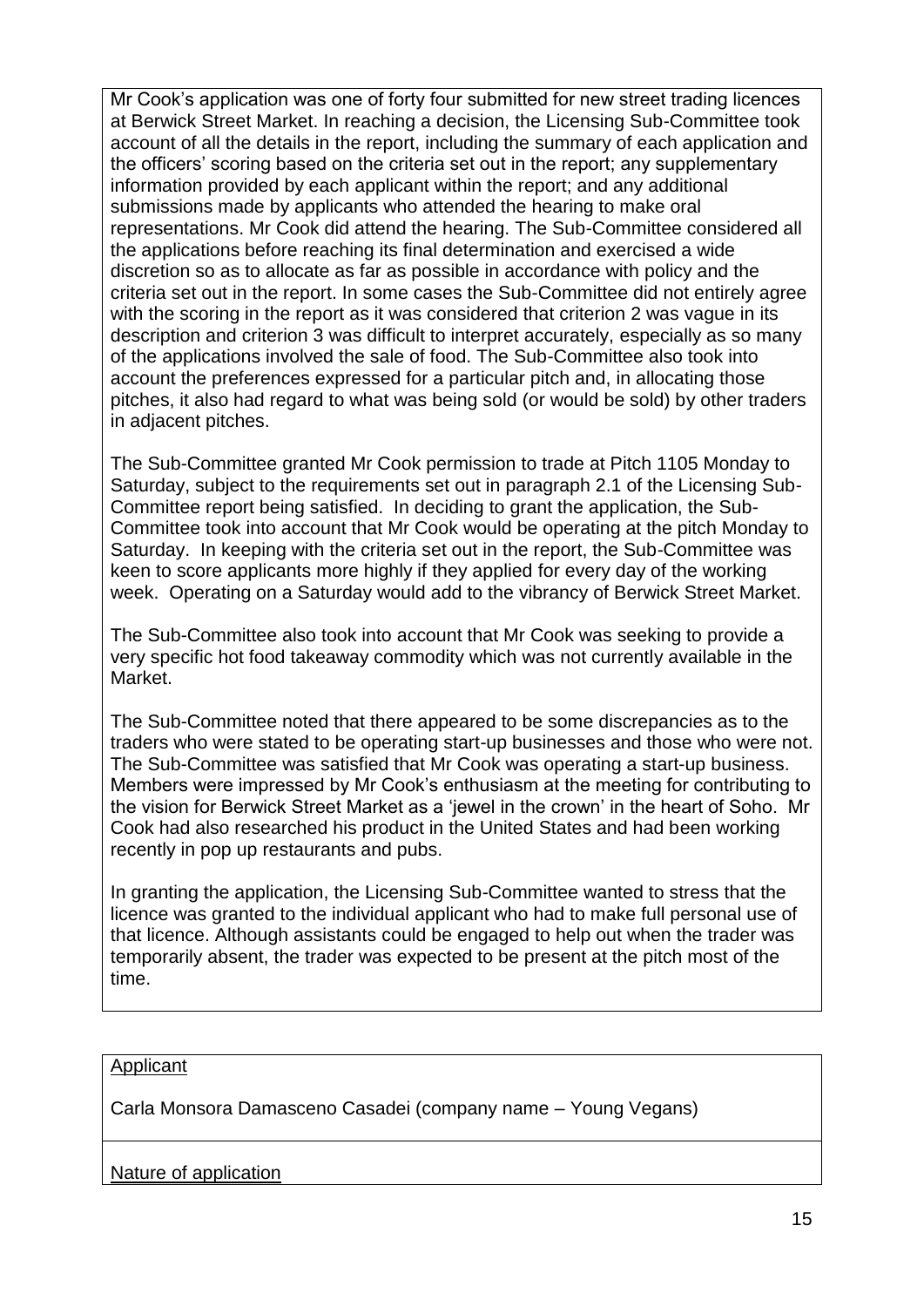Preferred Pitch – 1105. Alternative Pitch(es) considered – none. Trading days – Monday to Friday Type of commodity – hot takeaway food Description of commodity – English, Baked goods, gluten free, gourmet, locally sourced, street food, vegan.

Decision:

Ms Casadei's application was one of forty four submitted for new street trading licences at Berwick Street Market. In reaching a decision, the Licensing Sub-Committee took account of all the details in the report, including the summary of each application and the officers' scoring based on the criteria set out in the report; any supplementary information provided by each applicant within the report; and any additional submissions made by applicants who attended the hearing to make oral representations. Ms Casadei did not attend the hearing. The Sub-Committee considered all the applications before reaching its final determination and exercised a wide discretion so as to allocate as far as possible in accordance with policy and the criteria set out in the report. In some cases the Sub-Committee did not entirely agree with the scoring in the report as it was considered that criterion 2 was vague in its description and criterion 3 was difficult to interpret accurately, especially as so many of the applications involved the sale of food. The Sub-Committee also took into account the preferences expressed for a particular pitch and, in allocating those pitches, it also had regard to what was being sold (or would be sold) by other traders in adjacent pitches.

The Sub-Committee refused the application, pursuant to section 12(1)(d) of the City of Westminster Act 1999. This was on the basis that Pitch 1105 at Berwick Street had been allocated to another trader and was no longer available.

Ms Casadei had specifically requested to trade from Pitch 1105. However, Pitch 1105 was sought by a number of traders and the Sub-Committee decided there was a stronger candidate who had scored more highly against the criteria and would be given the opportunity to trade from this pitch. The criteria included that the successful trader had applied to operate at the pitch Monday to Saturday. The Sub-Committee was keen to score applicants more highly if they applied for every day of the working week. This would add to the vibrancy of Berwick Street Market.

Members had also noted that the successful trader had established a start-up business and had given more details as to how he was contributing to the vision for Berwick Street Market as a 'jewel in the crown' in the heart of Soho.

#### Applicant

Chioma Okpara (company name – Spice Shack)

Nature of application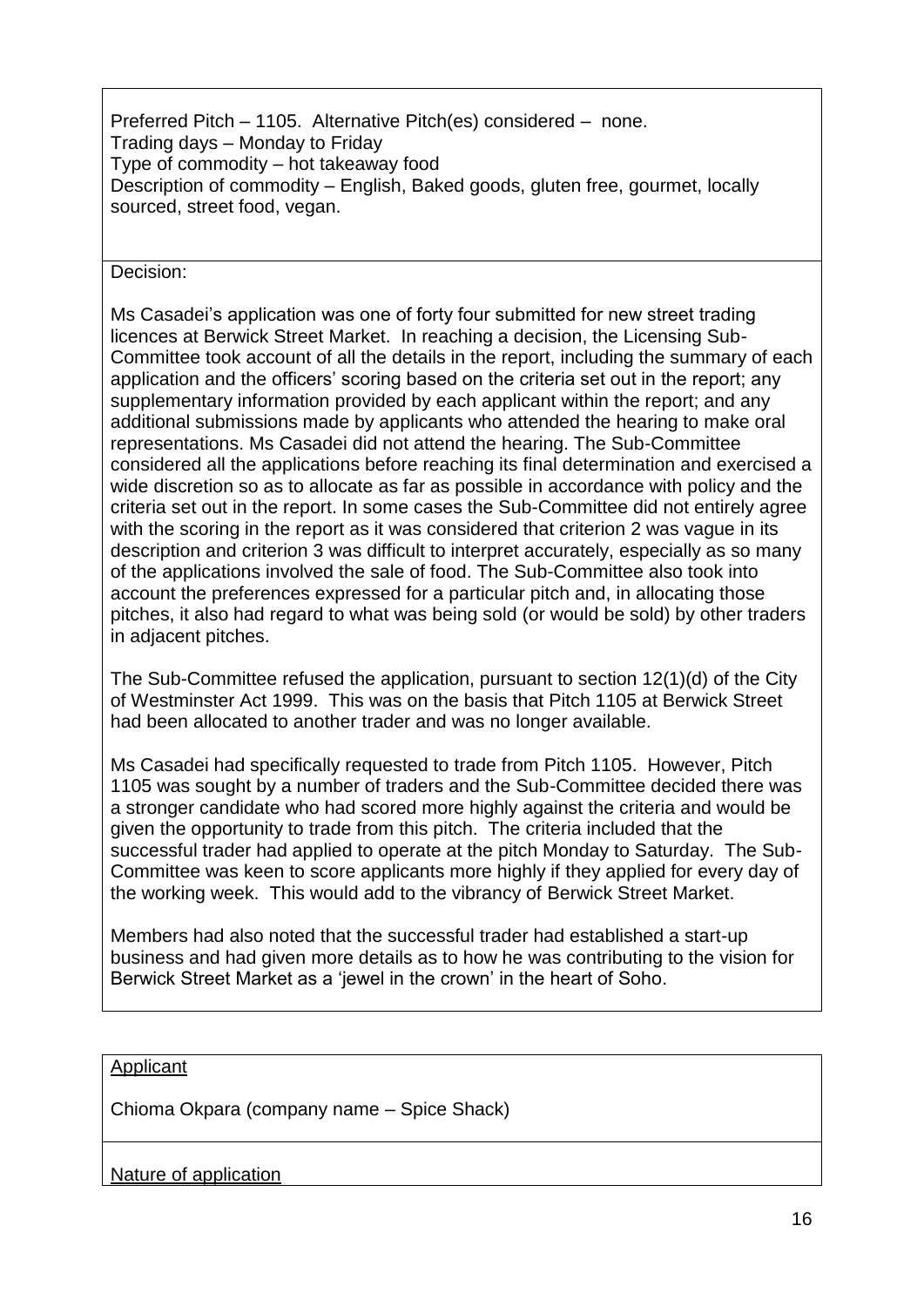Preferred Pitch – 1107. Alternative Pitch(es) considered – 1106, 1109, 1110 Trading days – Monday to Saturday Type of commodity – fresh produce Description of commodity – African (East), Asian (Central), European (Central), Mediterranean, Middle Eastern, Moroccan, Artisan, Dried fruits and nuts, Dried goods, olvies, pre-packed foods.

Decision:

Ms Okpara's application was one of forty four submitted for new street trading licences at Berwick Street Market. In reaching a decision, the Licensing Sub-Committee took account of all the details in the report, including the summary of each application and the officers' scoring based on the criteria set out in the report; any supplementary information provided by each applicant within the report; and any additional submissions made by applicants who attended the hearing to make oral representations. Mr Okpara did attend the hearing. The Sub-Committee considered all the applications before reaching its final determination and exercised a wide discretion so as to allocate as far as possible in accordance with policy and the criteria set out in the report. In some cases the Sub-Committee did not entirely agree with the scoring in the report as it was considered that criterion 2 was vague in its description and criterion 3 was difficult to interpret accurately, especially as so many of the applications involved the sale of food. The Sub-Committee also took into account the preferences expressed for a particular pitch and, in allocating those pitches, it also had regard to what was being sold (or would be sold) by other traders in adjacent pitches.

The Sub-Committee heard from Ms Okpara that she had applied originally to provide commodities such as herbs and spices. However, her business partner had pulled out of the partnership and she could no longer guarantee that she would be able to provide what she had originally applied for. If she found a suitable business partner she would be keen to return to this concept. However, if she did return to this concept she intended to operate at the pitch on Fridays and Saturdays to see how the business worked with a new partner. Ms Okpara had an alternative plan to provide crepes, smoothies and juices on site.

The Sub-Committee was of the view that the application ought to be considered as originally presented. It would be very difficult for the Sub-Committee to determine that she had a better claim for a pitch when she had decided to change the commodities that she might want to sell because of her business arrangements and especially as she could not be sure that she would be able to trade every day of the week. The Sub-Committee therefore considered that due to unfortunate circumstances Ms Okpara was currently not able to operate the pitch in the way she had intended when she had submitted the application. In those circumstances it did not believe that it was appropriate to grant the application.

The Sub-Committee refused the application, pursuant to section 12(1)(d) of the City of Westminster Act 1999. This was on the basis that the pitches at Berwick Street were all allocated to other traders and there were no pitches remaining.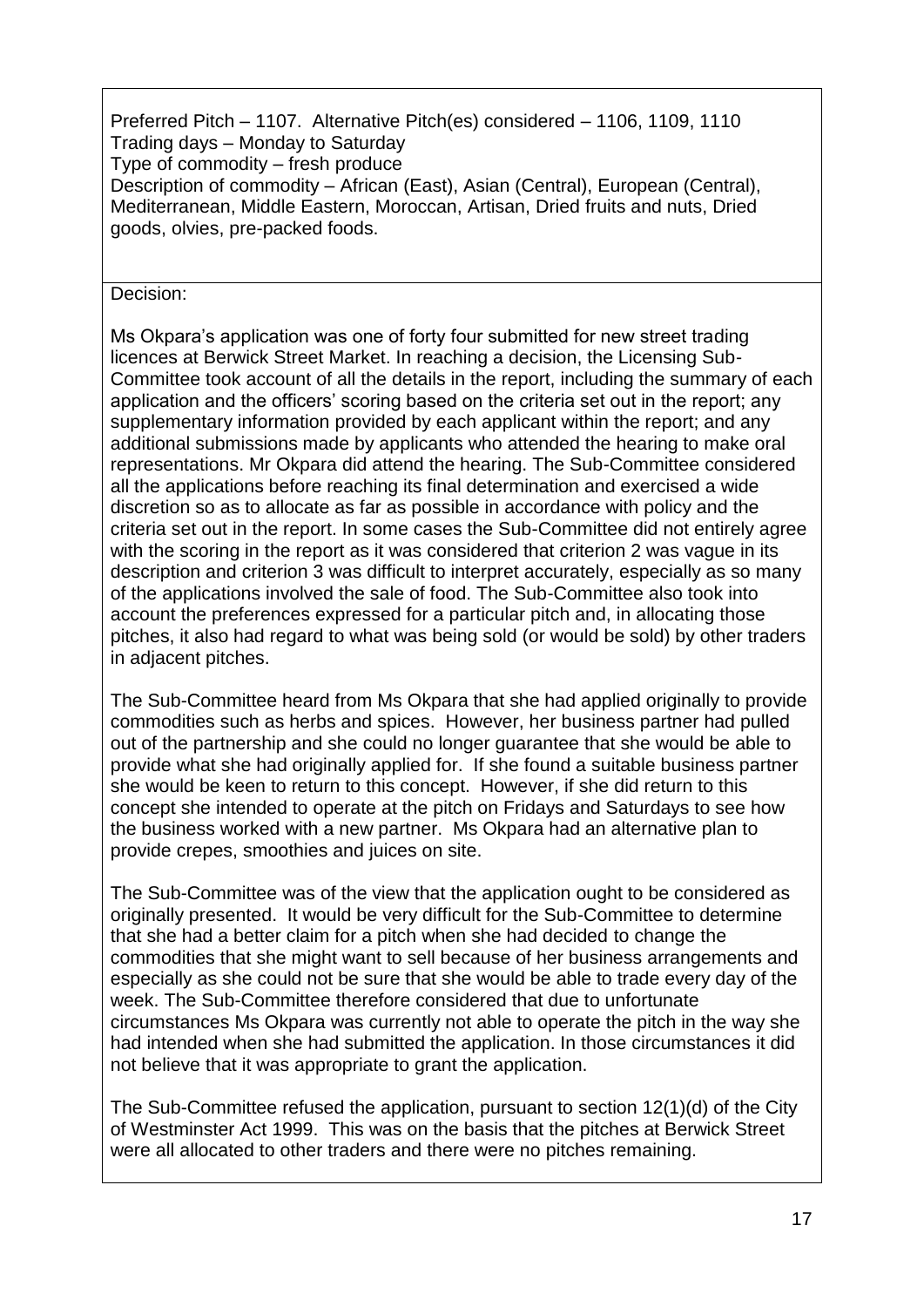**Applicant** 

Christopher Gay (company name – Wannapull)

Nature of application

Preferred Pitches – 1105 & 1106 (2 pitches required). Alternative Pitches considered – any pitches.

Trading days – Monday to Saturday Type of commodity – hot takeaway food

Description of commodity – Pulled chicken/beef/lamb/pork with salads.

Decision:

Mr Gay's application was one of forty four submitted for new street trading licences at Berwick Street Market. In reaching a decision, the Licensing Sub-Committee took account of all the details in the report, including the summary of each application and the officers' scoring based on the criteria set out in the report; any supplementary information provided by each applicant within the report; and any additional submissions made by applicants who attended the hearing to make oral representations. Mr Gay did not attend the hearing. The Sub-Committee considered all the applications before reaching its final determination and exercised a wide discretion so as to allocate as far as possible in accordance with policy and the criteria set out in the report. In some cases the Sub-Committee did not entirely agree with the scoring in the report as it was considered that criterion 2 was vague in its description and criterion 3 was difficult to interpret accurately, especially as so many of the applications involved the sale of food. The Sub-Committee also took into account the preferences expressed for a particular pitch and, in allocating those pitches, it also had regard to what was being sold (or would be sold) by other traders in adjacent pitches.

The Sub-Committee refused the application pursuant to section 12(1)(d) of the City of Westminster Act 1999. This was on the basis that the pitches at Berwick Street were all allocated to other traders and there were no pitches remaining.

The Sub-Committee also considered that other applicants had scored more highly for providing a range of commodities which differed more significantly from what was already on offer at Berwick Street Market. However, it was also noted that this applicant was proposing to use a vehicle as part of the receptacle. This is contrary to criteria 1(4) under policy ST1 of the Council's street trading policy. The vehicle would also require the use of two pitches. Whilst the Licensing Sub-Committee was prepared to exceptionally allocate two adjacent pitches to the same trader where special circumstances prevailed, it was not prepared to do so simply to accommodate a vehicle that did not comply with policy.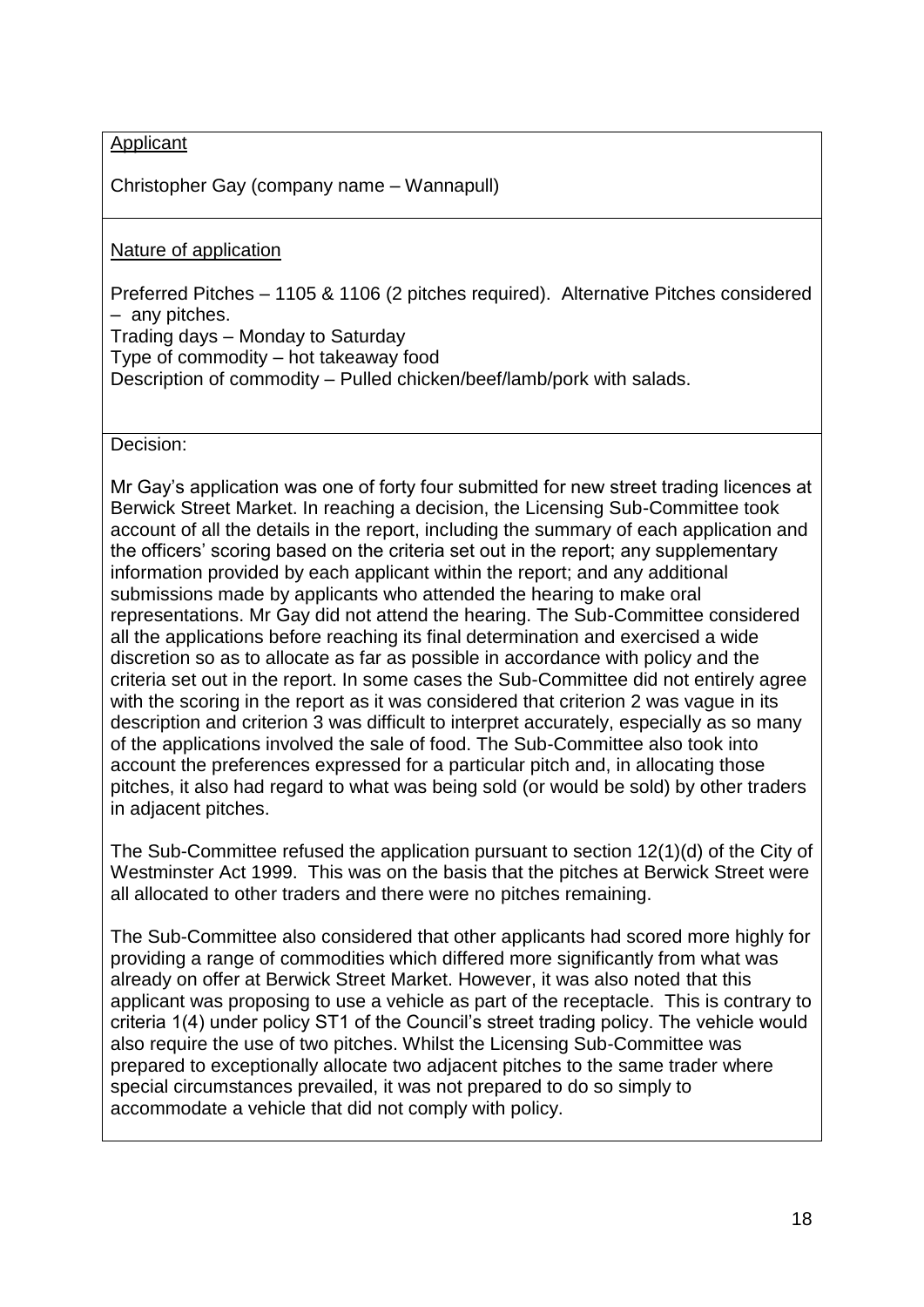# Applicant

Claudiu Nicolae Benchea (company name – Paella Fellas)

# Nature of application

Preferred Pitch – 1105. Alternative Pitch(es) considered – any pitch. Trading days – Monday to Friday Type of commodity – hot takeaway food Description of commodity – European (Central), Mediterranean, Spanish, Butcher, Fish Monger, Fruit & Vegetables, Fish & Seafood, Street Food.

Decision:

Mr Benchea's application was one of forty four submitted for new street trading licences at Berwick Street Market. In reaching a decision, the Licensing Sub-Committee took account of all the details in the report, including the summary of each application and the officers' scoring based on the criteria set out in the report; any supplementary information provided by each applicant within the report; and any additional submissions made by applicants who attended the hearing to make oral representations. Mr Benchea did not attend the hearing. The Sub-Committee considered all the applications before reaching its final determination and exercised a wide discretion so as to allocate as far as possible in accordance with policy and the criteria set out in the report. In some cases the Sub-Committee did not entirely agree with the scoring in the report as it was considered that criterion 2 was vague in its description and criterion 3 was difficult to interpret accurately, especially as so many of the applications involved the sale of food. The Sub-Committee also took into account the preferences expressed for a particular pitch and, in allocating those pitches, it also had regard to what was being sold (or would be sold) by other traders in adjacent pitches.

The Sub-Committee granted Mr Benchea permission to trade at Pitch 1128 Monday to Wednesday, subject to the requirements set out in paragraph 2.1 of the Licensing Sub-Committee report being satisfied.

The Sub-Committee noted that Mr Benchea's preferred pitch was 1105. However, Pitch 1105 was sought by a number of traders and the Sub-Committee considered that it was appropriate, given that there was another strong candidate who had scored more highly and was willing to operate from the pitch on Saturdays, to provide Mr Benchea with an alternative pitch at Berwick Street Market. Mr Benchea had set out in his application that he was willing to accept a pitch other than 1105.

The Sub-Committee did score applicants more highly who had applied to operate a pitch Monday to Saturday. They also scored applicants more highly if they applied to operate a pitch Monday to Friday and in the event their range of commodities differed from what was on offer elsewhere in the Market. The Sub-Committee was not satisfied that the commodities offered by Mr Benchea were as distinctive from what was offered at the Market as by some of the other candidates. Members considered that it was appropriate to grant Mr Benchea permission to trade Monday to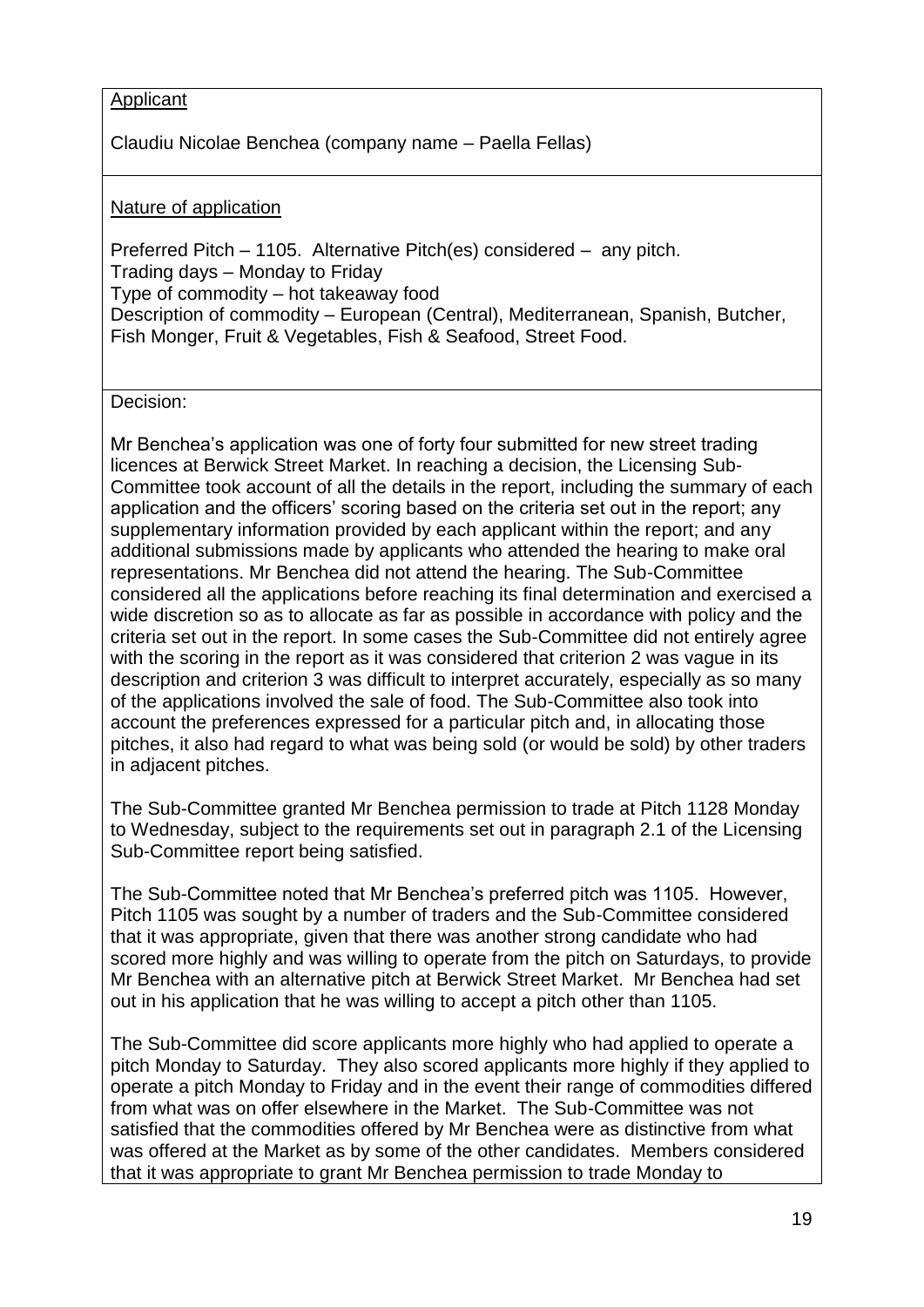Wednesday at Pitch 1128 as these days were not required by the applicant who had been granted a licence for that pitch from Thursday to Saturday.

In granting the application in part, the Licensing Sub-Committee wanted to stress that the licence was granted to the individual applicant who had to make full personal use of that licence. Although assistants could be engaged to help out when the trader was temporarily absent, the trader was expected to be present at the pitch most of the time.

# **Applicant**

Daniel Iyayi (company name – Street Food Connoisseurs Ltd)

# Nature of application

Preferred Pitch – 1105. Alternative Pitch(es) considered – any pitch.

Trading days – Monday to Saturday

Type of commodity – hot takeaway food

Description of commodity – Chinese, English, Lebanese, Ice Cream, Patisserie, burgers, cold beverages, gluten free, gourmet, grill, halla, hot dogs, hot beverages, locally sourced, rice based dishes, sausages, smoothies, street food, vegetarian, wraps.

# Decision:

Mr Iyayi's application was one of forty four submitted for new street trading licences at Berwick Street Market. In reaching a decision, the Licensing Sub-Committee took account of all the details in the report, including the summary of each application and the officers' scoring based on the criteria set out in the report; any supplementary information provided by each applicant within the report; and any additional submissions made by applicants who attended the hearing to make oral representations. Mr Iyayi did attend the hearing. The Sub-Committee considered all the applications before reaching its final determination and exercised a wide discretion so as to allocate as far as possible in accordance with policy and the criteria set out in the report. In some cases the Sub-Committee did not entirely agree with the scoring in the report as it was considered that criterion 2 was vague in its description and criterion 3 was difficult to interpret accurately, especially as so many of the applications involved the sale of food. The Sub-Committee also took into account the preferences expressed for a particular pitch and, in allocating those pitches, it also had regard to what was being sold (or would be sold) by other traders in adjacent pitches.

The Sub-Committee granted Mr Iyayi permission to trade at Pitch 1103 on Saturdays, subject to the requirements set out in paragraph 2.1 of the Licensing Sub-Committee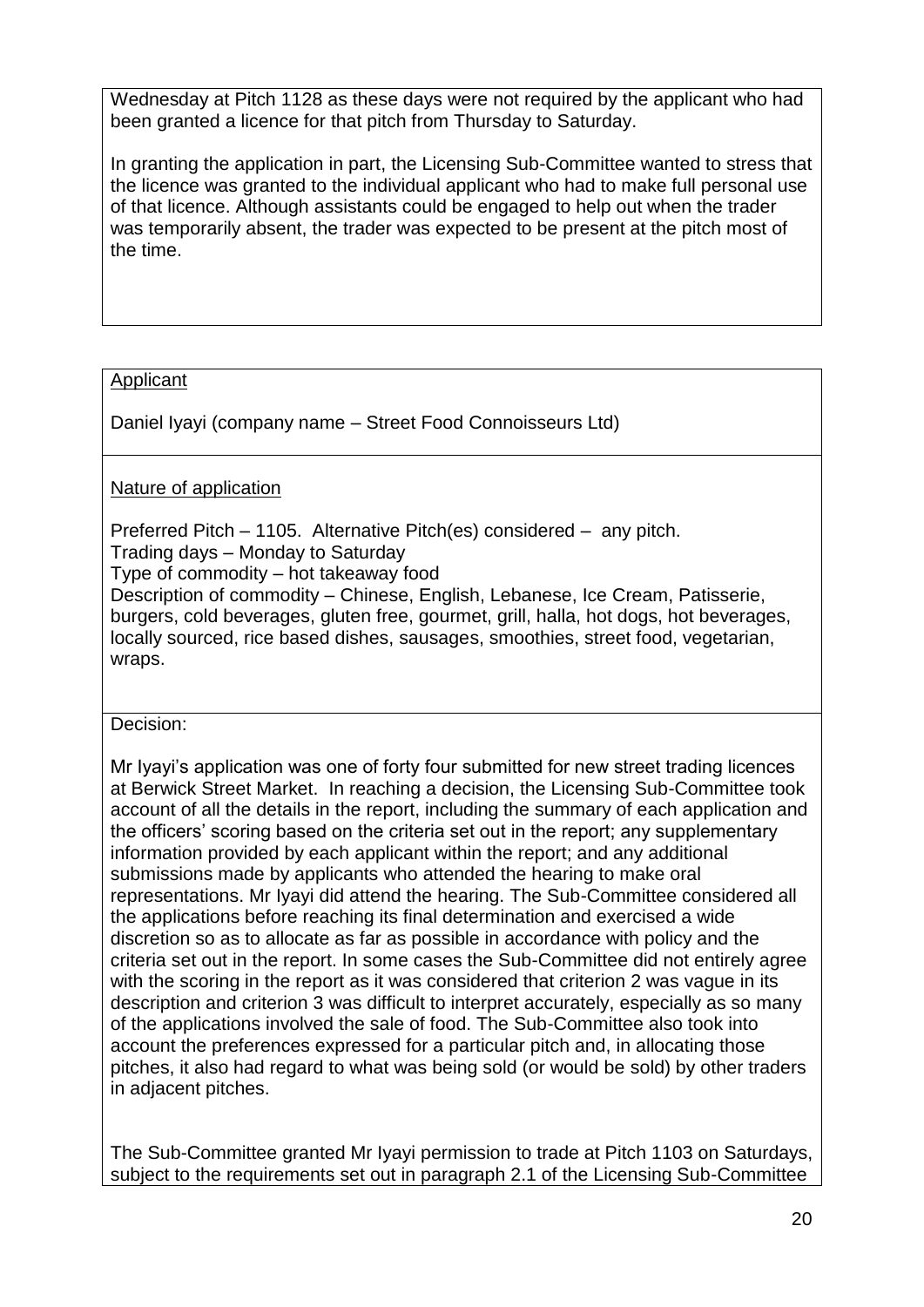report being satisfied. In deciding to grant the application on Saturdays, the Sub-Committee took into account that Mr Iyayi proposed to operate Monday to Saturday. In keeping with the criteria set out in the report, the Sub-Committee was keen to score applicants more highly if they applied for every day of the working week. This added to the vibrancy of Berwick Street Market.

The Sub-Committee did not grant the opportunity for Mr Iyayi to operate at the Market Mondays to Fridays because there were a number of strong candidates who scored more highly against the criteria. Other applicants had scored more highly for providing a range of commodities which differed more significantly from what was already on offer at Berwick Street Market.

The Sub-Committee noted that there appeared to be some discrepancies as to the traders who were stated to be operating start-up businesses and those who were not. The Sub-Committee was not entirely satisfied that Mr Iyayi was operating a start-up business.

The Sub-Committee noted that the report had referred to Mr Iyayi using a vehicle as the receptacle which is contrary to criteria 1(4) under policy ST1 of the street trading policy. However, Mr Iyayi clarified at the meeting that he would actually be using a flatpack street hut.

The Sub-Committee considered that whilst Mr Iyayi did not have a start-up business, he would be able to contribute to the vision for Berwick Street Market as a 'jewel in the crown' in the heart of Soho. Mr Iyayi was likely to be able to bring his catering experience to Berwick Street Market such as to add vibrancy to the market on a Saturday.

In granting the application in part, the Licensing Sub-Committee wanted to stress that the licence was granted to the individual applicant who had to make full personal use of that licence. Although assistants could be engaged to help out when the trader was temporarily absent, the trader was expected to be present at the pitch most of the time.

#### Applicant

Darell Mark (company name – The Jerk Drum)

Nature of application

Preferred Pitch – 1105. Alternative pitch(es) considered – any pitch. Trading days – Monday to Saturday Type of commodity – hot takeaway food Description of commodity – Caribbean, Jamaican, barbecue, curries, rice based dishes, salads, stews, street food, vegetarian, wraps.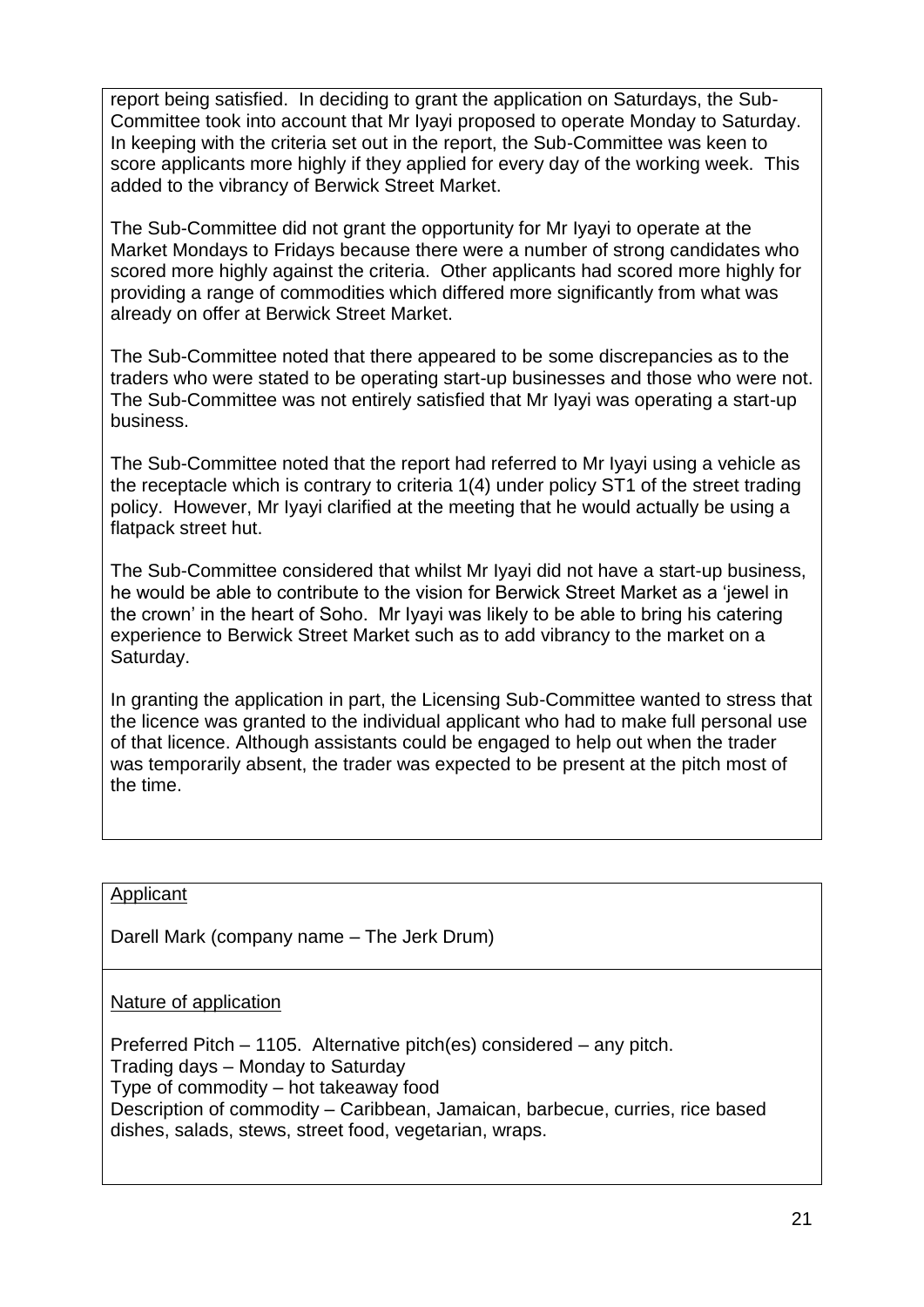#### Decision:

Mr Mark's application was one of forty four submitted for new street trading licences at Berwick Street Market. In reaching a decision, the Licensing Sub-Committee took account of all the details in the report, including the summary of each application and the officers' scoring based on the criteria set out in the report; any supplementary information provided by each applicant within the report; and any additional submissions made by applicants who attended the hearing to make oral representations. Mr Mark did attend the hearing. The Sub-Committee considered all the applications before reaching its final determination and exercised a wide discretion so as to allocate as far as possible in accordance with policy and the criteria set out in the report. In some cases the Sub-Committee did not entirely agree with the scoring in the report as it was considered that criterion 2 was vague in its description and criterion 3 was difficult to interpret accurately, especially as so many of the applications involved the sale of food. The Sub-Committee also took into account the preferences expressed for a particular pitch and, in allocating those pitches, it also had regard to what was being sold (or would be sold) by other traders in adjacent pitches.

The Sub-Committee granted Mr Mark permission to trade at Pitch 1125 Monday to Saturday, subject to the requirements set out in paragraph 2.1 of the Licensing Sub-Committee report being satisfied. In deciding to grant the application, the Sub-Committee took into account that Mr Mark would be operating Monday to Saturday. In keeping with the criteria set out in the report, the Sub-Committee was keen to score applicants more highly if they applied for every day of the working week. Operating on a Saturday would add to the vibrancy of Berwick Street Market.

The Sub-Committee noted that Mr Mark's preferred pitch was 1105. However, Pitch 1105 was sought by a number of traders and the Sub-Committee considered that it was appropriate, given that there was another strong candidate who had scored more highly against the criteria, to provide Mr Mark with an alternative pitch at Berwick Street Market. Mr Mark had set out in his application that he was willing to accept a pitch other than 1105.

Mr Mark had referred at the meeting to currently working at markets in the King's Cross and Portobello Road areas. The Sub-Committee considered that Mr Mark would potentially bring useful experience from working in other markets to Berwick Street Market. However, it was important that he gave up existing commitments at other markets in order that he was able to comply with the application and operate at Berwick Street Market Monday to Saturday.

In granting the application, the Licensing Sub-Committee wanted to stress that the licence was granted to the individual applicant who had to make full personal use of that licence. Although assistants could be engaged to help out when the trader was temporarily absent, the trader was expected to be present at the pitch most of the time.

#### Applicant

Davide Del Gatto (company name – Savage Salads)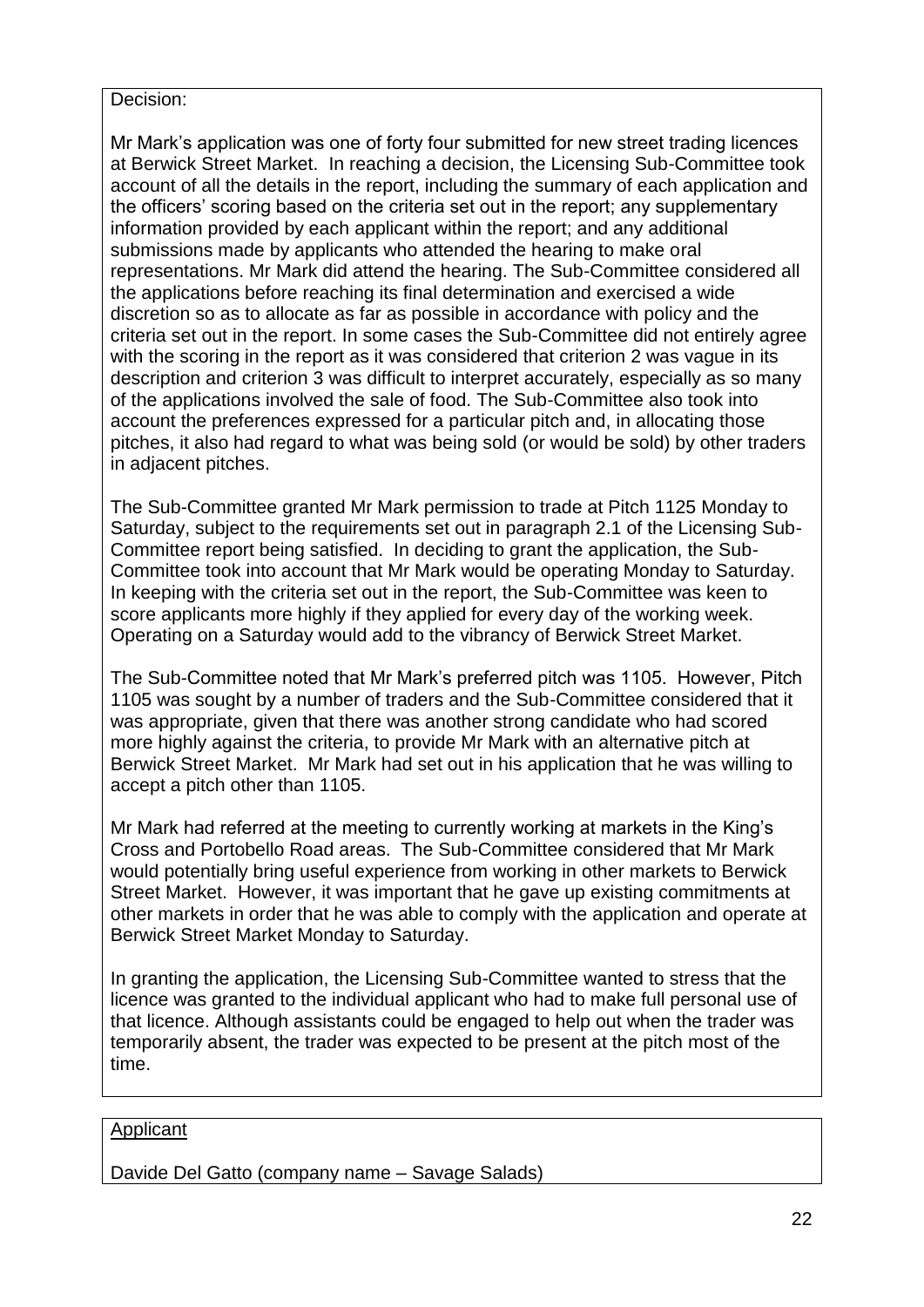# Nature of application

Preferred Pitch – 1107. Alternative Pitch(es) considered – 1109. Trading days – Monday to Friday Type of commodity – hot takeaway food Description of commodity – Mediterranean, Grill, Meze, Salads.

## Decision:

Mr Del Gatto's application was one of two submitted to vary street trading licences from existing licence holders who wish to trade from an additional pitch at Berwick Street Market. In reaching a decision, the Licensing Sub-Committee took account of all the details in the report, including the summary of each application and the officers' scoring based on the criteria set out in the report; any supplementary information provided by each applicant within the report; and any additional submissions made by applicants who attended the hearing to make oral representations. Mr Del Gatto did attend the hearing. The Sub-Committee considered all the applications before reaching its final determination and exercised a wide discretion so as to allocate as far as possible in accordance with policy and the criteria set out in the report. In some cases the Sub-Committee did not entirely agree with the scoring in the report as it was considered that criterion 2 was vague in its description and criterion 3 was difficult to interpret accurately, especially as so many of the applications involved the sale of food. The Sub-Committee also took into account the preferences expressed for a particular pitch and, in allocating those pitches, it also had regard to what was being sold (or would be sold) by other traders in adjacent pitches.

The Sub-Committee granted Mr Del Gatto permission to trade at Pitch 1107 Monday to Saturday, subject to the requirements set out in paragraph 2.1 of the Licensing Sub-Committee report being satisfied. The Sub-Committee considered that there were exceptional reasons for Mr Del Gatto to be given the opportunity to trade from this pitch in addition to pitch 1108. There is no policy against a trader having two pitches, provided the trader makes full personal use of both licences, but there had to be very good reasons why a trader should be granted an additional pitch rather than granting that pitch to a different applicant.

Members had been impressed that Mr Del Gatto and his business partner, Kristina Gustafsson, had a very clear idea at the hearing how they contributed to the vision for Berwick Street Market as a 'jewel in the crown' in the heart of Soho. Their existing stall at Pitch 1108 is one of the most successful and busiest stalls in Berwick Street Market. They promoted the business on social media and had published a book which attracted people from around the world to the Market. They had also extended their menu and upgraded their stall. They were seeking additional space after five and a half years of trading. This would ensure that there was not excessive queuing.

The Sub-Committee had emphasised that it was important that Mr Del Gatto traded throughout the day and not just lunchtime. Mr Del Gatto and his business partner, Kristina Gustafsson had responded to this positively, stating that they were prepared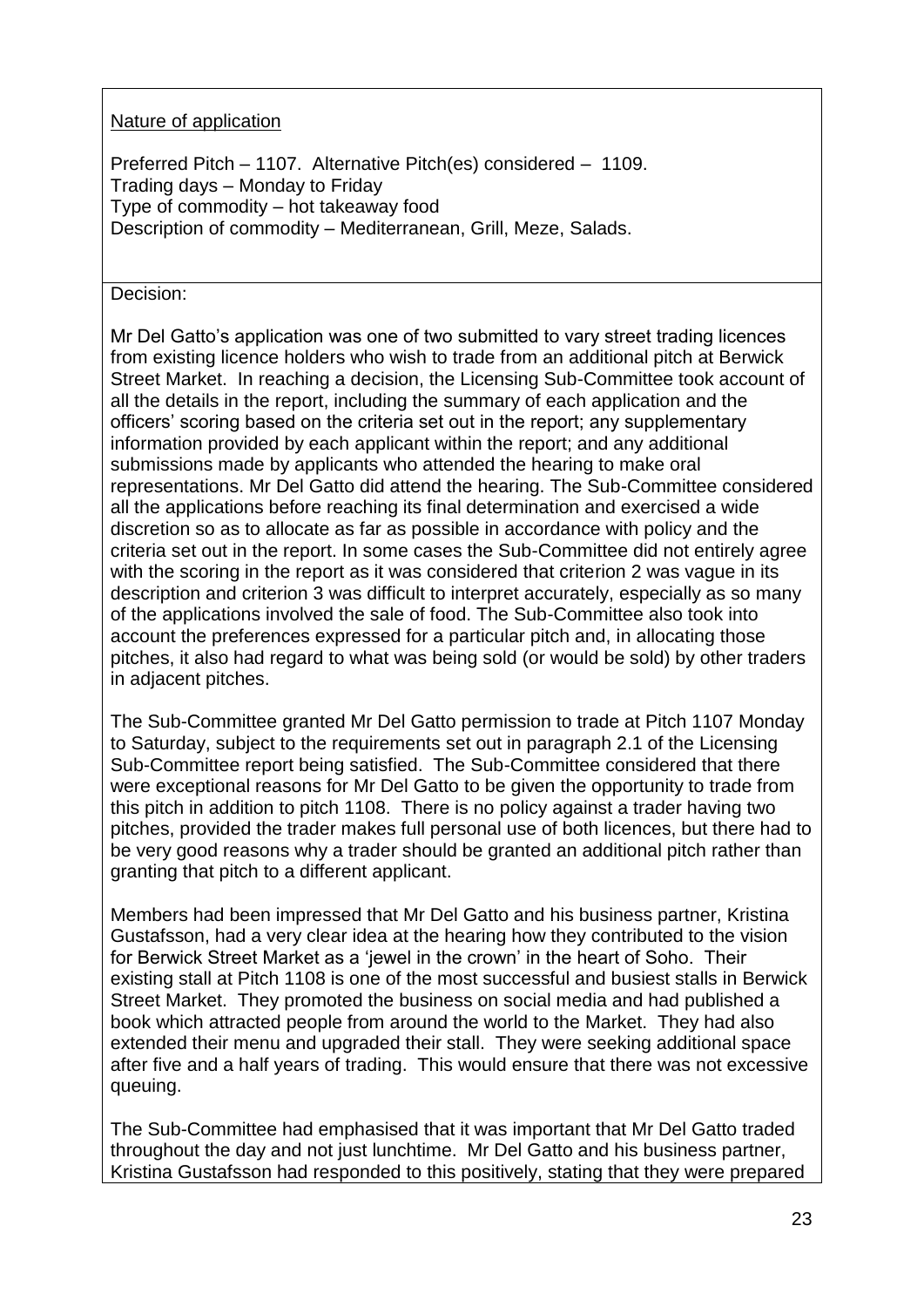to open earlier at 10:00 and would trade through to 16.00.

The Sub-Committee also considered that Mr Del Gatto had been unfairly penalised by the criteria set out in the report. He had scored no points because his was not a business being started for the first time and he also scored no points due to the commodities being provided elsewhere. It was clear that the commodities were currently being provided elsewhere by Mr Del Gatto himself at pitch 1108.

In granting the application, the Licensing Sub-Committee wanted to stress that the licence was granted to the individual applicant who had to make full personal use of both licences, as indicated above. Although assistants could be engaged to help out when the trader was temporarily absent, the trader was expected to be present at both pitches most of the time.

#### Applicant

Dennis Varischetti (company name – The Greedy Guts)

Nature of application

Preferred Pitch – 1105. Alternative Pitch(es) considered – none. Trading days – Monday to Saturday Type of commodity – hot takeaway food Description of commodity – Angus Beef Burgers and Polish Sausages.

#### Decision:

Mr Varischetti's application was one of forty four submitted for new street trading licences at Berwick Street Market. In reaching a decision, the Licensing Sub-Committee took account of all the details in the report, including the summary of each application and the officers' scoring based on the criteria set out in the report; any supplementary information provided by each applicant within the report; and any additional submissions made by applicants who attended the hearing to make oral representations. Mr Varischetti did not attend the hearing. The Sub-Committee considered all the applications before reaching its final determination and exercised a wide discretion so as to allocate as far as possible in accordance with policy and the criteria set out in the report. In some cases the Sub-Committee did not entirely agree with the scoring in the report as it was considered that criterion 2 was vague in its description and criterion 3 was difficult to interpret accurately, especially as so many of the applications involved the sale of food. The Sub-Committee also took into account the preferences expressed for a particular pitch and, in allocating those pitches, it also had regard to what was being sold (or would be sold) by other traders in adjacent pitches.

The Sub-Committee refused the application, pursuant to section 12(1)(d) of the City of Westminster Act 1999. This was on the basis that Pitch 1105 at Berwick Street had been allocated to another trader and was no longer available.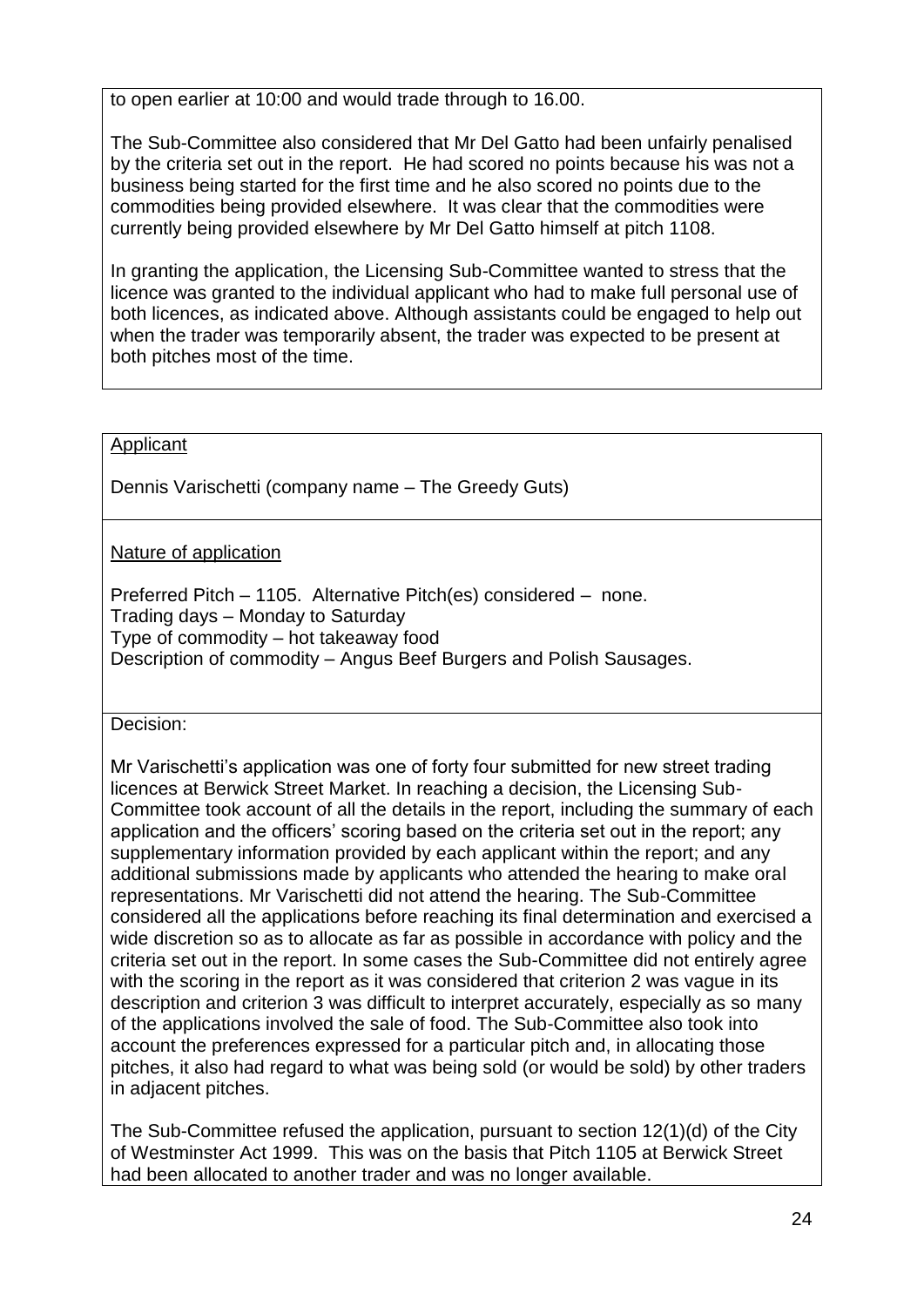Mr Varischetti had specifically requested to trade from Pitch 1105. However, Pitch 1105 was sought by a number of traders and the Sub-Committee decided there was a stronger candidate who had scored more highly against the criteria and would be given the opportunity to trade from this pitch. The criteria included that the successful trader was providing a commodity which differed more significantly from what was already on offer at Berwick Street Market. Members had also noted that the successful trader had established a start-up business and had given more details as to how he was contributing to the vision for Berwick Street Market as a 'jewel in the crown' in the heart of Soho.

#### **Applicant**

Dominika Maria Brych (company name – Filthy Coffee)

#### Nature of application

Preferred Pitch – 1105. Alternative Pitch(es) considered – any pitch. Trading days – Monday to Friday Type of commodity – fresh produce Description of commodity – Hot Beverages.

Decision:

Ms Brych's application was one of forty four submitted for new street trading licences at Berwick Street Market. In reaching a decision, the Licensing Sub-Committee took account of all the details in the report, including the summary of each application and the officers' scoring based on the criteria set out in the report; any supplementary information provided by each applicant within the report; and any additional submissions made by applicants who attended the hearing to make oral representations. Ms Brych did not attend the hearing. The Sub-Committee considered all the applications before reaching its final determination and exercised a wide discretion so as to allocate as far as possible in accordance with policy and the criteria set out in the report. In some cases the Sub-Committee did not entirely agree with the scoring in the report as it was considered that criterion 2 was vague in its description and criterion 3 was difficult to interpret accurately, especially as so many of the applications involved the sale of food. The Sub-Committee also took into account the preferences expressed for a particular pitch and, in allocating those pitches, it also had regard to what was being sold (or would be sold) by other traders in adjacent pitches.

The Sub-Committee granted Ms Brych permission to trade at Pitch 1119 Monday to Friday, subject to the requirements set out in paragraph 2.1 of the Licensing Sub-Committee report being satisfied.

The Sub-Committee noted that Ms Brych's preferred pitch was 1105. However, Pitch 1105 was sought by a number of traders and the Sub-Committee considered that it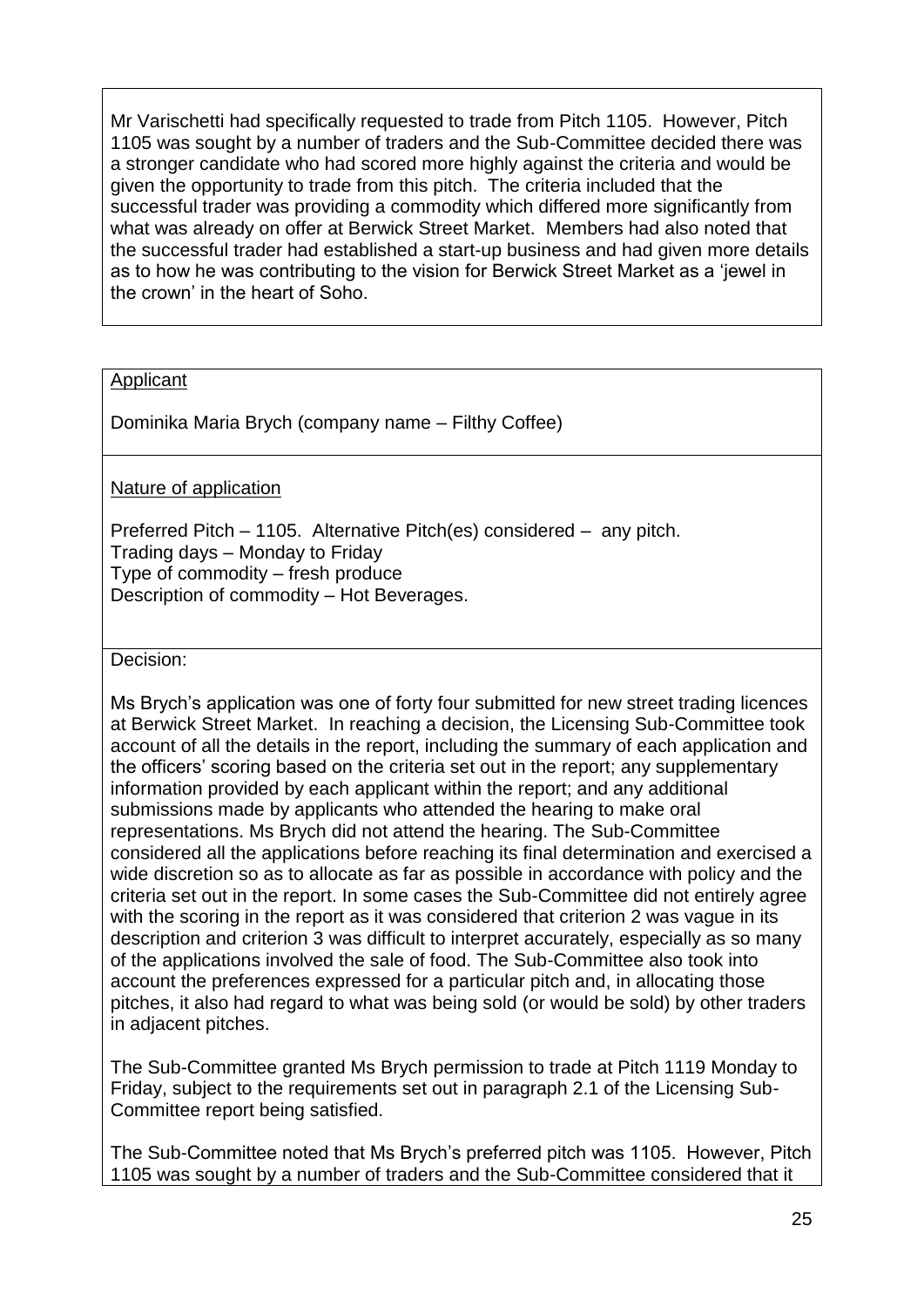was appropriate, given that there was another strong candidate who had scored more highly against the criteria and was willing to operate from the pitch on Saturdays, to provide Ms Brych with an alternative pitch at Berwick Street Market. Ms Brych had set out in her application that she was willing to accept a pitch other than 1105.

In deciding to grant the application, the Sub-Committee took into account that Ms Brych's application was in keeping with the criteria which scored applicants more highly for providing a range of commodities which add vibrancy and diversity. Ms Brych's range differed from what was on offer elsewhere in the Market in that this involved tea and coffee and not hot food.

In granting the application, the Licensing Sub-Committee wanted to stress that the licence was granted to the individual applicant who had to make full personal use of that licence. Although assistants could be engaged to help out when the trader was temporarily absent, the trader was expected to be present at the pitch most of the time.

#### **Applicant**

Fabio Severo (company name – Mediterranean Paella)

#### Nature of application

Preferred Pitch – 1105. Alternative Pitch(es) considered – none. Trading days – Monday to Friday Type of commodity – hot takeaway food Description of commodity – Spanish, Gluten Free, rice based dishes, vegan.

#### Decision:

Mr Severo's application was one of forty four submitted for new street trading licences at Berwick Street Market. In reaching a decision, the Licensing Sub-Committee took account of all the details in the report, including the summary of each application and the officers' scoring based on the criteria set out in the report; any supplementary information provided by each applicant within the report; and any additional submissions made by applicants who attended the hearing to make oral representations. Mr Severo did not attend the hearing. The Sub-Committee considered all the applications before reaching its final determination and exercised a wide discretion so as to allocate as far as possible in accordance with policy and the criteria set out in the report. In some cases the Sub-Committee did not entirely agree with the scoring in the report as it was considered that criterion 2 was vague in its description and criterion 3 was difficult to interpret accurately, especially as so many of the applications involved the sale of food. The Sub-Committee also took into account the preferences expressed for a particular pitch and, in allocating those pitches, it also had regard to what was being sold (or would be sold) by other traders in adjacent pitches.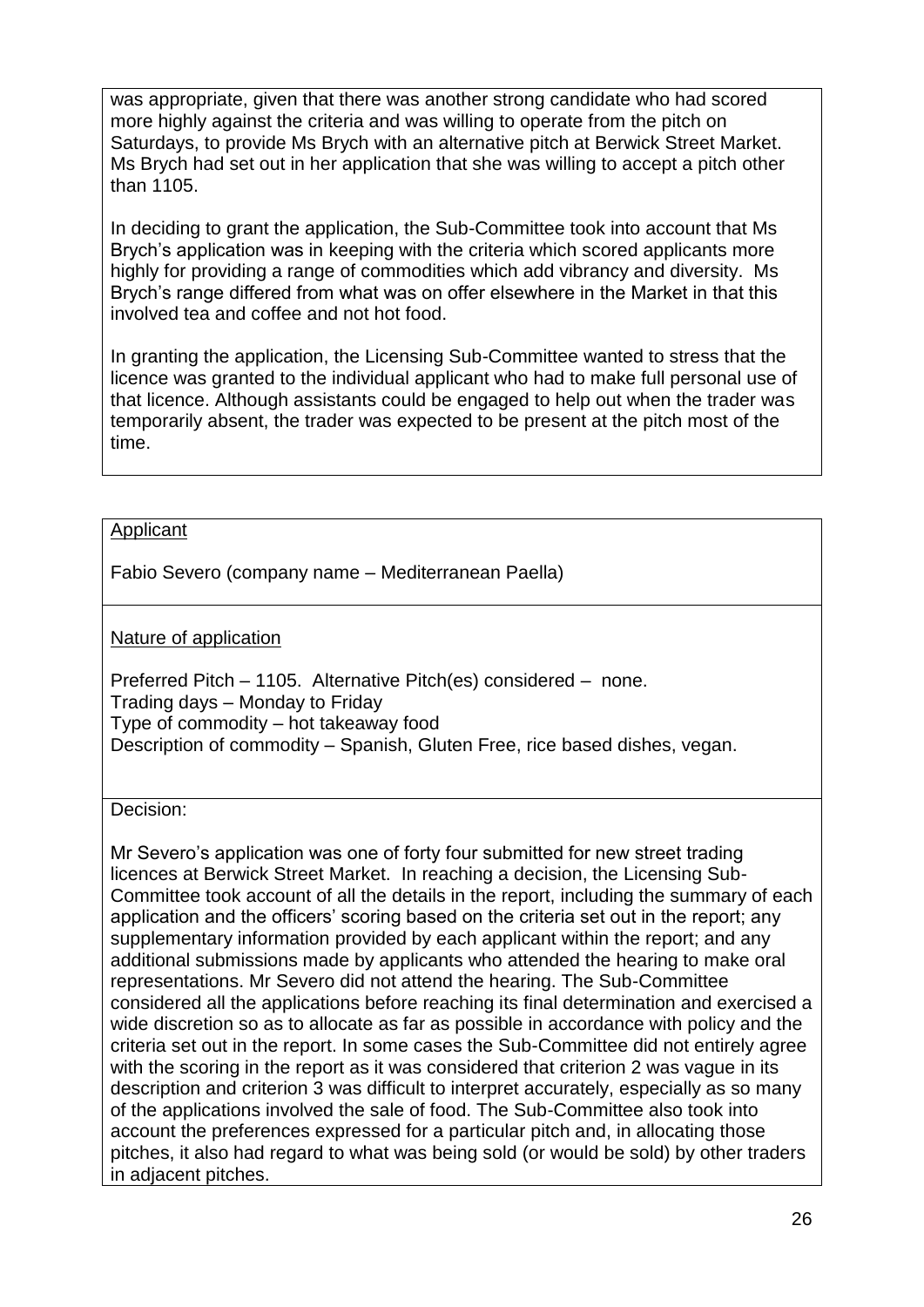The Sub-Committee refused the application, pursuant to section 12(1)(d) of the City of Westminster Act 1999. This was on the basis that Pitch 1105 at Berwick Street had been allocated to another trader and was no longer available.

Mr Severo had specifically requested to trade from Pitch 1105. However, Pitch 1105 was sought by a number of traders and the Sub-Committee decided there was a stronger candidate who had scored more highly against the criteria and would be given the opportunity to trade from this pitch. The criteria included that the successful trader had applied to operate at the pitch Monday to Saturday. The Sub-Committee was keen to score applicants more highly if they applied for every day of the working week. This would add to the vibrancy of Berwick Street Market. Members had also noted that the successful trader had established a start-up business and had given more details at the hearing to how he would be contributing to the vision for Berwick Street Market as a 'jewel in the crown' in the heart of Soho.

# Applicant

Fayz Mohammed Hamidi (company name – Afghan delights)

Nature of application

Preferred Pitch – 1104. Alternative Pitch(es) considered – none. Trading days – Wednesday Type of commodity – hot takeaway food Description of commodity – Asian (East), Halal, Curries, Rice based dishes and Salads.

# Decision:

Mr Hamidi's application was the sole application to vary an existing street trading licence in order to trade on an additional day. In reaching a decision, the Licensing Sub-Committee took account of all the details in the report, including the summary of each application and the officers' scoring based on the criteria set out in the report; any supplementary information provided by each applicant within the report; and any additional submissions made by applicants who attended the hearing to make oral representations. Mr Hamidi did not attend the hearing. The Sub-Committee considered all the applications before reaching its final determination and exercised a wide discretion so as to allocate as far as possible in accordance with policy and the criteria set out in the report. In some cases the Sub-Committee did not entirely agree with the scoring in the report as it was considered that criterion 2 was vague in its description and criterion 3 was difficult to interpret accurately, especially as so many of the applications involved the sale of food. The Sub-Committee also took into account the preferences expressed for a particular pitch and, in allocating those pitches, it also had regard to what was being sold (or would be sold) by other traders in adjacent pitches.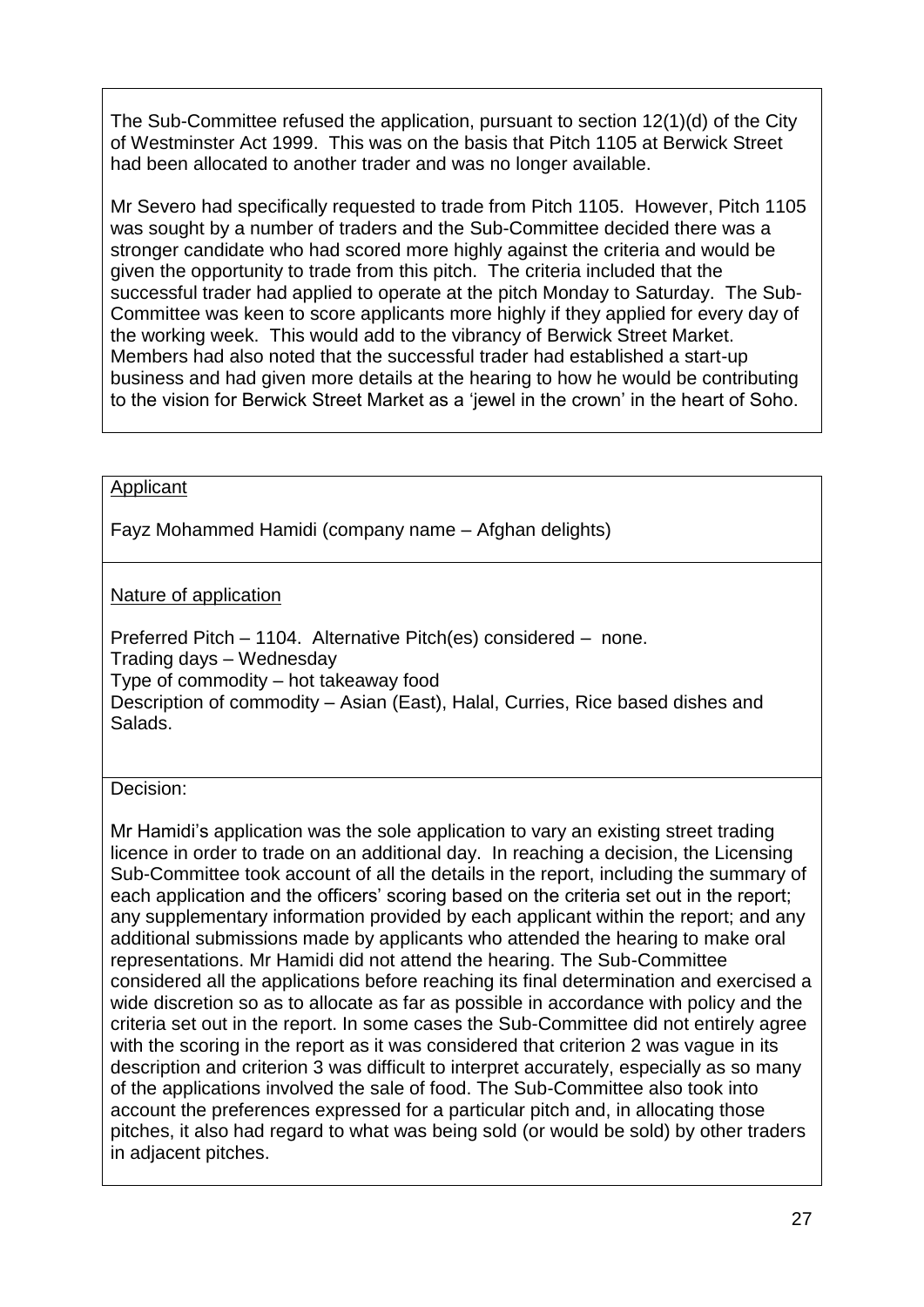The Sub-Committee granted Mr Hamidi permission to trade at Pitch 1107 on Wednesdays, subject to the requirements set out in paragraph 2.1 of the Licensing Sub-Committee report being satisfied. Mr Hamidi already operates at the pitch on Mondays, Tuesdays, Thursdays and Fridays. The Sub-Committee in granting the application was content with the criteria that scored Mr Hamidi highly on the basis that he currently holds a licence to trade on Berwick Street Market and that he has displayed commitment and loyalty to the success of the Market through his attendance over the length of time of his licence.

In granting the application, the Licensing Sub-Committee wanted to stress that the licence was granted to the individual applicant who had to make full personal use of that licence on all days of the week. Although assistants could be engaged to help out when the trader was temporarily absent, the trader was expected to be present at the pitch most of the time.

#### Applicant

Felipe Nemem Cardini (company name – Dolce Maria LLP)

# Nature of application

Preferred Pitch – 1130. Alternative Pitch(es) considered – none. Trading days – Monday to Saturday Type of commodity – hot takeaway food Description of commodity – Mediterranean, Argentinean, Italian, Pizzeria.

#### Decision:

Mr Cardini's application was one of forty four submitted for new street trading licences at Berwick Street Market. In reaching a decision, the Licensing Sub-Committee took account of all the details in the report, including the summary of each application and the officers' scoring based on the criteria set out in the report; any supplementary information provided by each applicant within the report; and any additional submissions made by applicants who attended the hearing to make oral representations. Mr Cardini did not attend the hearing. The Sub-Committee considered all the applications before reaching its final determination and exercised a wide discretion so as to allocate as far as possible in accordance with policy and the criteria set out in the report. In some cases the Sub-Committee did not entirely agree with the scoring in the report as it was considered that criterion 2 was vague in its description and criterion 3 was difficult to interpret accurately, especially as so many of the applications involved the sale of food. The Sub-Committee also took into account the preferences expressed for a particular pitch and, in allocating those pitches, it also had regard to what was being sold (or would be sold) by other traders in adjacent pitches.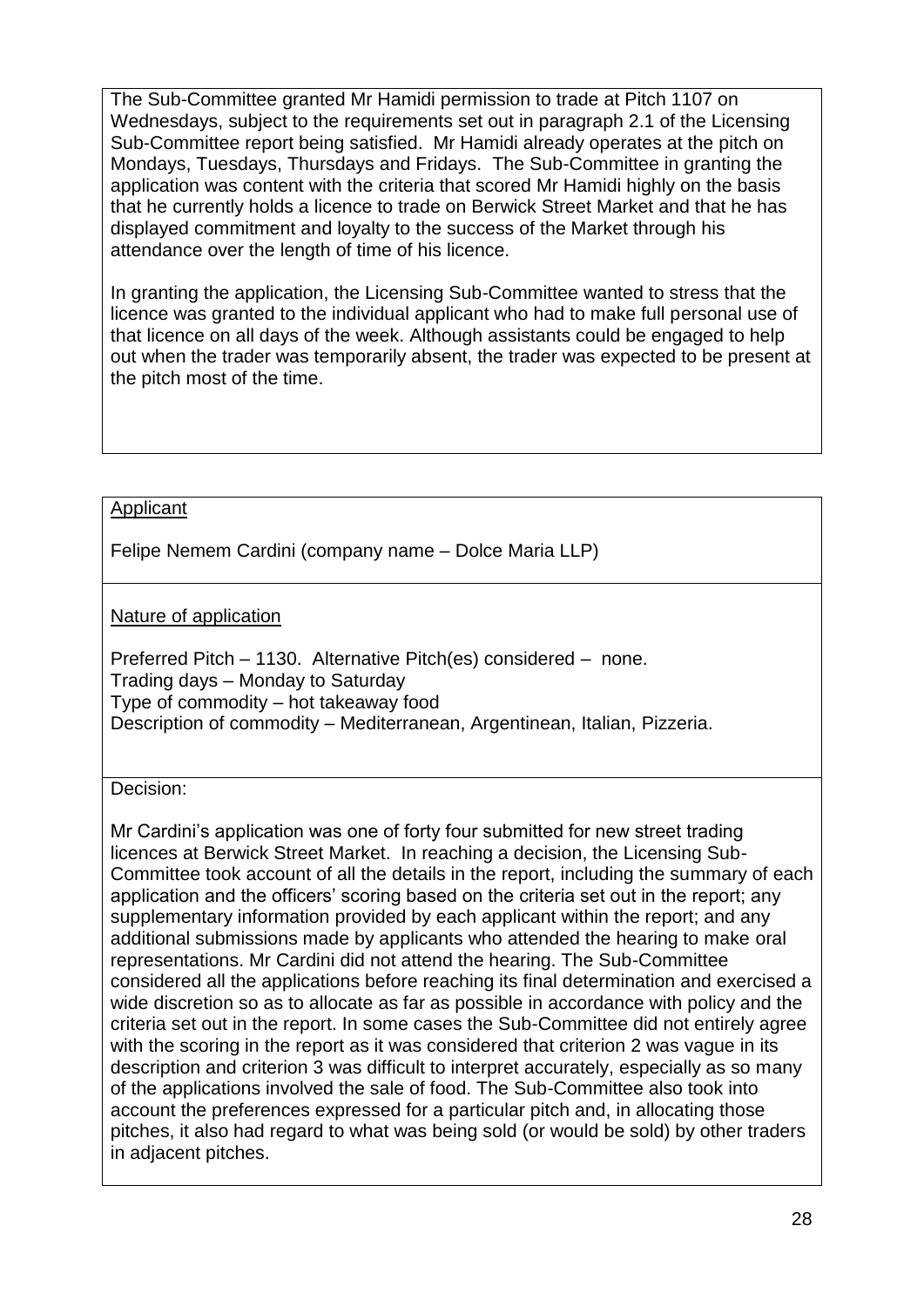The Sub-Committee refused the application, pursuant to section 12(1)(d) of the City of Westminster Act 1999. This was on the basis that Pitch 1130 at Berwick Street had been allocated to another trader and was no longer available.

Mr Cardini had specifically requested to trade from Pitch 1130. However, the Sub-Committee decided there was a stronger candidate who had scored more highly against the criteria and would be given the opportunity to trade from this pitch. The criteria included that the successful trader was providing a commodity which differed more significantly from what was already on offer at Berwick Street Market.

# **Applicant**

Giuliana Maieli (company name – Pizzolo)

Nature of application

Preferred Pitch – 1105. Alternative Pitch(es) considered – any pitch. Trading days – Monday to Saturday Type of commodity – hot takeaway food Description of commodity – Mediterranean, Italian, Baked goods, Cold Beverages, Pizzeria, Street Food.

Decision:

Ms Maieli's application was one of forty four submitted for new street trading licences at Berwick Street Market. In reaching a decision, the Licensing Sub-Committee took account of all the details in the report, including the summary of each application and the officers' scoring based on the criteria set out in the report; any supplementary information provided by each applicant within the report; and any additional submissions made by applicants who attended the hearing to make oral representations. Ms Maieli did not attend the hearing. The Sub-Committee considered all the applications before reaching its final determination and exercised a wide discretion so as to allocate as far as possible in accordance with policy and the criteria set out in the report. In some cases the Sub-Committee did not entirely agree with the scoring in the report as it was considered that criterion 2 was vague in its description and criterion 3 was difficult to interpret accurately, especially as so many of the applications involved the sale of food. The Sub-Committee also took into account the preferences expressed for a particular pitch and, in allocating those pitches, it also had regard to what was being sold (or would be sold) by other traders in adjacent pitches.

The Sub-Committee granted Ms Maieli permission to trade at Pitch 1129 Monday to Saturday, subject to the requirements set out in paragraph 2.1 of the Licensing Sub-Committee report being satisfied. In deciding to grant the application, the Sub-Committee took into account that Ms Maieli would be operating Monday to Saturday. In keeping with the criteria set out in the report, the Sub-Committee was keen to score applicants more highly if they applied for every day of the working week.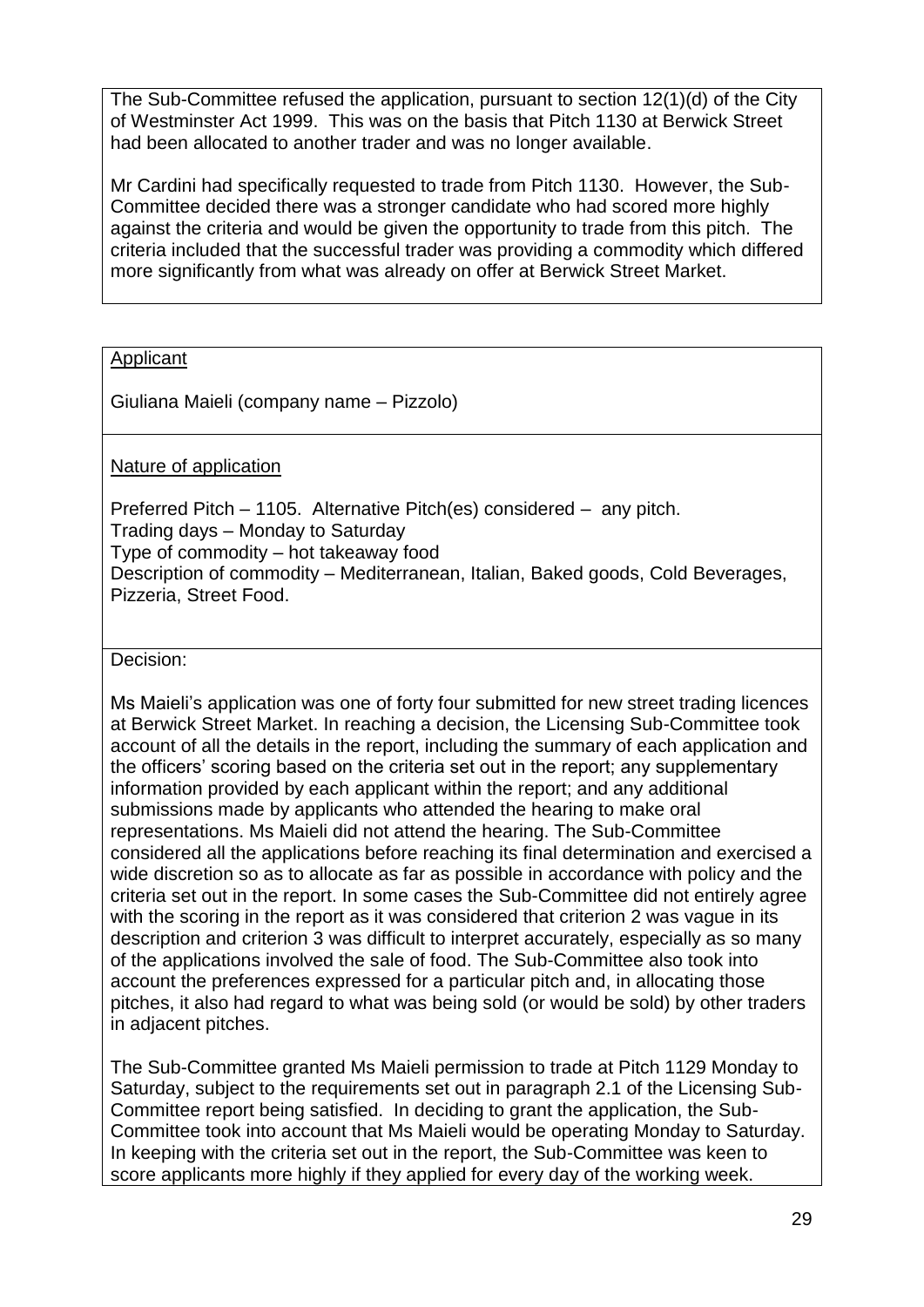Operating on a Saturday would add to the vibrancy of Berwick Street Market.

The Sub-Committee also took into account that Ms Maieli was seeking to provide a hot food takeaway commodity which was not currently available in the Market.

The Sub-Committee noted that Ms Maieli's preferred pitch was 1105. However, Pitch 1105 was sought by a number of traders and the Sub-Committee considered that it was appropriate, given that there was another strong candidate who had scored more highly, to provide Ms Maieli with an alternative pitch at Berwick Street Market. Ms Maieli had set out in her application that she was willing to accept a pitch other than 1105.

In granting the application, the Licensing Sub-Committee wanted to stress that the licence was granted to the individual applicant who had to make full personal use of that licence. Although assistants could be engaged to help out when the trader was temporarily absent, the trader was expected to be present at the pitch most of the time.

# **Applicant**

Heiko Khoo (company name – Street Theatre Stall)

# Nature of application

Preferred Pitch – 1128. Alternative pitch(es) considered – any pitch. Trading days – Thursday to Saturday Type of commodity – non-food Description of commodity – Restored, Retro, Second-hand, Up-cycled, Vintage, Variety Store, Memorabilia and Collectibles, Artists' materials, Souvenirs, Promotional stall.

Decision:

Mr Khoo's application was one of forty four submitted for new street trading licences at Berwick Street Market. In reaching a decision, the Licensing Sub-Committee took account of all the details in the report, including the summary of each application and the officers' scoring based on the criteria set out in the report; any supplementary information provided by each applicant within the report; and any additional submissions made by applicants who attended the hearing to make oral representations. Mr Khoo did not attend the hearing. The Sub-Committee considered all the applications before reaching its final determination and exercised a wide discretion so as to allocate as far as possible in accordance with policy and the criteria set out in the report. In some cases the Sub-Committee did not entirely agree with the scoring in the report as it was considered that criterion 2 was vague in its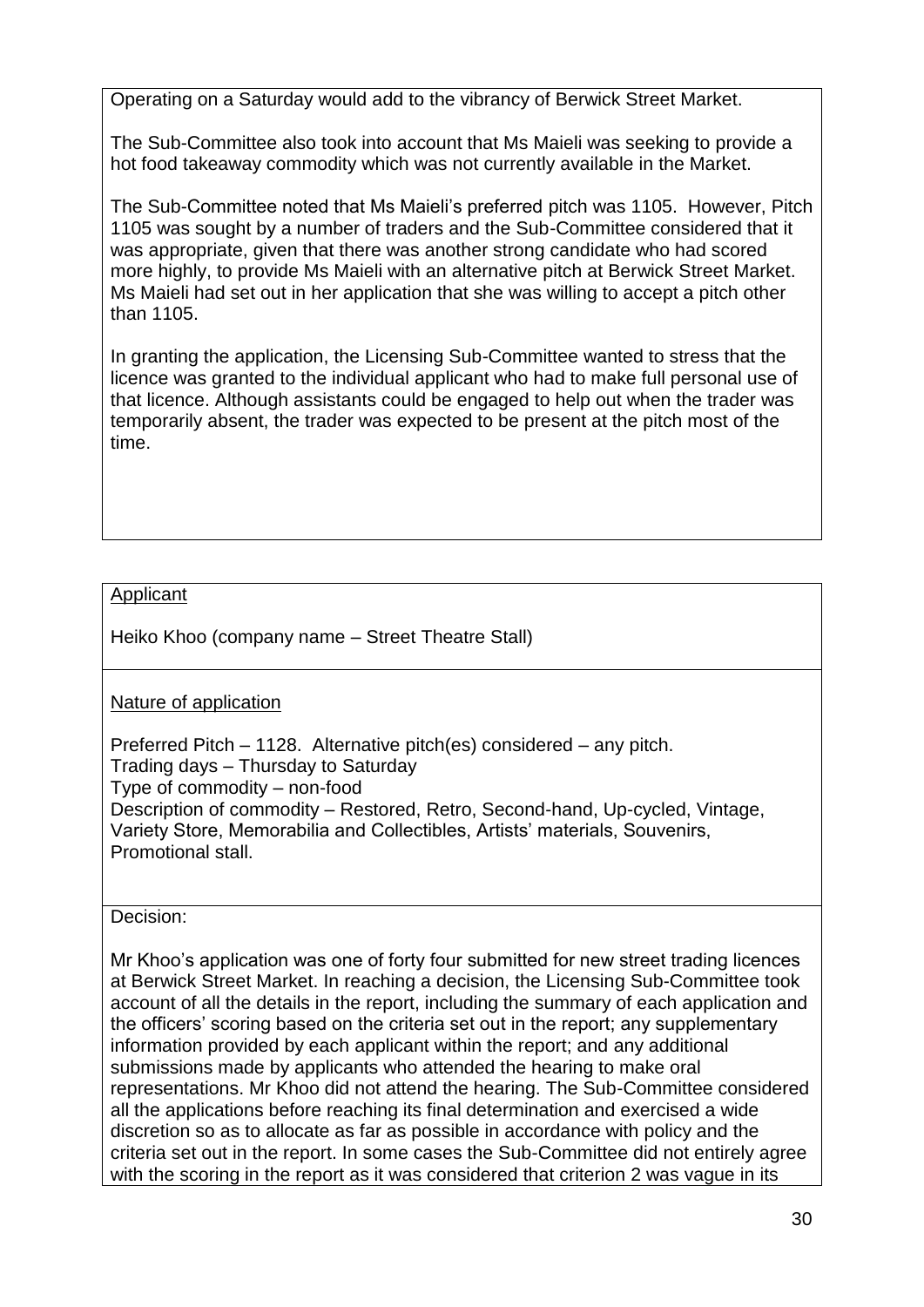description and criterion 3 was difficult to interpret accurately, especially as so many of the applications involved the sale of food. The Sub-Committee also took into account the preferences expressed for a particular pitch and, in allocating those pitches, it also had regard to what was being sold (or would be sold) by other traders in adjacent pitches.

The Sub-Committee granted Mr Khoo permission to trade at Pitch 1128 Thursday to Saturday, subject to the requirements set out in paragraph 2.1 of the Licensing Sub-Committee report being satisfied.

In deciding to grant the application, the Sub-Committee took into account that Mr Khoo's application was in keeping with the criteria which scored applicants more highly for providing a range of commodities which add vibrancy and diversity. Mr Khoo's range differed from what was on offer elsewhere in the Market in that this involved non-food items.

In granting the application, the Licensing Sub-Committee wanted to stress that the licence was granted to the individual applicant who had to make full personal use of that licence every day of the week. Although assistants could be engaged to help out when the trader was temporarily absent, the trader was expected to be present at the pitch most of the time.

# Applicant

Joel Sigala de Leon (company name – Sigala Bros)

Nature of application

Preferred Pitches – 1107. Alternative Pitches considered – any pitch. Trading days – Monday to Friday Type of commodity – hot takeaway food Description of commodity – American (Central), American (South), Mexican, Artisan, Butcher, Fruit & Vegetables, Fusion, Gourmet, Rice based dishes, Stews.

Decision:

Mr Sigala de Leon's application was one of forty four submitted for new street trading licences at Berwick Street Market. In reaching a decision, the Licensing Sub-Committee took account of all the details in the report, including the summary of each application and the officers' scoring based on the criteria set out in the report; any supplementary information provided by each applicant within the report; and any additional submissions made by applicants who attended the hearing to make oral representations. Mr de Leon did not attend the hearing despite indicating that he was intending to do so. The Sub-Committee considered all the applications before reaching its final determination and exercised a wide discretion so as to allocate as far as possible in accordance with policy and the criteria set out in the report. In some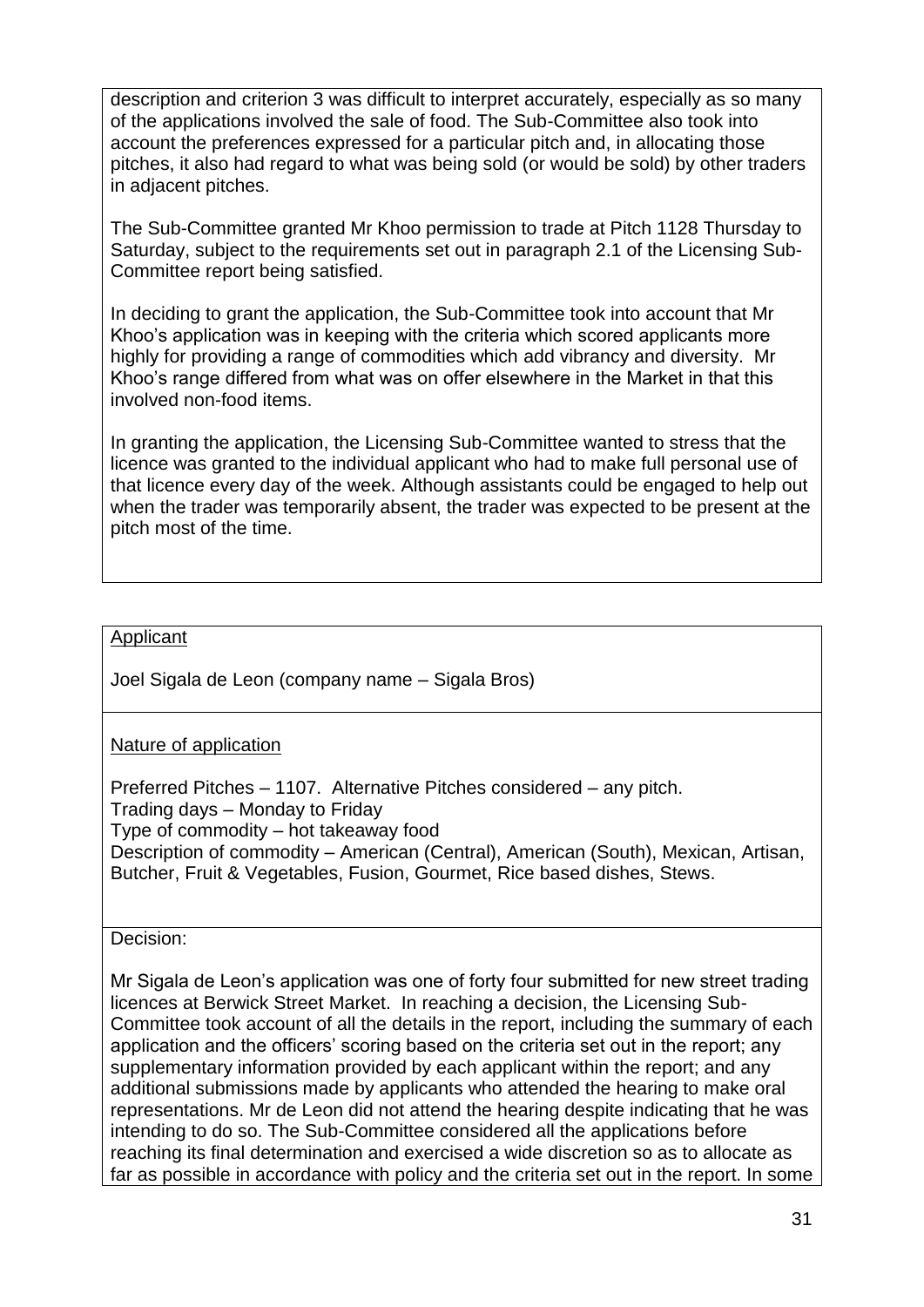cases the Sub-Committee did not entirely agree with the scoring in the report as it was considered that criterion 2 was vague in its description and criterion 3 was difficult to interpret accurately, especially as so many of the applications involved the sale of food. The Sub-Committee also took into account the preferences expressed for a particular pitch and, in allocating those pitches, it also had regard to what was being sold (or would be sold) by other traders in adjacent pitches.

The Sub-Committee refused the application pursuant to section 12(1)(d) of the City of Westminster Act 1999. This was on the basis that the pitches at Berwick Street were all allocated to other traders and there were no pitches remaining.

The Sub-Committee also considered that other applicants had scored more highly for providing a range of commodities which differed more significantly from what was already on offer at Berwick Street Market. However, it was also noted that this applicant was proposing to use a vehicle as part of the receptacle. This is contrary to criteria 1(4) under policy ST1 of the Council's street trading policy.

# **Applicant**

Juarez Santos (company name – Junior's BBQ)

# Nature of application

Preferred Pitch – 1105. Alternative Pitch(es) considered – none. Trading days – Monday to Friday Type of commodity – hot takeaway food Description of commodity – Brazilian, Charcuterie/deli meats, barbecue, burgers, rice based dishes, salads.

Decision:

Mr Santos' application was one of forty four submitted for new street trading licences at Berwick Street Market. In reaching a decision, the Licensing Sub-Committee took account of all the details in the report, including the summary of each application and the officers' scoring based on the criteria set out in the report; any supplementary information provided by each applicant within the report; and any additional submissions made by applicants who attended the hearing to make oral representations. Mr Santos did not attend the hearing. The Sub-Committee considered all the applications before reaching its final determination and exercised a wide discretion so as to allocate as far as possible in accordance with policy and the criteria set out in the report. In some cases the Sub-Committee did not entirely agree with the scoring in the report as it was considered that criterion 2 was vague in its description and criterion 3 was difficult to interpret accurately, especially as so many of the applications involved the sale of food. The Sub-Committee also took into account the preferences expressed for a particular pitch and, in allocating those pitches, it also had regard to what was being sold (or would be sold) by other traders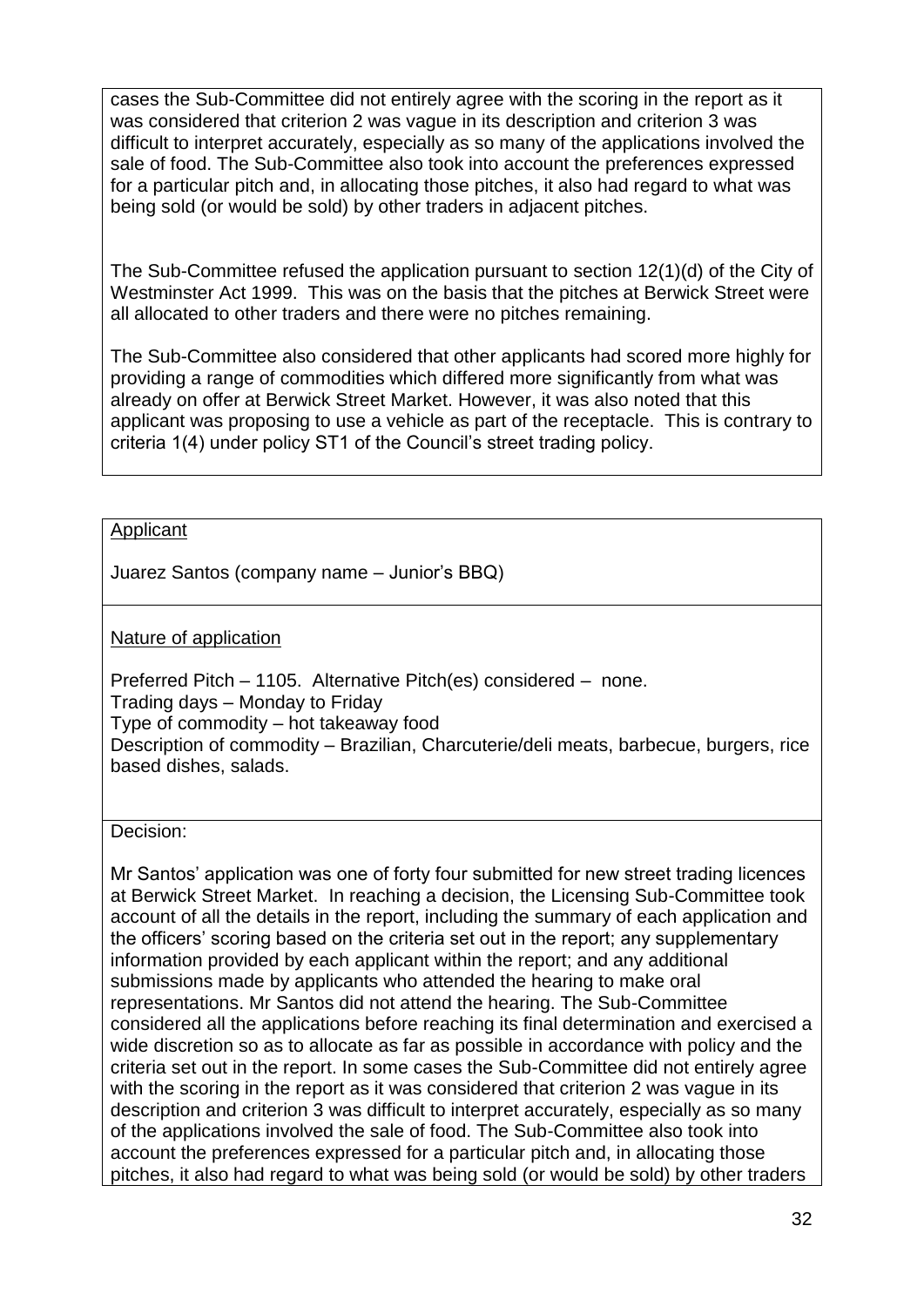in adjacent pitches.

The Sub-Committee refused the application, pursuant to section 12(1)(d) of the City of Westminster Act 1999. This was on the basis that Pitch 1105 at Berwick Street had been allocated to another trader and was no longer available.

Mr Santos had specifically requested to trade from Pitch 1105. However, Pitch 1105 was sought by a number of traders and the Sub-Committee decided there was a stronger candidate who had scored more highly against the criteria and would be given the opportunity to trade from this pitch. The criteria included that the successful trader had applied to operate at the pitch Monday to Saturday. The Sub-Committee was keen to score applicants more highly if they applied for every day of the working week. This would add to the vibrancy of Berwick Street Market. Also the successful trader was providing a commodity which differed more significantly from what was already on offer at Berwick Street Market.

Members had also noted that the trader who was allocated Pitch 1105 had established a start-up business and had given more details at the hearing as to how he would be contributing to the vision for Berwick Street Market as a 'jewel in the crown' in the heart of Soho.

# Applicant

Khaled Alwan (company name – Tripoli Express)

#### Nature of application

Preferred Pitch – 1129. Alternative Pitch(es) considered – any pitch. Trading days – Monday to Saturday Type of commodity – hot takeaway food Description of commodity – Middle Eastern, Cold Beverages, Grill, Kebab, Kosher, Salads, Vegetarian, Wraps.

#### Decision:

Mr Alwan's application was one of forty four submitted for new street trading licences at Berwick Street Market. In reaching a decision, the Licensing Sub-Committee took account of all the details in the report, including the summary of each application and the officers' scoring based on the criteria set out in the report; any supplementary information provided by each applicant within the report; and any additional submissions made by applicants who attended the hearing to make oral representations. Mr Lee did not attend the hearing. The Sub-Committee considered all the applications before reaching its final determination and exercised a wide discretion so as to allocate as far as possible in accordance with policy and the criteria set out in the report. In some cases the Sub-Committee did not entirely agree with the scoring in the report as it was considered that criterion 2 was vague in its description and criterion 3 was difficult to interpret accurately, especially as so many of the applications involved the sale of food. The Sub-Committee also took into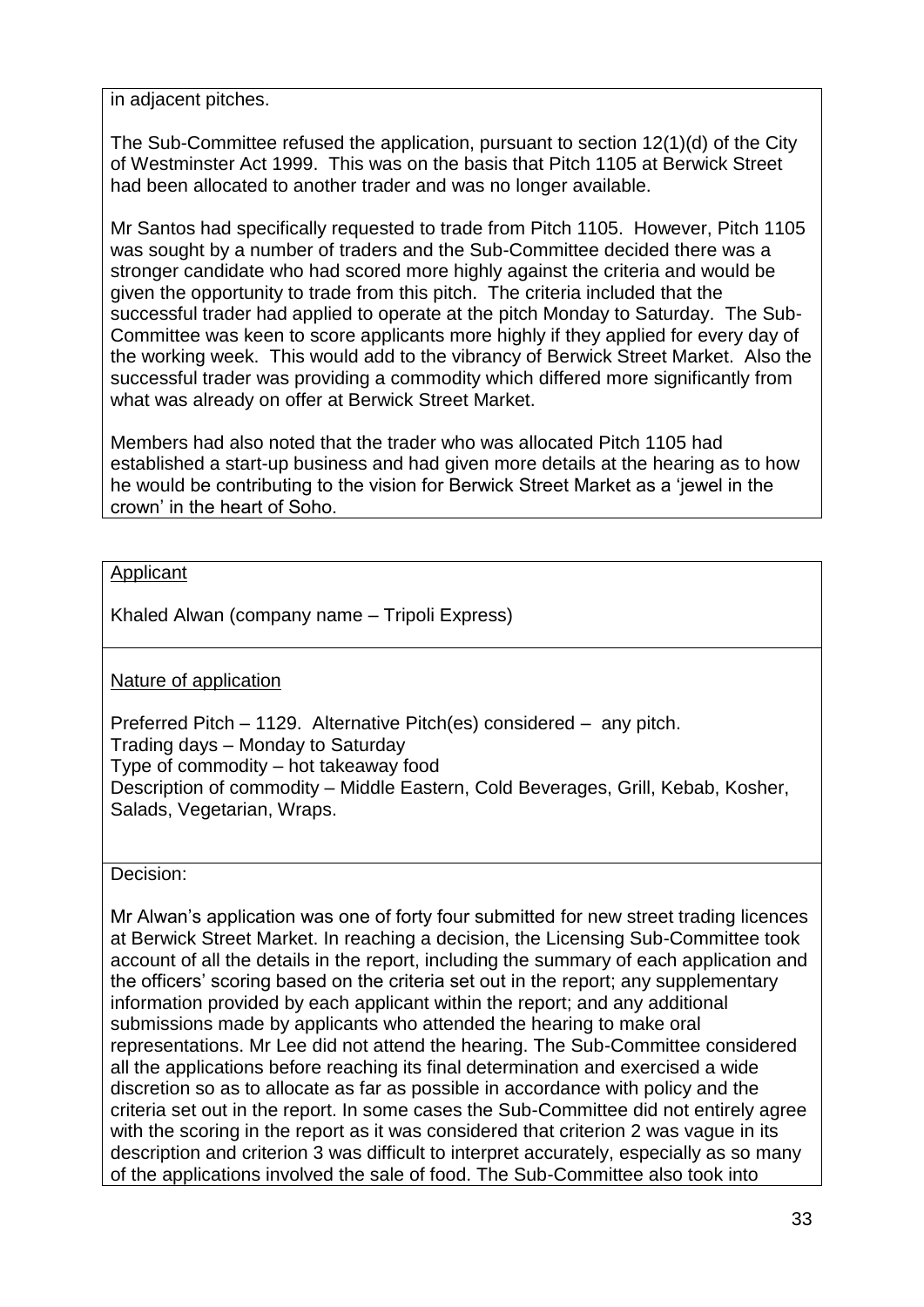account the preferences expressed for a particular pitch and, in allocating those pitches, it also had regard to what was being sold (or would be sold) by other traders in adjacent pitches.

The Sub-Committee refused the application pursuant to section 12(1)(d) of the City of Westminster Act 1999. This was on the basis that the pitches at Berwick Street were all allocated to other traders and there were no pitches remaining.

The Sub-Committee considered that other applicants had scored more highly for providing a range of commodities which differed more significantly from what was already on offer at Berwick Street Market and that did not involve hot food. However, it was also noted that this applicant was proposing to use a vehicle as part of the receptacle. This is contrary to criteria 1(4) under policy ST1 of the Council's street trading policy. The Sub-Committee also noted that a photograph submitted by Mr Alwan which could potentially have been an alternative receptacle was larger than a 3m x 3m pitch.

# Applicant

Meherya Khalid (company name – Continental Bread)

# Nature of application

Preferred Pitch – 1110. Alternative Pitch(es) considered – none. Trading days – Monday to Saturday Type of commodity – fresh produce Description of commodity – Artisan, Baked Goods, Patisserie, Organic.

#### Decision:

Ms Khalid's application was one of forty four submitted for new street trading licences at Berwick Street Market. In reaching a decision, the Licensing Sub-Committee took account of all the details in the report, including the summary of each application and the officers' scoring based on the criteria set out in the report; any supplementary information provided by each applicant within the report; and any additional submissions made by applicants who attended the hearing to make oral representations. Ms Khalid did attend the hearing. The Sub-Committee considered all the applications before reaching its final determination and exercised a wide discretion so as to allocate as far as possible in accordance with policy and the criteria set out in the report. In some cases the Sub-Committee did not entirely agree with the scoring in the report as it was considered that criterion 2 was vague in its description and criterion 3 was difficult to interpret accurately, especially as so many of the applications involved the sale of food. The Sub-Committee also took into account the preferences expressed for a particular pitch and, in allocating those pitches, it also had regard to what was being sold (or would be sold) by other traders in adjacent pitches.

The Sub-Committee granted Ms Khalid permission to trade at Pitch 1110 Monday to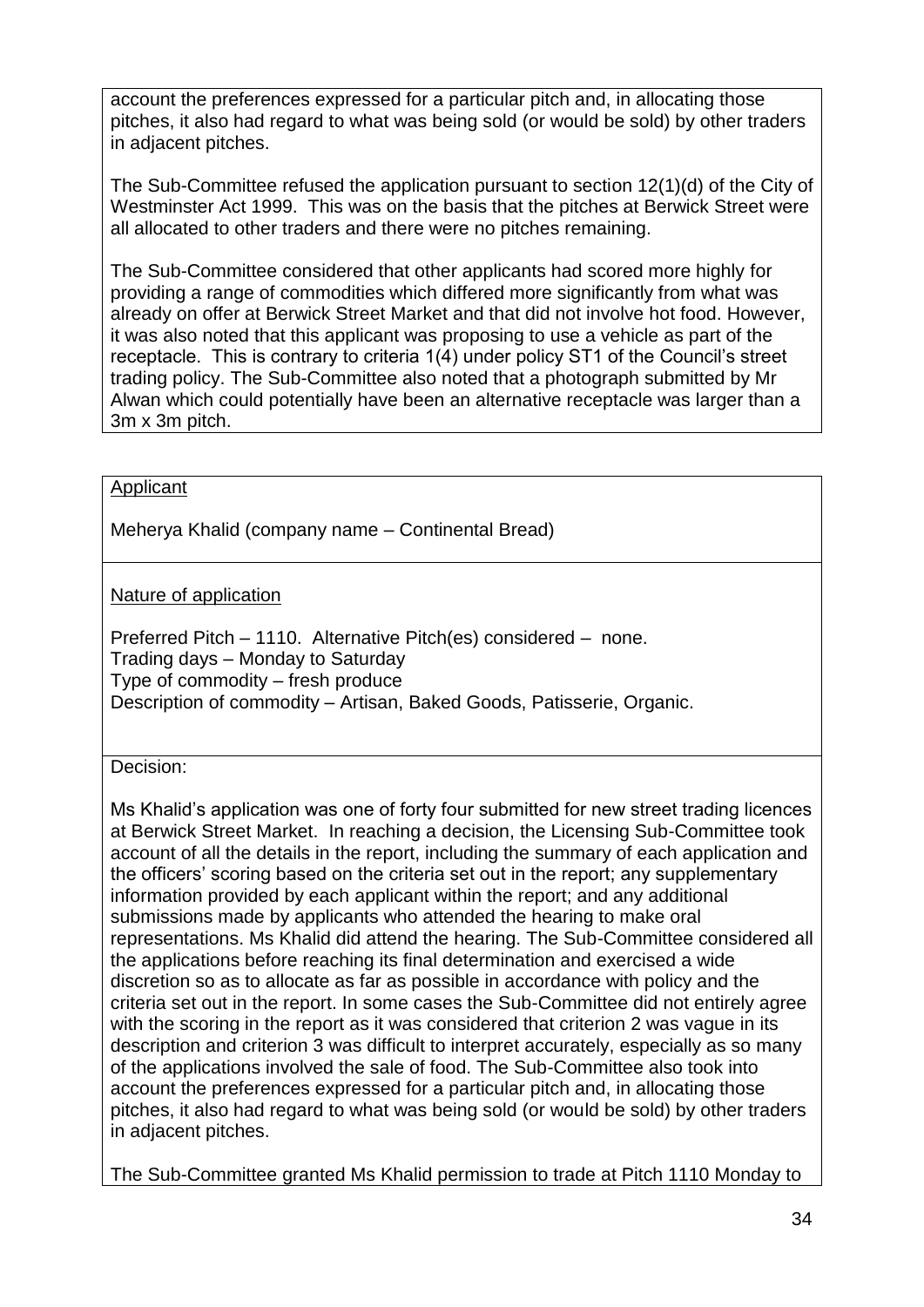Saturday, subject to the requirements set out in paragraph 2.1 of the Licensing Sub-Committee report being satisfied. In deciding to grant the application, the Sub-Committee took into account that Ms Khalid would be operating Monday to Saturday. In keeping with the criteria set out in the report, the Sub-Committee was keen to score applicants more highly if they applied for every day of the working week. Operating on a Saturday would add to the vibrancy of Berwick Street Market.

The Sub-Committee also took into account that Ms Khalid's application was in keeping with the criteria which scored applicants more highly for providing a range of commodities which add vibrancy and diversity. Ms Khalid's range differed from what was on offer elsewhere in the Market in that this involved fresh produce and did not involve hot food.

The Sub-Committee noted that there appeared to be some discrepancies as to the traders who were stated to be operating start-up businesses and those who were not. The Sub-Committee considered that whilst Ms Khalid and her husband, Mr Ahmad (who represented her at the meeting) did not have a start-up business, they would be able to contribute to the vision for Berwick Street Market as a 'jewel in the crown' in the heart of Soho. Mr Ahmad demonstrated at the meeting that he and his wife had a clear idea of their business and would be able to bring their experience from working in North Street Market in Guildford to Berwick Street Market.

In granting the application, the Licensing Sub-Committee wanted to stress that the licence was granted to the individual applicant who had to make full personal use of that licence. Although assistants could be engaged to help out when the trader was temporarily absent, the trader was expected to be present at the pitch most of the time.

#### Applicant

Mustafa Taskan (company name – Miro Salads)

#### Nature of application

Preferred Pitch – 1125. Alternative Pitch(es) considered – none. Trading days – Monday to Friday Type of commodity – hot takeaway food Description of commodity – Turkish, Vegetarian, Salads, Rice Based dishes, Wraps, Meze, Grill and Cold Beverages.

Decision:

Mr Taskan's application was one of two submitted to vary street trading licences from existing licence holders who wish to trade from an additional pitch at Berwick Street Market. In reaching a decision, the Licensing Sub-Committee took account of all the details in the report, including the summary of each application and the officers' scoring based on the criteria set out in the report; any supplementary information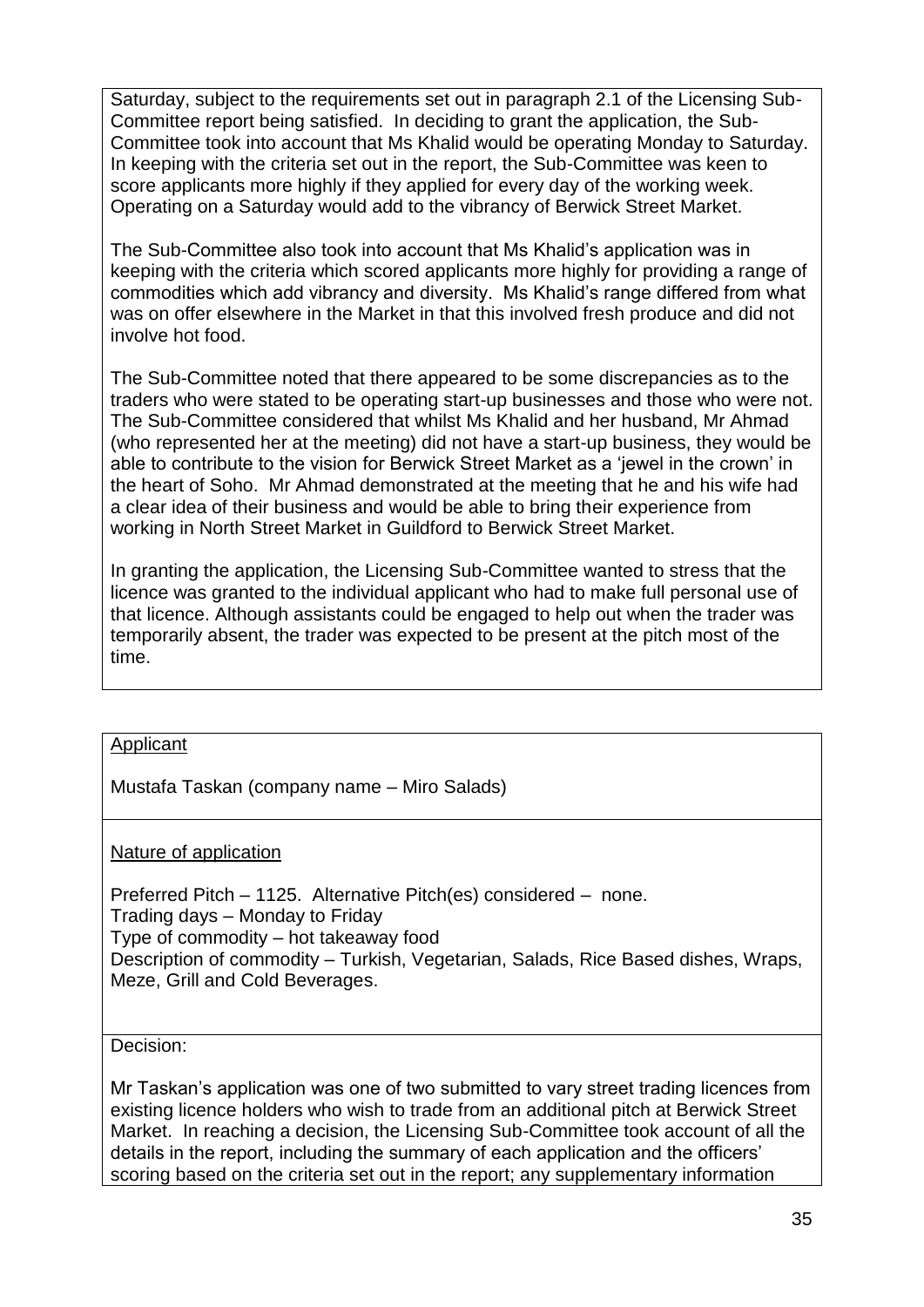provided by each applicant within the report; and any additional submissions made by applicants who attended the hearing to make oral representations. Mr Taskan did not attend the hearing. The Sub-Committee considered all the applications before reaching its final determination and exercised a wide discretion so as to allocate as far as possible in accordance with policy and the criteria set out in the report. In some cases the Sub-Committee did not entirely agree with the scoring in the report as it was considered that criterion 2 was vague in its description and criterion 3 was difficult to interpret accurately, especially as so many of the applications involved the sale of food. The Sub-Committee also took into account the preferences expressed for a particular pitch and, in allocating those pitches, it also had regard to what was being sold (or would be sold) by other traders in adjacent pitches.

The Sub-Committee refused the application, pursuant to section 12(1)(d) of the City of Westminster Act 1999. This was on the basis that Pitch 1125 at Berwick Street had been allocated to another trader and was no longer available.

Mr Taskan had specifically requested to trade from Pitch 1125. This is due to the fact that he currently trades from Pitch 1126. The Sub-Committee did not consider that there were exceptional reasons for Mr Taskan to be given the opportunity to trade from Pitch 1125 in addition to pitch 1126. There is no policy against a trader having two pitches provided the trader makes full personal use of both licences, but there had to be very good reasons why a trader should be granted an additional pitch rather than granting that pitch to a different applicant.

Mr Taskan had not provided any additional information as to how he contributed to the vision for Berwick Street Market as a 'jewel in the crown' in the heart of Soho. There were also strong candidates for Pitch 1126 who deserved to be given the opportunity to start up their businesses in Berwick Street Market. These included candidates who had applied to operate from a pitch on Saturdays. In keeping with the criteria set out in the report, the Sub-Committee was keen to score applicants more highly if they applied for every day of the working week. This would add to the vibrancy of Berwick Street Market.

#### Applicant

Nigel Salem (company name – The Jucie Lucie)

Nature of application

Preferred Pitch – 1130. Alternative Pitch(es) considered – any pitch. Trading days – Monday to Saturday Type of commodity – hot takeaway food Description of commodity – American (North), Burgers.

Decision:

Mr Salem's application was one of forty four submitted for new street trading licences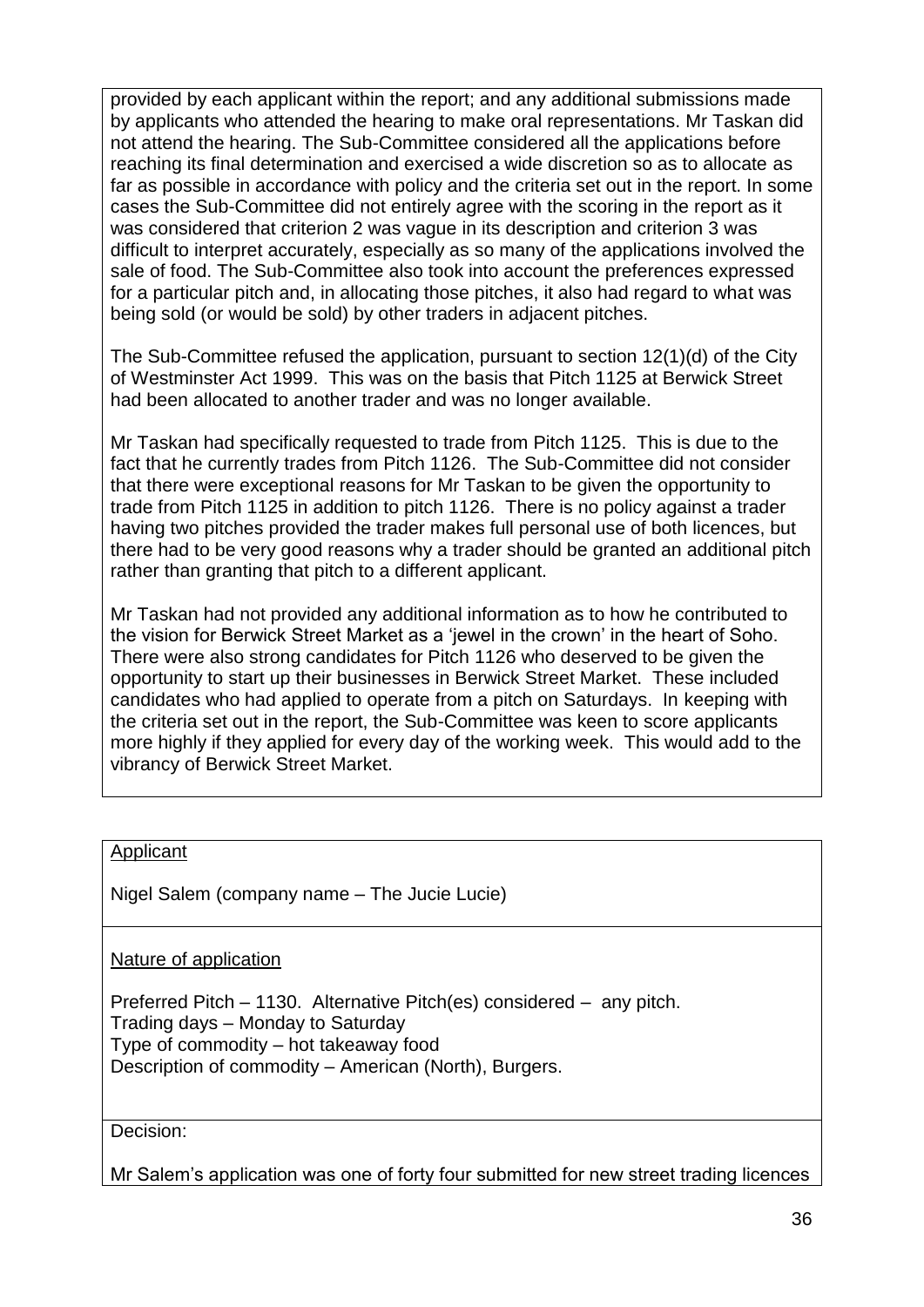at Berwick Street Market. In reaching a decision, the Licensing Sub-Committee took account of all the details in the report, including the summary of each application and the officers' scoring based on the criteria set out in the report; any supplementary information provided by each applicant within the report; and any additional submissions made by applicants who attended the hearing to make oral representations. Mr Salem did not attend the hearing. The Sub-Committee considered all the applications before reaching its final determination and exercised a wide discretion so as to allocate as far as possible in accordance with policy and the criteria set out in the report. In some cases the Sub-Committee did not entirely agree with the scoring in the report as it was considered that criterion 2 was vague in its description and criterion 3 was difficult to interpret accurately, especially as so many of the applications involved the sale of food. The Sub-Committee also took into account the preferences expressed for a particular pitch and, in allocating those pitches, it also had regard to what was being sold (or would be sold) by other traders in adjacent pitches.

The Sub-Committee refused the application, pursuant to section 12(1)(d) of the City of Westminster Act 1999. This was on the basis that the pitches at Berwick Street were all allocated to other traders and there were no pitches remaining.

The Sub-Committee considered that it was a difficult decision. However, there were sufficient strong candidates who had applied to operate the pitches, resulting in this application being refused. Other applicants had scored more highly for providing a range of commodities which differed more significantly from what was already on offer at Berwick Street Market.

#### Applicant

Patimaporn Saekhow (company name – Yaay Yaay)

#### Nature of application

Preferred Pitch – 1105. Alternative Pitch(es) considered – none. Trading days – Monday to Saturday Type of commodity – hot takeaway food Description of commodity – Asian curries, rice based dishes, salads, soups and stews.

#### Decision:

Mr Saekhow's application was one of forty four submitted for new street trading licences at Berwick Street Market. In reaching a decision, the Licensing Sub-Committee took account of all the details in the report, including the summary of each application and the officers' scoring based on the criteria set out in the report; any supplementary information provided by each applicant within the report; and any additional submissions made by applicants who attended the hearing to make oral representations. Mr Saekhow did not attend the hearing. The Sub-Committee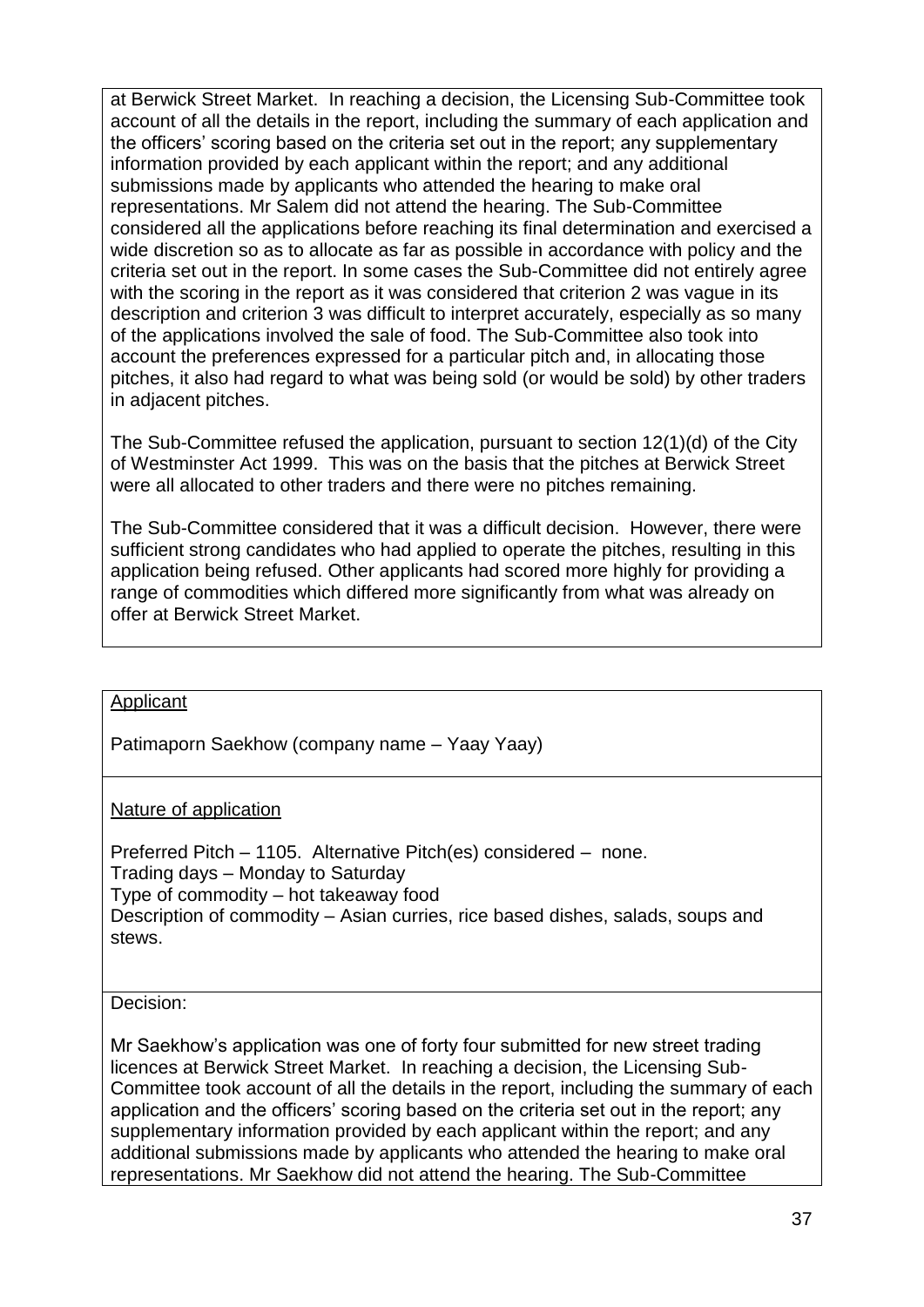considered all the applications before reaching its final determination and exercised a wide discretion so as to allocate as far as possible in accordance with policy and the criteria set out in the report. In some cases the Sub-Committee did not entirely agree with the scoring in the report as it was considered that criterion 2 was vague in its description and criterion 3 was difficult to interpret accurately, especially as so many of the applications involved the sale of food. The Sub-Committee also took into account the preferences expressed for a particular pitch and, in allocating those pitches, it also had regard to what was being sold (or would be sold) by other traders in adjacent pitches.

The Sub-Committee refused the application, pursuant to section 12(1)(d) of the City of Westminster Act 1999. This was on the basis that Pitch 1105 at Berwick Street had been allocated to another trader and was no longer available.

Mr Saekhow had specifically requested to trade from Pitch 1105. However, Pitch 1105 was sought by a number of traders and the Sub-Committee decided there was a stronger candidate who had scored more highly against the criteria and would be given the opportunity to trade from this pitch. The criteria included that the successful trader was providing a commodity which differed more significantly from what was already on offer at Berwick Street Market.

# **Applicant**

Rafael Campestrini (company name – Chalana Limited)

Nature of application

Preferred Pitch – 1107. Alternative Pitch(es) considered – any pitch. Trading days – Monday to Saturday Type of commodity – hot takeaway food Description of commodity – American (South), Brazilian, Fish and seafood, fusion, gluten free, grill, halal, locally sourced, street food, wraps.

Decision:

Mr Campestrini's application was one of forty four submitted for new street trading licences at Berwick Street Market. In reaching a decision, the Licensing Sub-Committee took account of all the details in the report, including the summary of each application and the officers' scoring based on the criteria set out in the report; any supplementary information provided by each applicant within the report; and any additional submissions made by applicants who attended the hearing to make oral representations. Mr Campestrini did attend the hearing. The Sub-Committee considered all the applications before reaching its final determination and exercised a wide discretion so as to allocate as far as possible in accordance with policy and the criteria set out in the report. In some cases the Sub-Committee did not entirely agree with the scoring in the report as it was considered that criterion 2 was vague in its description and criterion 3 was difficult to interpret accurately, especially as so many of the applications involved the sale of food. The Sub-Committee also took into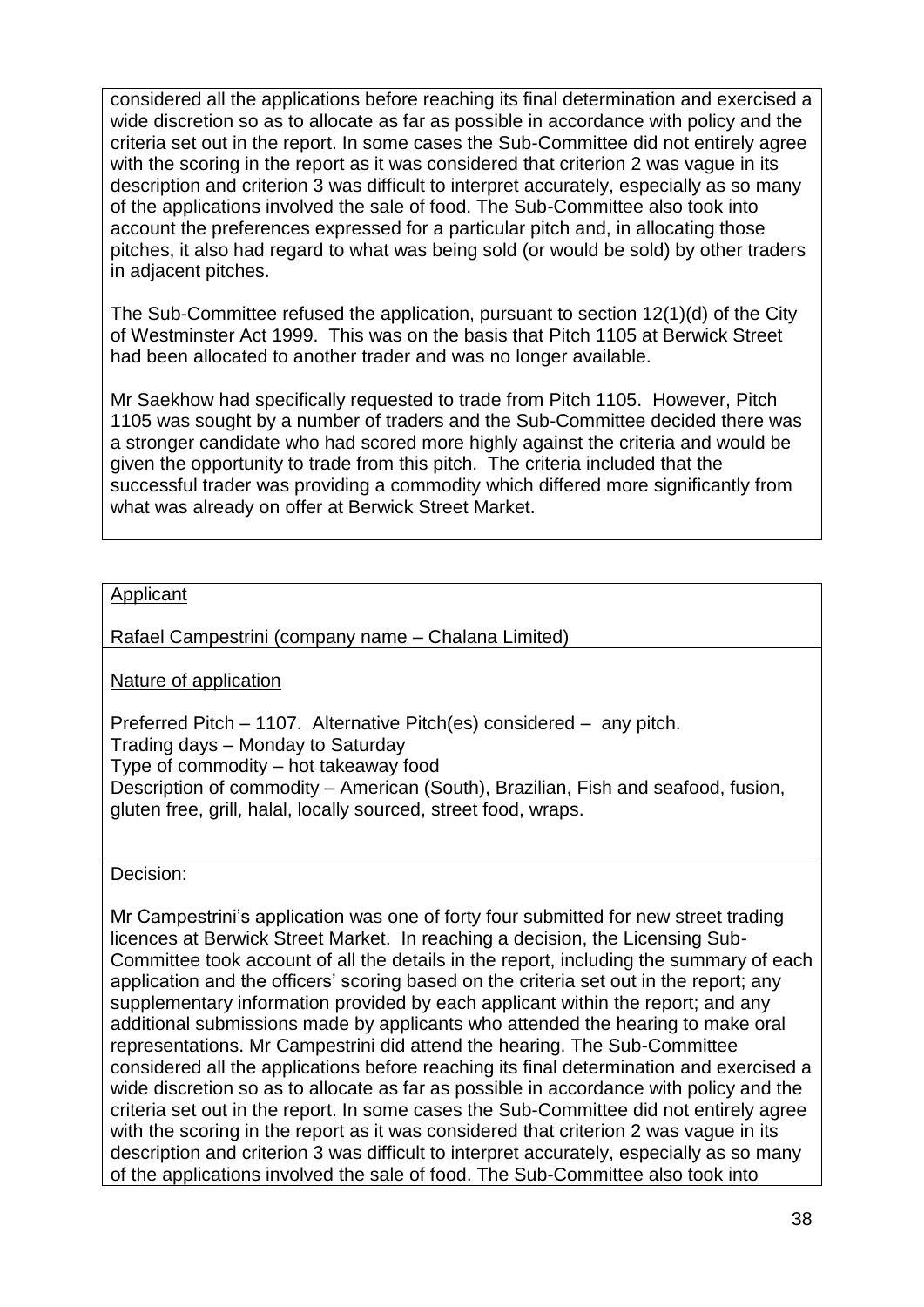account the preferences expressed for a particular pitch and, in allocating those pitches, it also had regard to what was being sold (or would be sold) by other traders in adjacent pitches.

The Sub-Committee granted Mr Campestrini permission to trade at Pitch 1104 on Saturdays, subject to the requirements set out in paragraph 2.1 of the Licensing Sub-Committee report being satisfied. In deciding to grant the application on Saturdays, the Sub-Committee took into account that Mr Campestrini proposed to operate Monday to Saturday. In keeping with the criteria set out in the report, the Sub-Committee was keen to score applicants more highly if they applied for every day of the working week. This added to the vibrancy of Berwick Street Market.

The Sub-Committee did not grant the opportunity for Mr Campestrini to operate at the Market Mondays to Fridays because there were a number of strong candidates who scored more highly against the criteria. Other applicants had scored more highly for providing a range of commodities which differed more significantly from what was already on offer at Berwick Street Market.

The Sub-Committee considered that whilst Mr Campestrini did not have a start-up business, he would be able to contribute to the vision for Berwick Street Market as a 'jewel in the crown' in the heart of Soho. Mr Campestrini was likely to be able to bring his experience from working in other markets such as at Bermondsey to Berwick Street Market.

In granting the application, the Licensing Sub-Committee wanted to stress that the licence was granted to the individual applicant who had to make full personal use of that licence. Although assistants could be engaged to help out when the trader was temporarily absent, the trader was expected to be present at the pitch most of the time.

#### Applicant

Rowland Okpara (company name – What! Jerk)

#### Nature of application

Preferred Pitch – 1105. Alternative Pitch(es) considered – 1105, 1106, 1107, 1109, 1110.

Trading days – Monday to Saturday (amended at hearing from Monday to Friday) Type of commodity – hot takeaway food

Description of commodity – African (West), Caribbean, Jamaican, Nigerian, Barbecue, Burgers, Cold Beverages, Fusion, Grill, Rice Based Dishes, Street Food, Vegetarian, Wraps.

Decision:

Mr Okpara's application was one of forty four submitted for new street trading licences at Berwick Street Market. In reaching a decision, the Licensing Sub-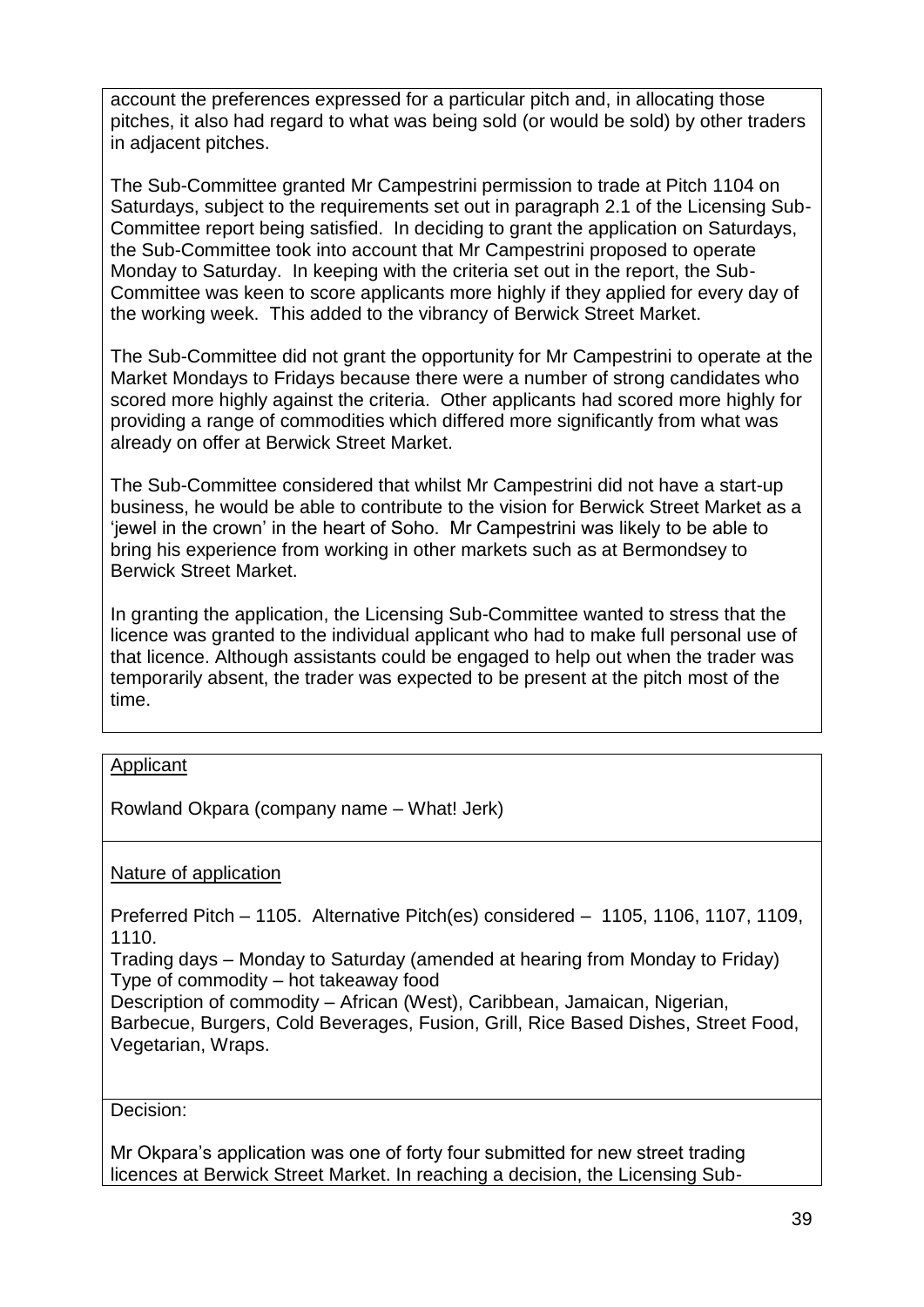Committee took account of all the details in the report, including the summary of each application and the officers' scoring based on the criteria set out in the report; any supplementary information provided by each applicant within the report; and any additional submissions made by applicants who attended the hearing to make oral representations. Mr Okpara did attend the hearing. The Sub-Committee considered all the applications before reaching its final determination and exercised a wide discretion so as to allocate as far as possible in accordance with policy and the criteria set out in the report. In some cases the Sub-Committee did not entirely agree with the scoring in the report as it was considered that criterion 2 was vague in its description and criterion 3 was difficult to interpret accurately, especially as so many of the applications involved the sale of food. The Sub-Committee also took into account the preferences expressed for a particular pitch and, in allocating those pitches, it also had regard to what was being sold (or would be sold) by other traders in adjacent pitches.

The Sub-Committee granted Mr Okpara permission to trade at Pitch 1114 Monday to Saturday, subject to the requirements set out in paragraph 2.1 of the Licensing Sub-Committee report being satisfied. In deciding to grant the application, the Sub-Committee took into account that Mr Okpara had amended his application at the hearing so that he would be operating Monday to Saturday. In keeping with the criteria set out in the report, the Sub-Committee was keen to score applicants more highly if they applied for every day of the working week. Operating on a Saturday would add to the vibrancy of Berwick Street Market.

The Sub-Committee also took into account that Mr Okpara's range of commodities did differ from what was on offer elsewhere in the Market.

The Sub-Committee did consider that there were applications from strong candidates which demonstrated a greater need for the pitch options Mr Okpara requested. However, he did indicate that he would be prepared to accept a different pitch and he scored sufficiently highly against the criteria to warrant being granted a pitch at Berwick Street Market Monday to Saturday.

The Sub-Committee considered that whilst Mr Okpara did not have a start-up business, he would be able to contribute to the vision for Berwick Street Market as a 'jewel in the crown' in the heart of Soho. Mr Okpara demonstrated at the meeting that he would be able to bring his experience from working in Goodge Street Market to Berwick Street Market.

In granting the application, the Licensing Sub-Committee wanted to stress that the licence was granted to the individual applicant who had to make full personal use of that licence. Although assistants could be engaged to help out when the trader was temporarily absent, the trader was expected to be present at the pitch most of the time.

#### Applicant

Sanam Sajjad (company name – Paratha Rolls)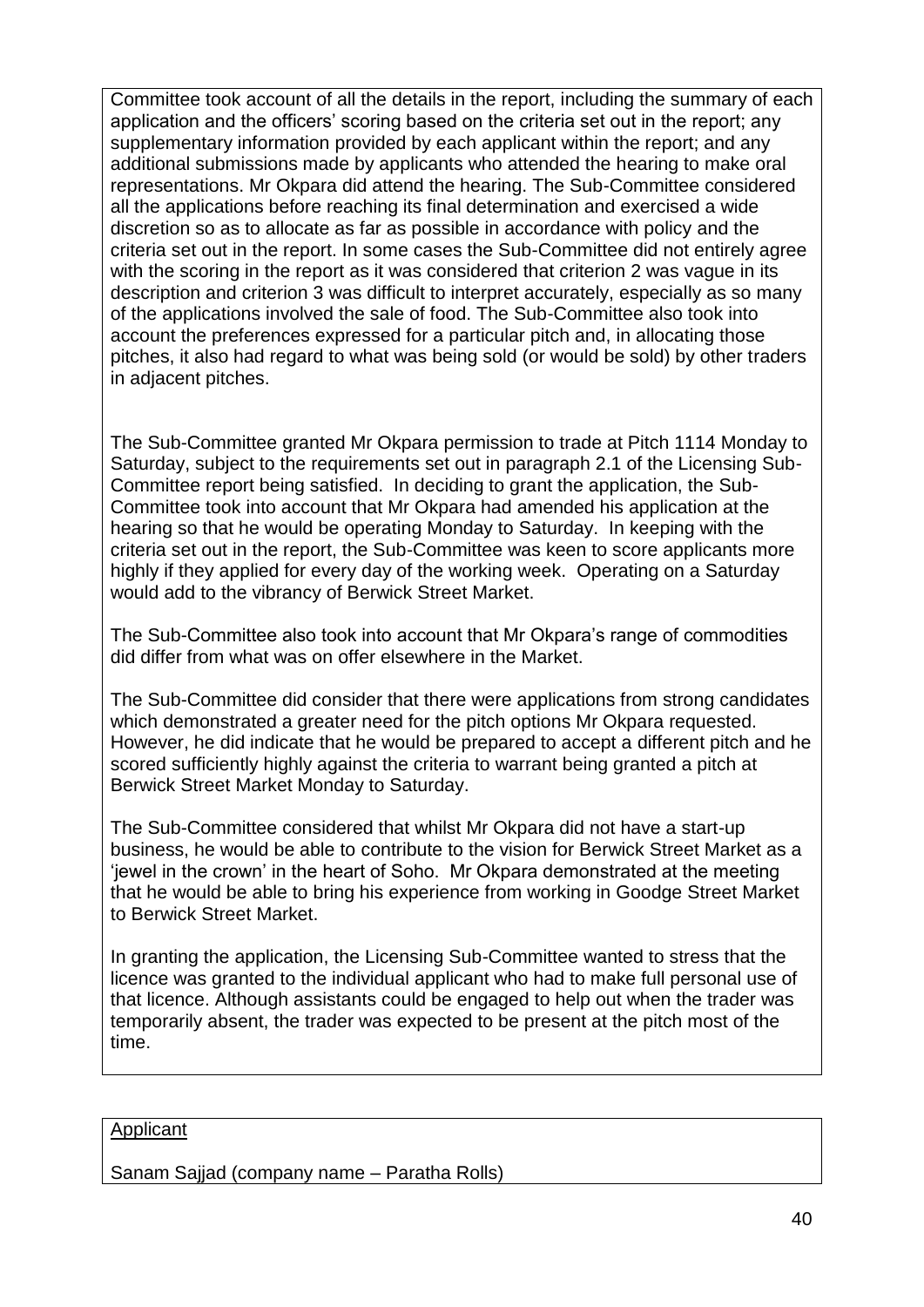# Nature of application

Preferred Pitch – 1105. Alternative Pitch(es) considered – any pitch. Trading days – Monday to Friday Type of commodity – hot takeaway food Description of commodity – Asian (South), grill, halal, street food, wraps.

# Decision:

Mr Sajjad's application was one of forty four submitted for new street trading licences at Berwick Street Market. In reaching a decision, the Licensing Sub-Committee took account of all the details in the report, including the summary of each application and the officers' scoring based on the criteria set out in the report; any supplementary information provided by each applicant within the report; and any additional submissions made by applicants who attended the hearing to make oral representations. Mr Sajjad did not attend the hearing. The Sub-Committee considered all the applications before reaching its final determination and exercised a wide discretion so as to allocate as far as possible in accordance with policy and the criteria set out in the report. In some cases the Sub-Committee did not entirely agree with the scoring in the report as it was considered that criterion 2 was vague in its description and criterion 3 was difficult to interpret accurately, especially as so many of the applications involved the sale of food. The Sub-Committee also took into account the preferences expressed for a particular pitch and, in allocating those pitches, it also had regard to what was being sold (or would be sold) by other traders in adjacent pitches.

The Sub-Committee refused the application, pursuant to section 12(1)(d) of the City of Westminster Act 1999. This was on the basis that the pitches at Berwick Street were all allocated to traders and there were no pitches remaining.

The Sub-Committee took into account that Mr Sajjad was proposing to operate from the Market Monday to Friday. In keeping with the criteria set out in the report, the Sub-Committee was keen to score applicants more highly if they applied for every day of the working week. This included Saturdays. This would add to the vibrancy of Berwick Street Market.

The Sub-Committee considered that it was a difficult decision. However, there were sufficient strong candidates who had applied to operate the pitches Monday to Friday, resulting in this application being refused. Other applicants had scored more highly for providing a range of commodities which differed more significantly from what was already on offer at Berwick Street Market.

#### **Applicant**

Sandro de Castro Silva (company name – Gelatology)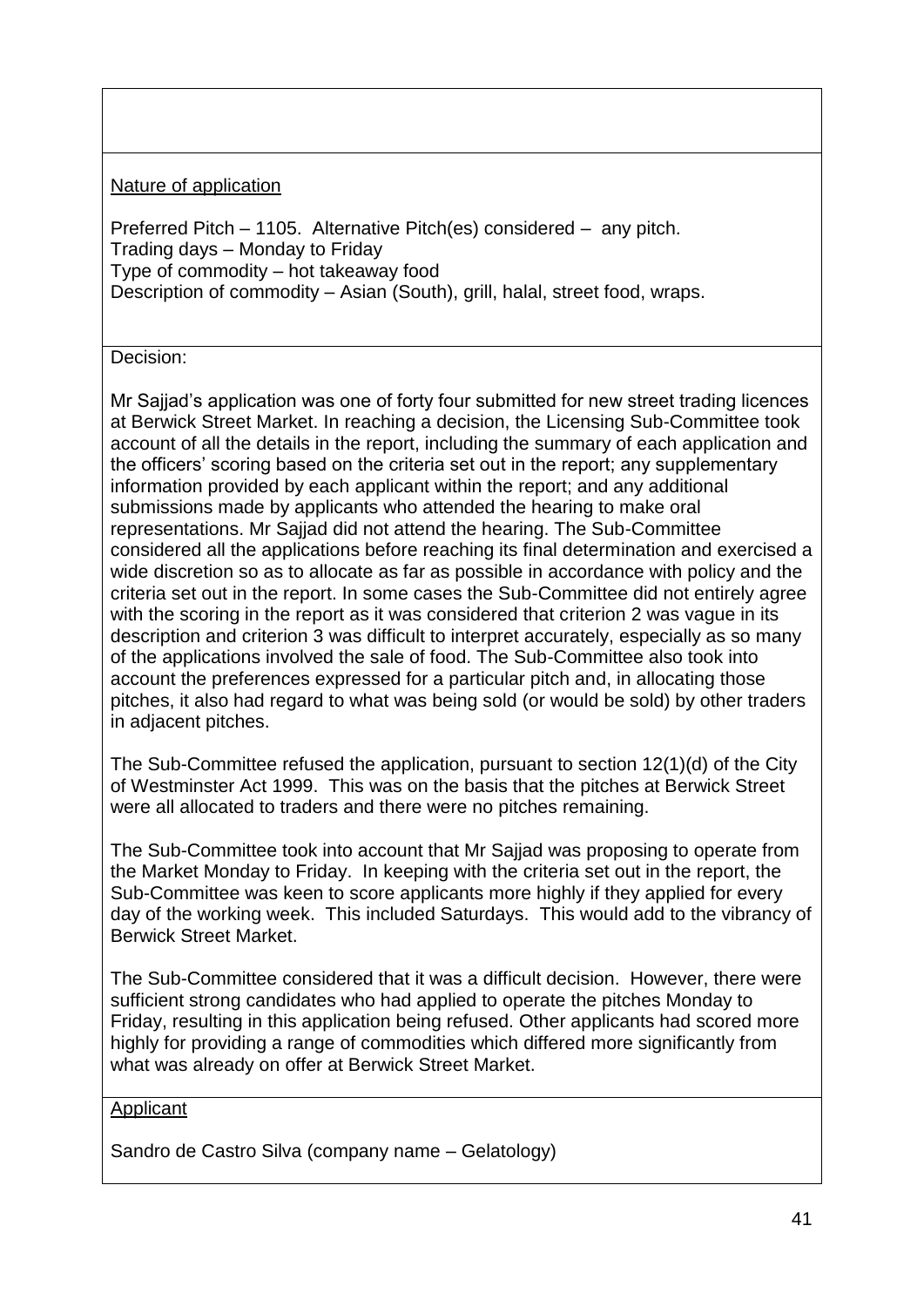# Nature of application

Preferred Pitch – 1107. Alternative Pitch(es) considered – none. Trading days – Friday and Saturday Type of commodity – fresh produce Description of commodity – Italian, ice cream, gluten free, gourmet, locally sourced, organic, street food, vegan, vegetarian.

# Decision:

Mr de Castro Silva's application was one of forty four submitted for new street trading licences at Berwick Street Market. In reaching a decision, the Licensing Sub-Committee took account of all the details in the report, including the summary of each application and the officers' scoring based on the criteria set out in the report; any supplementary information provided by each applicant within the report; and any additional submissions made by applicants who attended the hearing to make oral representations. Mr de Castro Silva did not attend the hearing. The Sub-Committee considered all the applications before reaching its final determination and exercised a wide discretion so as to allocate as far as possible in accordance with policy and the criteria set out in the report. In some cases the Sub-Committee did not entirely agree with the scoring in the report as it was considered that criterion 2 was vague in its description and criterion 3 was difficult to interpret accurately, especially as so many of the applications involved the sale of food. The Sub-Committee also took into account the preferences expressed for a particular pitch and, in allocating those pitches, it also had regard to what was being sold (or would be sold) by other traders in adjacent pitches.

The Sub-Committee granted Mr de Castro Silva permission to trade at Pitch 1107 on Saturdays, subject to the requirements set out in paragraph 2.1 of the Licensing Sub-Committee report being satisfied. In deciding to grant the application on Saturdays, the Sub-Committee took into account that Mr de Castro Silva's application did include some diverse commodities. Mr de Castro Silva's range differed from what was on offer elsewhere in the Market in that it included items such as ice cream.

The Sub-Committee did not also grant the opportunity for Mr de Castro Silva to operate at the Market on Fridays because there were a number of strong candidates who had applied to operate Mondays to Fridays and there were no other pitches available on those days. In keeping with the criteria set out in the report, the Sub-Committee was keen to score applicants more highly if they applied for every day of the working week. This added to the vibrancy of Berwick Street Market.

In granting the application, the Licensing Sub-Committee wanted to stress that the licence was granted to the individual applicant who had to make full personal use of that licence. Although assistants could be engaged to help out when the trader was temporarily absent, the trader was expected to be present at the pitch most of the time.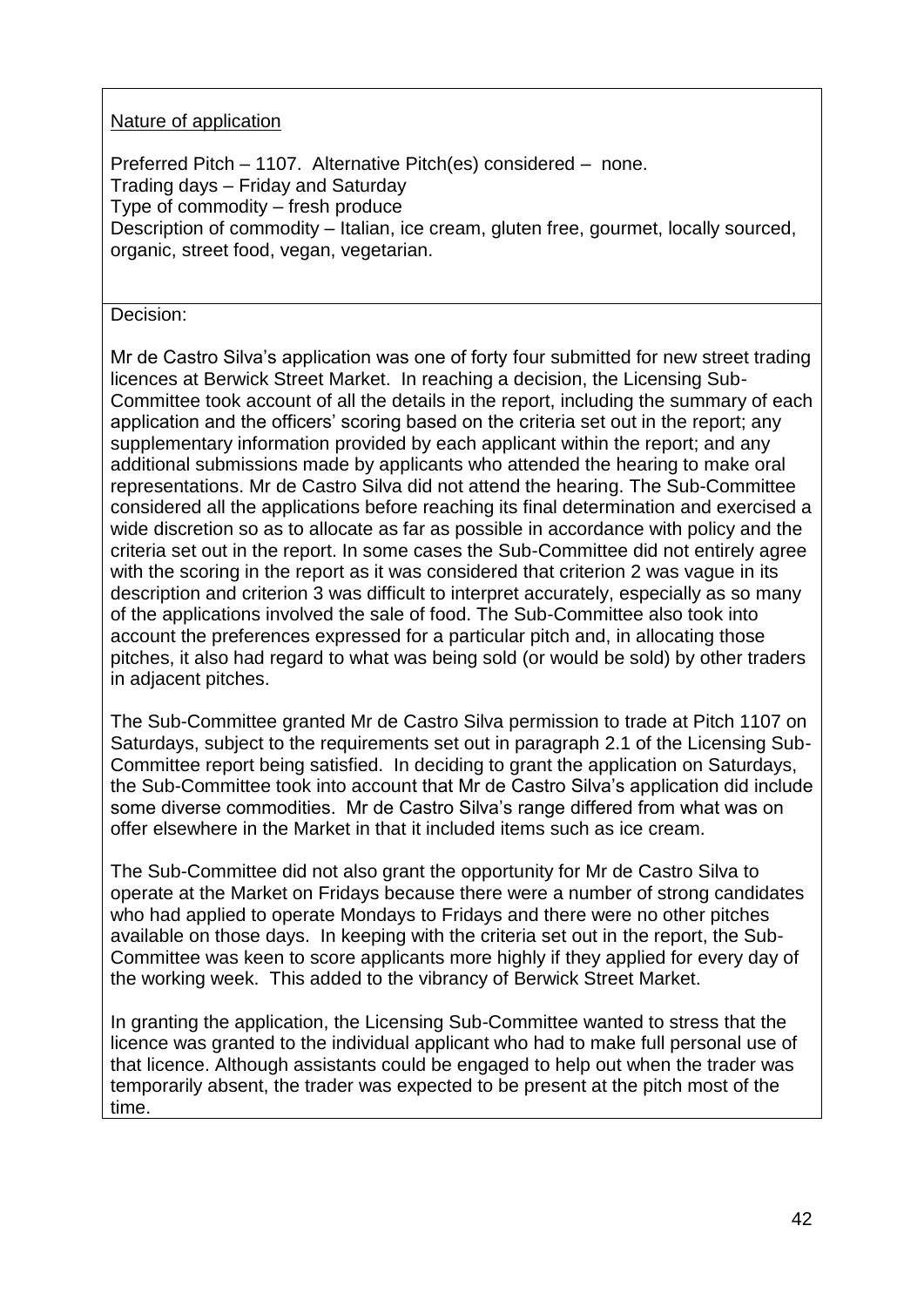# Applicant

Sarah Brock (company name – Lillis Organics)

#### Nature of application

Preferred Pitch – 1121. Alternative pitch(es) considered – none. Trading days – Monday to Saturday Type of commodity – fresh produce Description of commodity – Fruit and vegetables, cold beverages, organic.

Decision:

Ms Brock's application was one of forty four submitted for new street trading licences at Berwick Street Market. In reaching a decision, the Licensing Sub-Committee took account of all the details in the report, including the summary of each application and the officers' scoring based on the criteria set out in the report; any supplementary information provided by each applicant within the report; and any additional submissions made by applicants who attended the hearing to make oral representations. Ms Brock did attend the hearing. The Sub-Committee considered all the applications before reaching its final determination and exercised a wide discretion so as to allocate as far as possible in accordance with policy and the criteria set out in the report. In some cases the Sub-Committee did not entirely agree with the scoring in the report as it was considered that criterion 2 was vague in its description and criterion 3 was difficult to interpret accurately, especially as so many of the applications involved the sale of food. The Sub-Committee also took into account the preferences expressed for a particular pitch and, in allocating those pitches, it also had regard to what was being sold (or would be sold) by other traders in adjacent pitches.

The Sub-Committee granted Ms Brock permission to trade at Pitch 1121 Monday to Saturday, subject to the requirements set out in paragraph 2.1 of the Licensing Sub-Committee report being satisfied. In deciding to grant the application, the Sub-Committee took into account that Ms Brock would be operating at the pitch Monday to Saturday. In keeping with the criteria set out in the report, the Sub-Committee was keen to score applicants more highly if they applied for every day of the working week. Operating on a Saturday would add to the vibrancy of Berwick Street Market.

The Sub-Committee also took into account that Ms Brock's application was in keeping with the criteria which scored applicants more highly for providing a range of commodities which add vibrancy and diversity. Ms Brock's range differed from what was on offer elsewhere in the Market in that this involved fruit and vegetables, cold beverages including juices, organic food and not hot food.

The Sub-Committee noted that there appeared to be some discrepancies as to the traders who were stated to be operating start-up businesses and those who were not. The Sub-Committee was satisfied that Ms Brock was operating a start-up business.

In granting the application, the Licensing Sub-Committee wanted to stress that the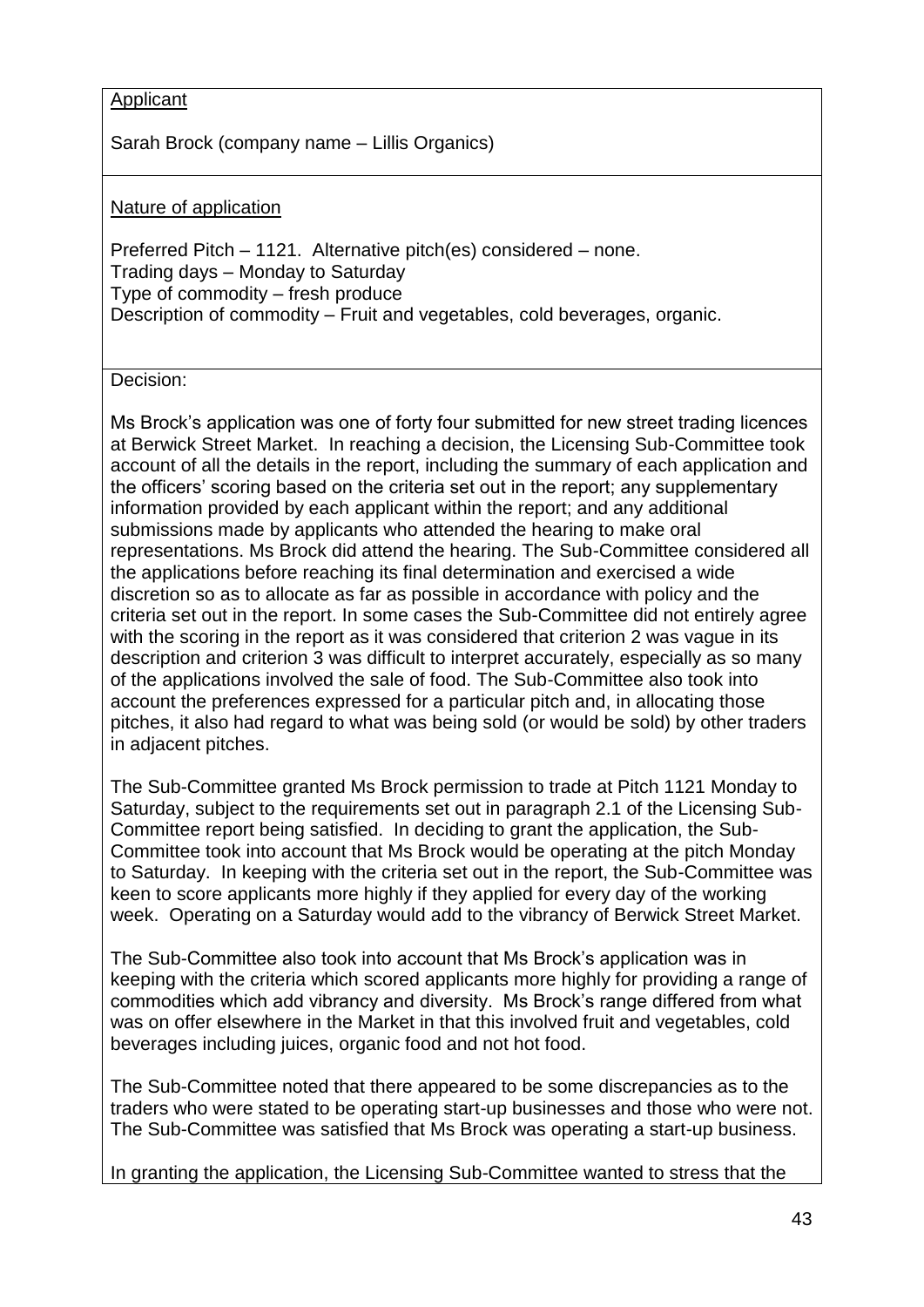licence was granted to the individual applicant who had to make full personal use of that licence. Although assistants could be engaged to help out when the trader was temporarily absent, the trader was expected to be present at the pitch most of the time.

## Applicant

Selma Homateni (company name – Now Savannah Taste)

### Nature of application

Preferred Pitch – 1105. Alternative Pitch(es) considered – none. Trading days – Thursday to Saturday Type of commodity – hot takeaway food Description of commodity – Fish and seafood, gluten free, gourmet, grill, rice based dishes, salads, stews, street food, vegan, vegetarian, wraps.

#### Decision:

Ms Homateni's application was one of forty four submitted for new street trading licences at Berwick Street Market. In reaching a decision, the Licensing Sub-Committee took account of all the details in the report, including the summary of each application and the officers' scoring based on the criteria set out in the report; any supplementary information provided by each applicant within the report; and any additional submissions made by applicants who attended the hearing to make oral representations. Ms Homateni did not attend the hearing. The Sub-Committee considered all the applications before reaching its final determination and exercised a wide discretion so as to allocate as far as possible in accordance with policy and the criteria set out in the report. In some cases the Sub-Committee did not entirely agree with the scoring in the report as it was considered that criterion 2 was vague in its description and criterion 3 was difficult to interpret accurately, especially as so many of the applications involved the sale of food. The Sub-Committee also took into account the preferences expressed for a particular pitch and, in allocating those pitches, it also had regard to what was being sold (or would be sold) by other traders in adjacent pitches.

The Sub-Committee refused the application, pursuant to section 12(1)(d) of the City of Westminster Act 1999. This was on the basis that Pitch 1105 at Berwick Street had been allocated to another trader and was no longer available.

Ms Homateni had specifically requested to trade from Pitch 1105. However, Pitch 1105 was sought by a number of traders and the Sub-Committee decided there was a stronger candidate who had scored more highly against the criteria and would be given the opportunity to trade from this pitch. The criteria included that the successful trader had applied to operate at the pitch Monday to Saturday. The Sub-Committee was keen to score applicants more highly if they applied for every day of the working week. This would add to the vibrancy of Berwick Street Market. Members had also noted that the successful trader had established a start-up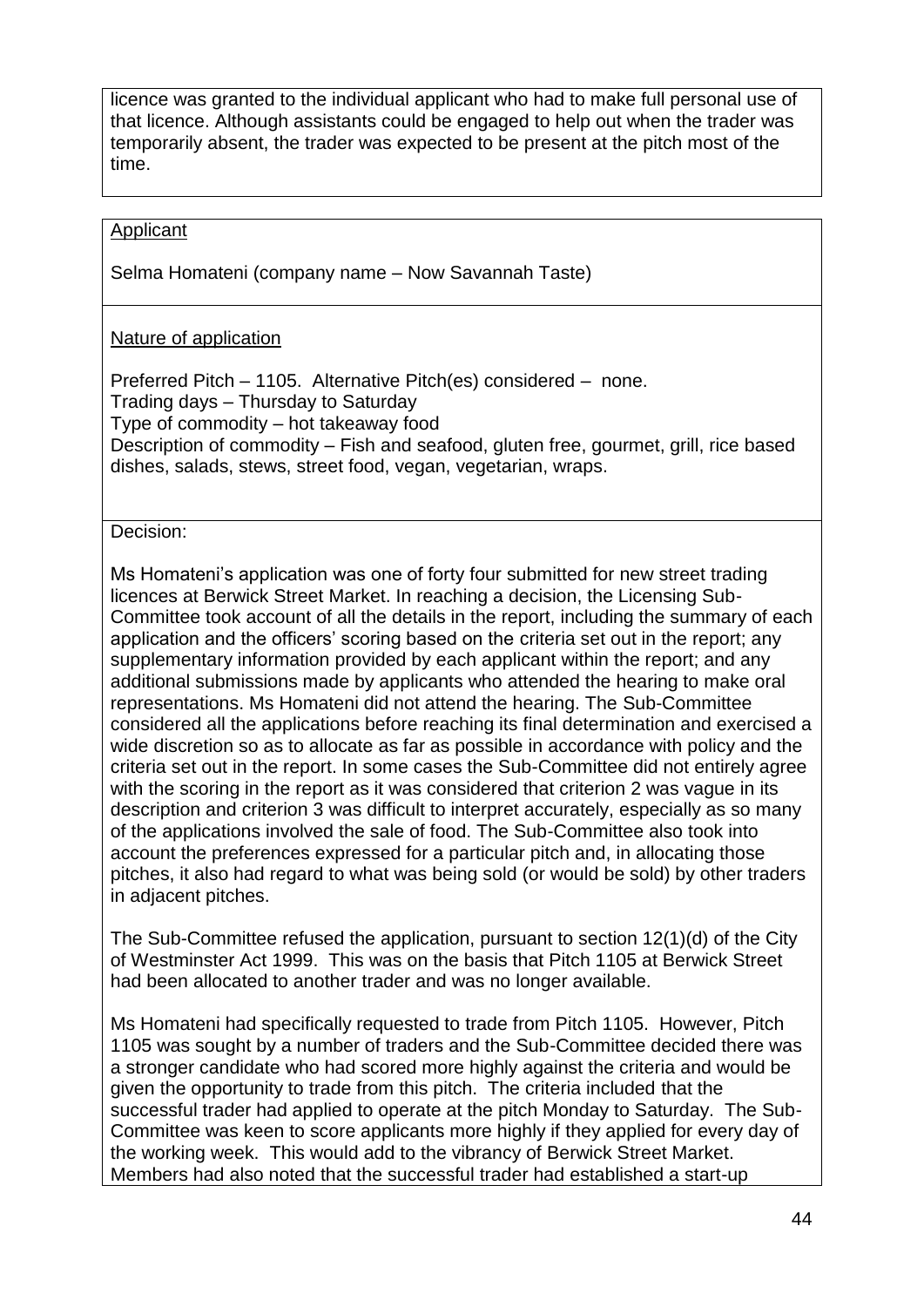business and had given more details at the hearing as to how he would be contributing to the vision for Berwick Street Market as a 'jewel in the crown' in the heart of Soho.

## Applicant

Sewook Joo (company name – Cheecok Ltd)

#### Nature of application

Preferred Pitch – 1109. Alternative Pitch(es) considered – any pitch. Trading days – Monday to Friday Type of commodity – hot takeaway food Description of commodity – Asian (North East), Japanese, Korean, Artisan, Fusion, Gluten Free, Halal, Rice Based Dishes, Salads, Sushi, Vegetarian.

#### Decision:

Mr Joo's application was one of forty four submitted for new street trading licences at Berwick Street Market. In reaching a decision, the Licensing Sub-Committee took account of all the details in the report, including the summary of each application and the officers' scoring based on the criteria set out in the report; any supplementary information provided by each applicant within the report; and any additional submissions made by applicants who attended the hearing to make oral representations. Mr Joo did not attend the hearing. The Sub-Committee considered all the applications before reaching its final determination and exercised a wide discretion so as to allocate as far as possible in accordance with policy and the criteria set out in the report. In some cases the Sub-Committee did not entirely agree with the scoring in the report as it was considered that criterion 2 was vague in its description and criterion 3 was difficult to interpret accurately, especially as so many of the applications involved the sale of food. The Sub-Committee also took into account the preferences expressed for a particular pitch and, in allocating those pitches, it also had regard to what was being sold (or would be sold) by other traders in adjacent pitches.

The Sub-Committee refused the application, pursuant to section 12(1)(d) of the City of Westminster Act 1999. This was on the basis that the pitches at Berwick Street were all allocated to traders and there were no pitches remaining.

The Sub-Committee took into account that Mr Joo was proposing to operate from the Market Monday to Friday. In keeping with the criteria set out in the report, the Sub-Committee was keen to score applicants more highly if they applied for every day of the working week. This included Saturdays. This would add to the vibrancy of Berwick Street Market.

The Sub-Committee considered that it was a difficult decision. However, there were sufficient strong candidates who had applied to operate the pitches Monday to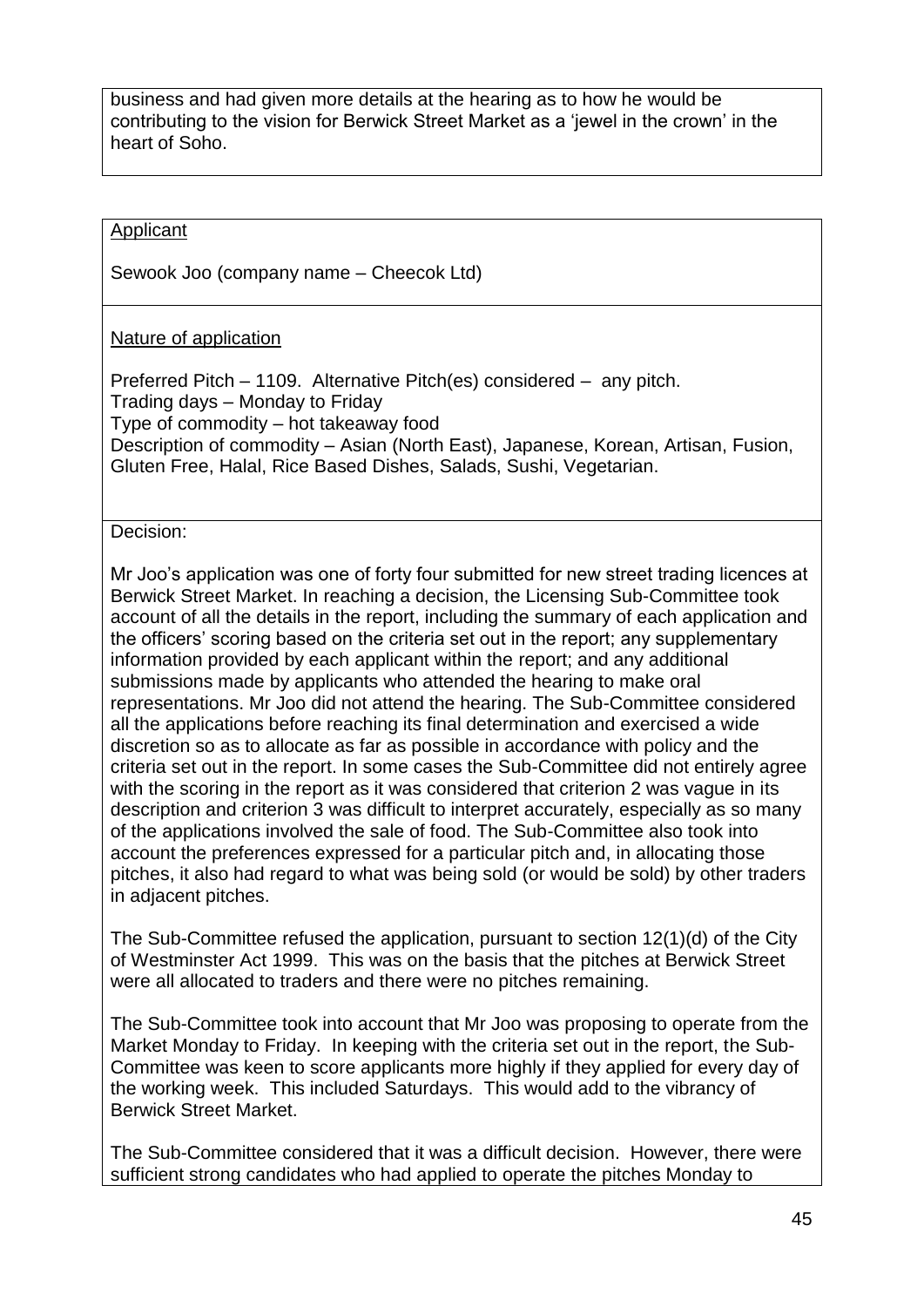Friday, resulting in this application being refused. Other applicants had scored more highly for providing a range of commodities which differed more significantly from what was already on offer at Berwick Street Market.

# Applicant

Simon Hather (company name – Stickman)

# Nature of application

Preferred Pitch – 1121. Alternative Pitch(es) considered – none. Trading days – Monday, Wednesday and Friday Type of commodity – hot takeaway food Description of commodity – Asian (East), Mediterranean, Greek, Lebanese, Moroccan, Grill, Kebab, Salads, Street Food, Vegan, Vegetarian. Decision:

Mr Hather's application was one of forty four submitted for new street trading licences at Berwick Street Market. In reaching a decision, the Licensing Sub-Committee took account of all the details in the report, including the summary of each application and the officers' scoring based on the criteria set out in the report; any supplementary information provided by each applicant within the report; and any additional submissions made by applicants who attended the hearing to make oral representations. Mr Hather did not attend the hearing. The Sub-Committee considered all the applications before reaching its final determination and exercised a wide discretion so as to allocate as far as possible in accordance with policy and the criteria set out in the report. In some cases the Sub-Committee did not entirely agree with the scoring in the report as it was considered that criterion 2 was vague in its description and criterion 3 was difficult to interpret accurately, especially as so many of the applications involved the sale of food. The Sub-Committee also took into account the preferences expressed for a particular pitch and, in allocating those pitches, it also had regard to what was being sold (or would be sold) by other traders in adjacent pitches.

The Sub-Committee refused the application, pursuant to section 12(1)(d) of the City of Westminster Act 1999. This was on the basis that Pitch 1121 at Berwick Street had been allocated to another trader and was no longer available.

Mr Hather had specifically requested to trade from Pitch 1121. However, the Sub-Committee decided there was a stronger candidate who had scored more highly against the criteria and would be given the opportunity to trade from this pitch. The criteria included that the successful trader was providing a commodity which differed more significantly from what was already on offer at Berwick Street Market. The successful trader had also applied to operate at the pitch Monday to Saturday. In keeping with the criteria set out in the report, the Sub-Committee was keen to score applicants more highly if they applied for every day of the working week. This would add to the vibrancy of Berwick Street Market.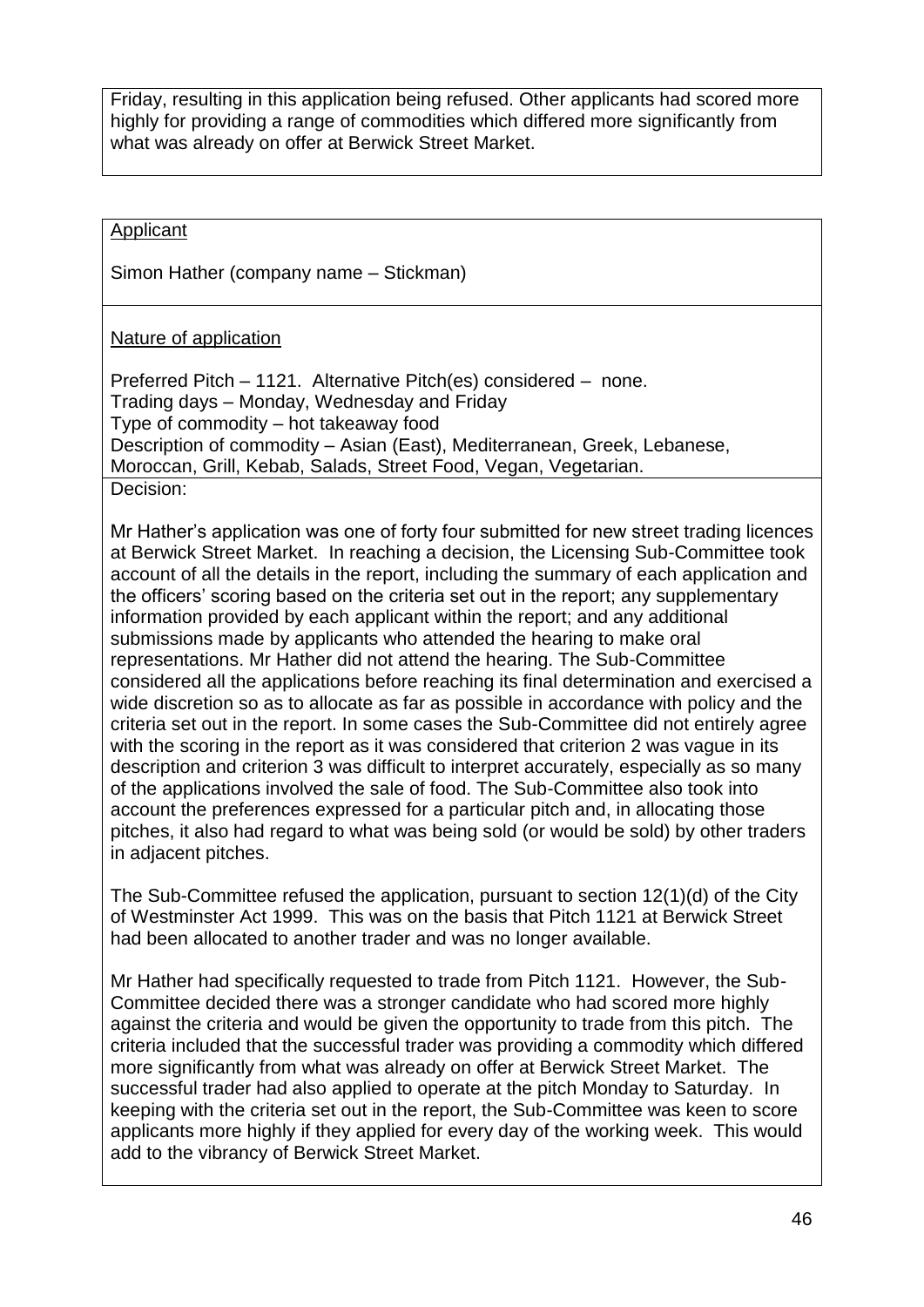Applicant

Soraya Moghaddam (company name – Waffle Doodle-Doo)

Nature of application

Preferred Pitch – 1101. Alternative Pitch(es) considered – any pitch. Trading days – Wednesday to Friday Type of commodity – hot takeaway food Description of commodity – American (North), Canadian, Halal.

Decision:

Ms Moghaddam's application was one of forty four submitted for new street trading licences at Berwick Street Market. In reaching a decision, the Licensing Sub-Committee took account of all the details in the report, including the summary of each application and the officers' scoring based on the criteria set out in the report; any supplementary information provided by each applicant within the report; and any additional submissions made by applicants who attended the hearing to make oral representations. Ms Moghaddam did not attend the hearing. The Sub-Committee considered all the applications before reaching its final determination and exercised a wide discretion so as to allocate as far as possible in accordance with policy and the criteria set out in the report. In some cases the Sub-Committee did not entirely agree with the scoring in the report as it was considered that criterion 2 was vague in its description and criterion 3 was difficult to interpret accurately, especially as so many of the applications involved the sale of food. The Sub-Committee also took into account the preferences expressed for a particular pitch and, in allocating those pitches, it also had regard to what was being sold (or would be sold) by other traders in adjacent pitches.

The Sub-Committee refused the application, pursuant to section 12(1)(d) of the City of Westminster Act 1999. This was on the basis that the pitches at Berwick Street were all allocated to traders and there were no pitches remaining.

It was noted that pitch 1101 was only available on a Saturday, though Ms Moghaddam had indicated that she would accept any pitch within the market.

In deciding to refuse the application, the Sub-Committee took into account that Ms Moghaddam was proposing to operate from the Market Wednesday to Friday. In keeping with the criteria set out in the report, the Sub-Committee was keen to score applicants more highly if they applied for every day of the working week. This would add to the vibrancy of Berwick Street Market. There were sufficient strong candidates for the pitches who were willing to operate Monday to Friday.

The Sub-Committee also considered that the applicant was providing more variants than purely savoury waffles and that the recommended score in the report was higher than was reflected in the criteria for hot food traders with a product offer which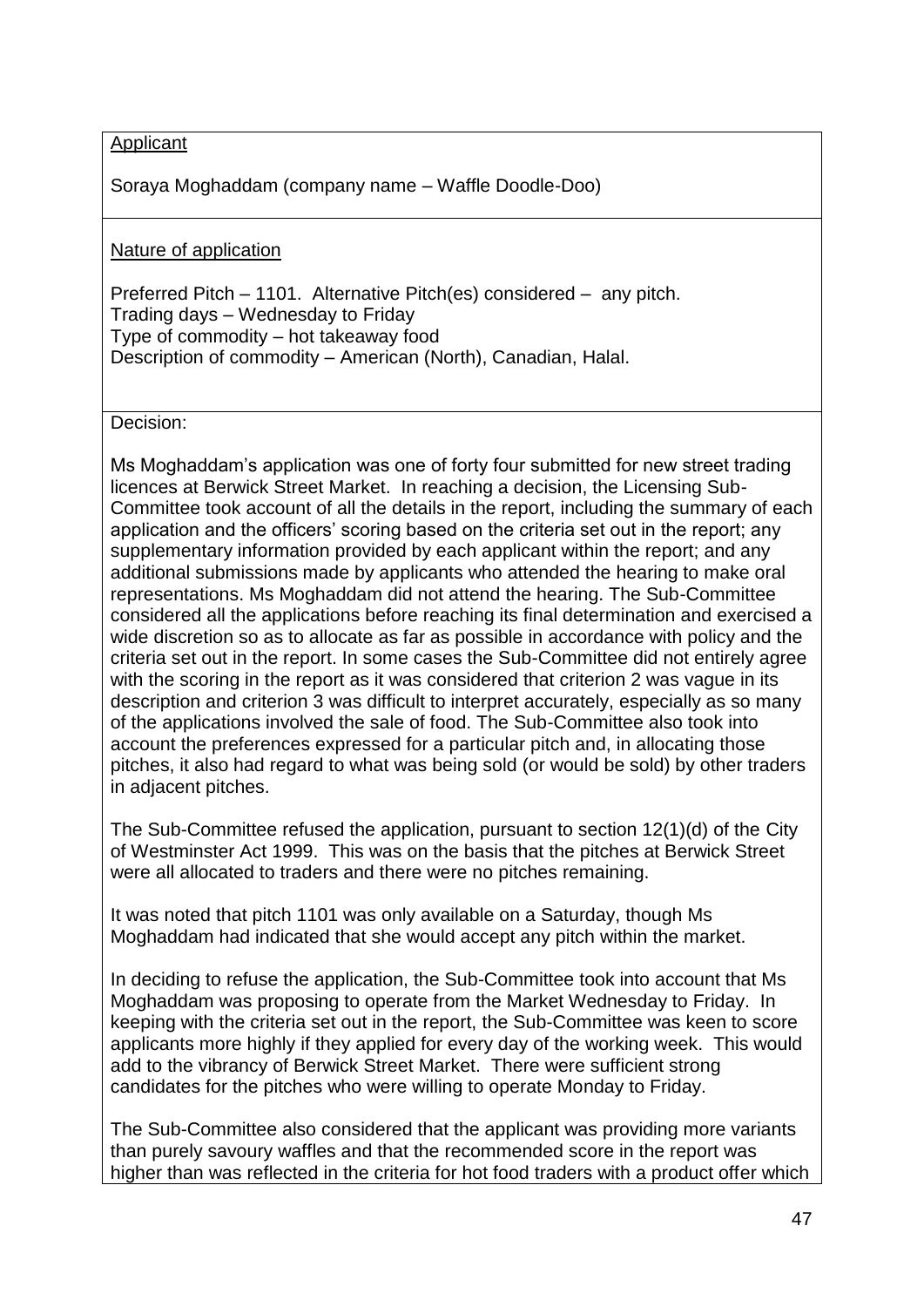#### Applicant

Stella Boakye (company name – Big Mama Food)

#### Nature of application

Preferred Pitch – 1128. Alternative Pitch(es) considered – any pitch. Trading days – Monday to Friday Type of commodity – hot takeaway food

Description of commodity – African (West), Ghanaian, Barbecue, fusion, gluten free, gourmet, halal, locally sourced, rice based dishes, salads, sausages, stews, street food.

#### Decision:

Ms Boakye's application was one of forty four submitted for new street trading licences at Berwick Street Market. In reaching a decision, the Licensing Sub-Committee took account of all the details in the report, including the summary of each application and the officers' scoring based on the criteria set out in the report; any supplementary information provided by each applicant within the report; and any additional submissions made by applicants who attended the hearing to make oral representations. Ms Boakye did attend the hearing. The Sub-Committee considered all the applications before reaching its final determination and exercised a wide discretion so as to allocate as far as possible in accordance with policy and the criteria set out in the report. In some cases the Sub-Committee did not entirely agree with the scoring in the report as it was considered that criterion 2 was vague in its description and criterion 3 was difficult to interpret accurately, especially as so many of the applications involved the sale of food. The Sub-Committee also took into account the preferences expressed for a particular pitch and, in allocating those pitches, it also had regard to what was being sold (or would be sold) by other traders in adjacent pitches.

The Sub-Committee refused the application, pursuant to section 12(1)(d) of the City of Westminster Act 1999. This was on the basis that the pitches at Berwick Street were all allocated to traders and there were no pitches remaining.

In deciding to refuse the application, the Sub-Committee took into account that Ms Boakye was proposing to operate from the Market Monday to Friday. In keeping with the criteria set out in the report, the Sub-Committee was keen to score applicants more highly if they applied for every day of the working week. This included Saturdays. This would add to the vibrancy of Berwick Street Market.

The Sub-Committee considered that it was a difficult decision. However, there were sufficient strong candidates who had applied to operate the pitches Monday to Friday, resulting in this application being refused. Other applicants had scored more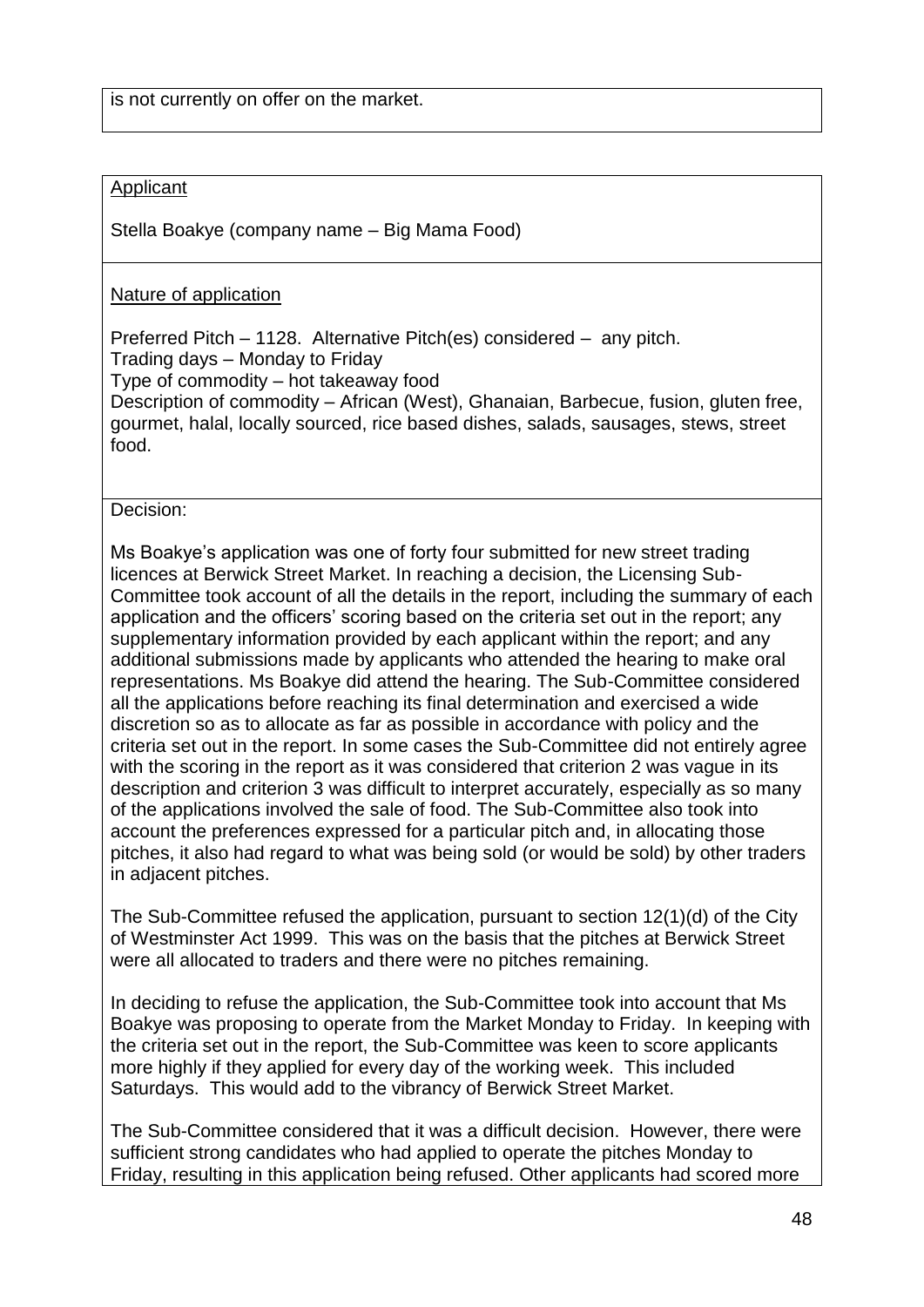highly for providing a range of commodities which differed more significantly from what was already on offer at Berwick Street Market.

#### Applicant

Tim William James (company name – The Wrap Game LDN)

## Nature of application

Preferred Pitch – 1105. Alternative Pitch(es) considered – none. Trading days – Tuesday to Friday Type of commodity – hot takeaway food Description of commodity – American (Central), American (North), American (South), Street Food, Wraps.

Decision:

Mr James' application was one of forty four submitted for new street trading licences at Berwick Street Market. In reaching a decision, the Licensing Sub-Committee took account of all the details in the report, including the summary of each application and the officers' scoring based on the criteria set out in the report; any supplementary information provided by each applicant within the report; and any additional submissions made by applicants who attended the hearing to make oral representations. Mr James did not attend the hearing. The Sub-Committee considered all the applications before reaching its final determination and exercised a wide discretion so as to allocate as far as possible in accordance with policy and the criteria set out in the report. In some cases the Sub-Committee did not entirely agree with the scoring in the report as it was considered that criterion 2 was vague in its description and criterion 3 was difficult to interpret accurately, especially as so many of the applications involved the sale of food. The Sub-Committee also took into account the preferences expressed for a particular pitch and, in allocating those pitches, it also had regard to what was being sold (or would be sold) by other traders in adjacent pitches.

The Sub-Committee refused the application, pursuant to section 12(1)(d) of the City of Westminster Act 1999. This was on the basis that Pitch 1105 at Berwick Street had been allocated to another trader and was no longer available.

Mr James had specifically requested to trade from Pitch 1105. However, Pitch 1105 was sought by a number of traders and the Sub-Committee decided there was a stronger candidate who had scored more highly against the criteria and would be given the opportunity to trade from this pitch. The criteria included that the successful trader was providing a commodity which differed more significantly from what was already on offer at Berwick Street Market. The successful trader had also applied to operate at the pitch Monday to Saturday. In keeping with the criteria set out in the report, the Sub-Committee was keen to score applicants more highly if they applied for every day of the working week. This would add to the vibrancy of Berwick Street Market.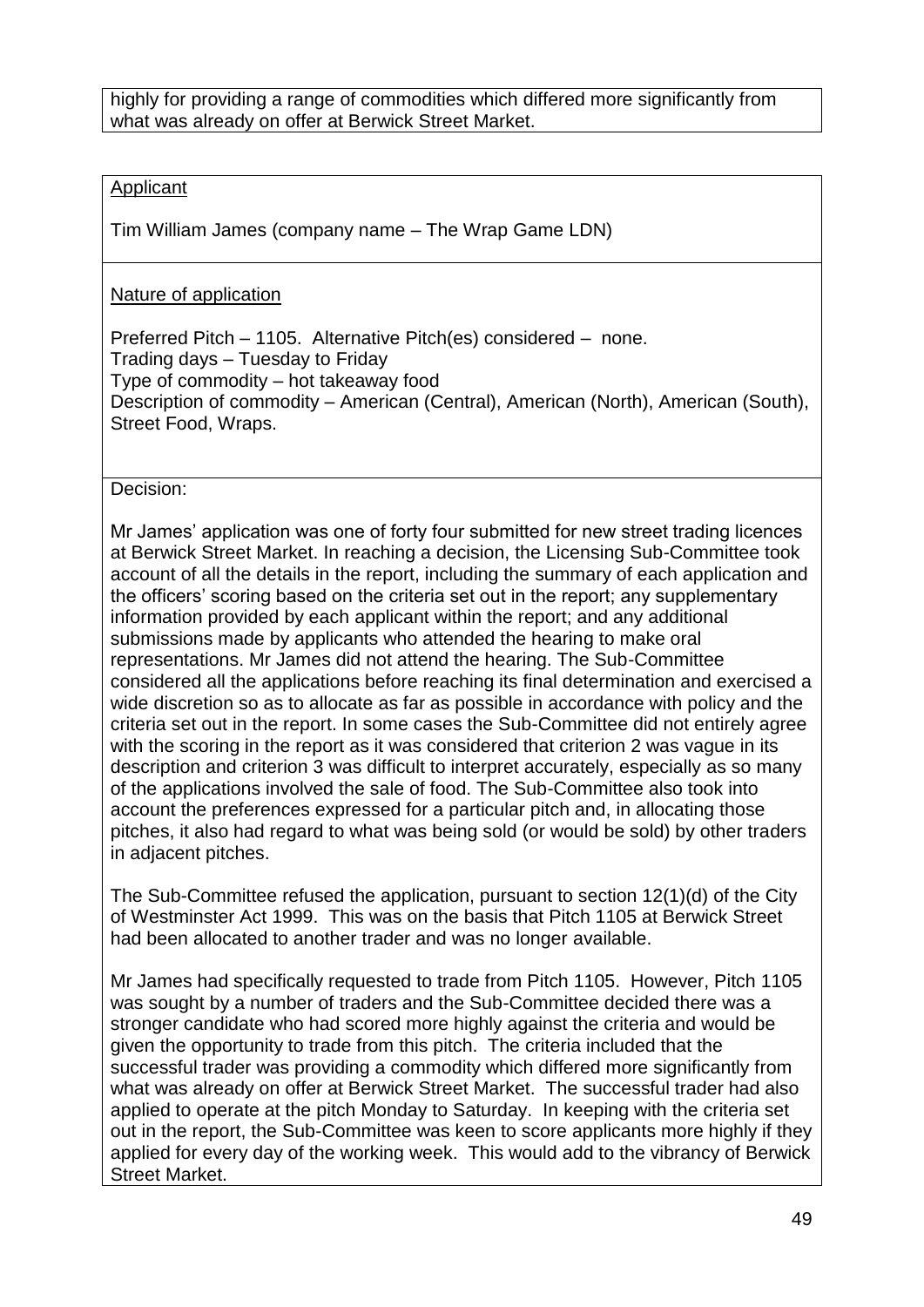#### Applicant

Waqas Mir (company name – Pyala)

Nature of application

Preferred Pitch – 1105. Alternative Pitch(es) considered – any pitch. Trading days – Monday to Friday Type of commodity – hot takeaway food Description of commodity – \Pakastani wraps.

Decision:

Mr Mir's application was one of forty four submitted for new street trading licences at Berwick Street Market. In reaching a decision, the Licensing Sub-Committee took account of all the details in the report, including the summary of each application and the officers' scoring based on the criteria set out in the report; any supplementary information provided by each applicant within the report; and any additional submissions made by applicants who attended the hearing to make oral representations. Mr Mir did not attend the hearing. The Sub-Committee considered all the applications before reaching its final determination and exercised a wide discretion so as to allocate as far as possible in accordance with policy and the criteria set out in the report. In some cases the Sub-Committee did not entirely agree with the scoring in the report as it was considered that criterion 2 was vague in its description and criterion 3 was difficult to interpret accurately, especially as so many of the applications involved the sale of food. The Sub-Committee also took into account the preferences expressed for a particular pitch and, in allocating those pitches, it also had regard to what was being sold (or would be sold) by other traders in adjacent pitches.

The Sub-Committee refused the application, pursuant to section 12(1)(d) of the City of Westminster Act 1999. This was on the basis that the pitches at Berwick Street were all allocated to traders and there were no pitches remaining.

The Sub-Committee took into account that Mr Mir was proposing to operate from the Market Monday to Friday. In keeping with the criteria set out in the report, the Sub-Committee was keen to score applicants more highly if they applied for every day of the working week. This included Saturdays. This would add to the vibrancy of Berwick Street Market.

The Sub-Committee considered that it was a difficult decision. However, there were sufficient strong candidates who had applied to operate the pitches Monday to Friday, resulting in this application being refused. Other applicants had scored more highly for providing a range of commodities which differed more significantly from what was already on offer at Berwick Street Market.